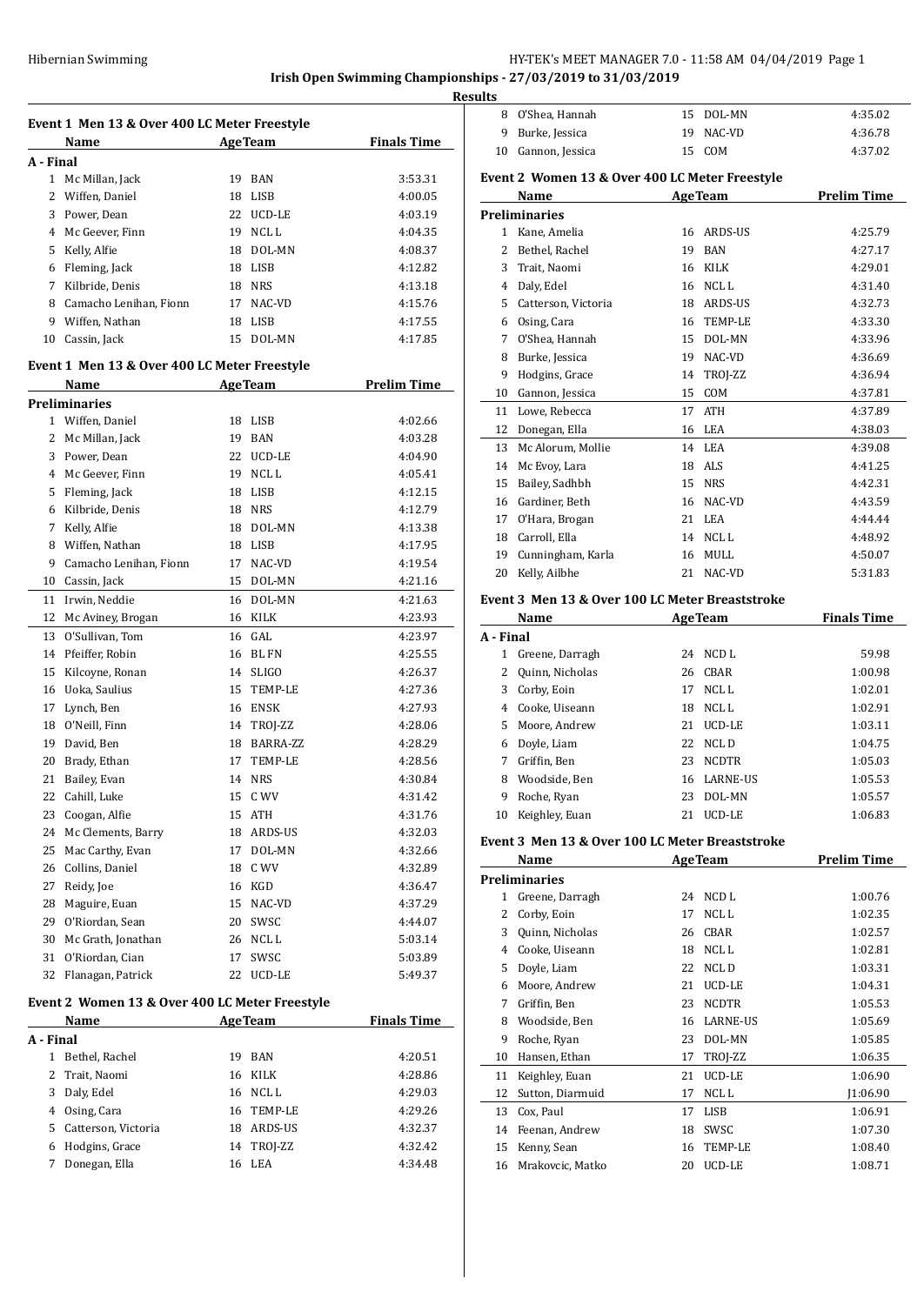#### HY-TEK's MEET MANAGER 7.0 - 11:58 AM 04/04/2019 Page 2 **Irish Open Swimming Championships - 27/03/2019 to 31/03/2019**

**Results**

|    | Hibernian Swimming        |                 |                | <b>Irish Open Swimming Champion</b>                              |
|----|---------------------------|-----------------|----------------|------------------------------------------------------------------|
|    |                           |                 |                | Re                                                               |
|    |                           |                 |                | Preliminaries  (Event 3 Men 13 & Over 100 LC Meter Breaststroke) |
|    | Name                      |                 | <b>AgeTeam</b> | <b>Prelim Time</b>                                               |
|    | 17 Donnelly, John         |                 | 18 SLBGH       | 1:09.20                                                          |
|    | 18 Mc Lelland-Maher, Alex | 17              | <b>KILK</b>    | 1:09.52                                                          |
|    | 19 Cassidy, Joseph        | 29              | TALL.          | 1:10.21                                                          |
| 20 | Angus, Jack               | 18              | <b>ARDS-US</b> | 1:10.41                                                          |
| 21 | Agius, Andrea             | 25              | TROJ-ZZ        | 1:10.68                                                          |
| 22 | Kenny, Joe                | 18              | TEMP-LE        | 1:10.81                                                          |
|    | 23 Murray-Byrne, Noel     | 19              | ESB            | 1:10.96                                                          |
| 24 | Mc Ilroy-Sanchez, Conor   | 17              | CASC.          | 1:11.01                                                          |
| 25 | Mc Sharry, Mouric         | 17              | MARI.          | 1:11.08                                                          |
| 26 | Uprichard, Tom            | 18              | ARDS-US        | 1:11.16                                                          |
|    | 27 Fitzgerld, Daragh      | 16              | <b>ATH</b>     | 1:12.19                                                          |
| 28 | O'Sullivan, Cillian       | 17              | PORT-LE        | 1:12.49                                                          |
|    | 29 Uoka, Saulius          | 15              | TEMP-LE        | 1:13.12                                                          |
|    | 30 Mc Namara, Michael     | 18              | <b>CLM</b>     | 1:13.42                                                          |
|    | 31 Grady, Rory            | 16              | CBAR           | 1:13.90                                                          |
| 32 | Naughton, Ben             | 16              | GAL.           | 1:14.24                                                          |
|    | 33 Mulhall, John          | 14              | TROJ-ZZ        | 1:14.28                                                          |
|    | 34 Powell, Teige          | 16              | <b>KILK</b>    | 1:14.51                                                          |
| 35 | Fon, Bradley              | 15              | ARDS-US        | 1:14.76                                                          |
| 36 | Clarke, Billy             | 18              | <b>SHARK</b>   | 1:16.53                                                          |
|    | 37 Masterson, Darragh     |                 | 15 CBAR        | 1:16.59                                                          |
|    | 38 Bondarevs, Nikita      | 15 <sup>7</sup> | ST FC          | 1:16.69                                                          |
| 39 | Maguire, Euan             | 15              | NAC-VD         | 1:17.19                                                          |
| 40 | O'Riordan. Cian           | 17              | SWSC           | 1:27.42                                                          |

## **Event 4 Women 13 & Over 100 LC Meter Breaststroke**

|           | Name              |    | <b>AgeTeam</b> | <b>Finals Time</b> |
|-----------|-------------------|----|----------------|--------------------|
| A - Final |                   |    |                |                    |
| 1         | Coyne, Niamh      | 18 | NCD T          | 1:07.94            |
| 2         | Miley, Hannah     | 30 | <b>U</b> oAPST | 1:10.24            |
| 3         | Haughey, Aisling  |    | 24 ALS         | 1:10.61            |
| 4         | Adams, Orla       | 24 | NAC-VD         | 1:11.18            |
| 5         | Mayne, Molly      | 14 | TEMP-LE        | 1:11.70            |
| 6         | Doyle, Eimear     | 18 | WAT-ZZ         | 1:11.75            |
| 7         | Kilgallen, Niamh  | 20 | <b>NCDCL</b>   | 1:12.02            |
| 8         | Knox, Julia       | 16 | <b>BANB</b>    | 1:14.56            |
| 9         | Mc Cartney, Ellie | 14 | <b>ENSK</b>    | 1:15.44            |
| 10        | Cooke, Olwyn      | 16 | NCL L          | 1:15.97            |

#### **Event 4 Women 13 & Over 100 LC Meter Breaststroke**

|              | Name              |    | <b>AgeTeam</b> | Prelim Time |
|--------------|-------------------|----|----------------|-------------|
|              | Preliminaries     |    |                |             |
| $\mathbf{1}$ | Coyne, Niamh      | 18 | NCD T          | 1:09.04     |
| 2            | Haughey, Aisling  | 24 | ALS            | 1:10.23     |
| 3            | Miley, Hannah     | 30 | <b>UoAPST</b>  | 1:11.19     |
| 4            | Mayne, Molly      | 14 | TEMP-LE        | 1:11.55     |
| 5            | Adams, Orla       | 24 | NAC-VD         | 1:11.99     |
| 6            | Doyle, Eimear     | 18 | WAT-ZZ         | 1:12.82     |
| 7            | Kilgallen, Niamh  | 20 | NCDCL          | 1:13.69     |
| 8            | Mc Cartney, Ellie | 14 | <b>ENSK</b>    | 1:14.46     |
| 9            | Knox, Julia       | 16 | <b>BANB</b>    | 1:14.97     |
| 10           | Cooke, Olwyn      | 16 | NCL L          | 1:15.91     |
| 11           | Finlay, Caitriona | 21 | <b>ALS</b>     | 1:16.04     |
| 12           | Burke, Jessica    | 19 | NAC-VD         | 1:16.71     |
| 13           | Davison, Mia      | 16 | ARDS-US        | 1:16.91     |
| 14           | Cooke, Lisa       | 22 | UCD-LE         | 1:17.60     |
| 15           | Quinn, Orla       | 15 | CASC           | 1:17.98     |
| 16           | Gardiner, Beth    | 16 | NAC-VD         | 1:18.08     |
| 17           | Thompson, Zoe     | 18 | ARDS-US        | 1:18.16     |
|              |                   |    |                |             |

| 18  | Crisan, Paula       | 16 | LASER           | 1:18.39 |
|-----|---------------------|----|-----------------|---------|
| 19  | Murphy, Emma        | 15 | GAL             | 1:18.44 |
| 20  | Nolan, Beth         | 17 | SWSC            | 1:18.78 |
| 21  | Lamont, Oonagh      | 15 | <b>BMENA-US</b> | 1:19.16 |
| 22  | Shivnen, Amy        | 16 | <b>ALS</b>      | 1:19.19 |
| 23  | Bates, Aoife        | 17 | <b>SHARK</b>    | 1:19.51 |
| 24  | Joyce, Grace        | 17 | <b>SHARK</b>    | 1:19.52 |
| 25  | Gibbs, Alison       | 15 | GAL             | 1:19.80 |
| 26  | Urry, Amelia        | 15 | <b>BAN</b>      | 1:20.12 |
| 27  | Baker, Jodie        | 15 | <b>FER</b>      | 1:20.35 |
| 28  | Allen, Min          | 16 | <b>NRS</b>      | 1:20.46 |
| 29  | O'Shea, Aoife       | 16 | SWSC            | 1:20.53 |
| 30  | Lucid, Sara         | 16 | KGD             | 1:20.76 |
| 31  | Mc Kenna, Thomasin  | 16 | <b>ESB</b>      | 1:20.82 |
| 32  | Vaughan, Rachel     | 17 | <b>KILK</b>     | 1:21.22 |
| 33  | Nulty, Molly        | 15 | <b>SSEAL</b>    | 1:21.46 |
| *34 | Kavanagh, Freja     | 16 | ASG             | 1:21.59 |
| *34 | Weinert, Wiktoria   | 16 | <b>SLIGO</b>    | 1:21.59 |
| 36  | Lynch, Robyn        | 17 | <b>TEMP-LE</b>  | 1:21.61 |
| 37  | Daniels Howard, Zoe | 15 | <b>FER</b>      | 1:23.25 |
| 38  | Keane, Ellen        | 24 | NAC-VD          | 1:24.54 |
| 39  | Turner, Nicole      | 17 | NAC-VD          | 1:46.20 |
|     |                     |    |                 |         |

# **Event 5 Men 13 & Over 50 LC Meter Butterfly**

|               | Name<br><b>AgeTeam</b> |    |               | <b>Finals Time</b> |
|---------------|------------------------|----|---------------|--------------------|
| <b>Finals</b> |                        |    |               |                    |
|               | Bain, Calum            | 23 | <b>CKSTN</b>  | 24.28              |
| 2             | O'Sullivan, Brian      | 24 | NAC-VD        | 24.41              |
| 3             | Mc Cusker, Max         | 20 | DOL-MN        | 24.45              |
|               | 4 Lennon, Fiachra      | 21 | UCD-LE        | 24.83              |
| 5.            | Hewitt. Michael        | 19 | ARDS-US       | 24.95              |
| 6             | Colvin, Cillian        | 22 | NAC-VD        | 25.07              |
| 7             | Mc Nicholl, Sean       | 18 | TEMP-LE       | 25.21              |
| 8             | Higgins, John          | 24 | <b>UCD-LE</b> | 25.33              |
| 9             | Johnston, Paddy        | 18 | ARDS-US       | 25.43              |
| 10            | Mc Glade, Kevin        | 26 | UCD-LE        | 25.54              |

#### **Event 5 Men 13 & Over 50 LC Meter Butterfly**

| Name                   |    |                | <b>Prelim Time</b> |
|------------------------|----|----------------|--------------------|
| <b>Preliminaries</b>   |    |                |                    |
| Ryan, Shane            | 25 | <b>NCD N</b>   | 23.67              |
| O'Sullivan, Brian      | 24 | NAC-VD         | 24.69              |
| Bain, Calum            | 23 | <b>CKSTN</b>   | 24.78              |
| Hewitt, Michael        | 19 | <b>ARDS-US</b> | 24.90              |
| Mc Cusker, Max         | 20 | DOL-MN         | 24.90              |
| Mc Nicholl, Sean       | 18 | TEMP-LE        | 25.03              |
| Lennon, Fiachra        | 21 | <b>UCD-LE</b>  | 25.06              |
| Thompson, David        | 26 | <b>BAN</b>     | 25.09              |
| Higgins, John          | 24 | UCD-LE         | 25.54              |
| Colvin, Cillian        | 22 | NAC-VD         | 25.56              |
| Johnston, Paddy        | 18 | <b>ARDS-US</b> | 25.63              |
| Mc Glade, Kevin        | 26 | <b>UCD-LE</b>  | 25.69              |
| Mc Menamin, Fionnan    | 19 | ALS.           | 26.11              |
| Allison, James         | 18 | <b>LISB</b>    | 26.31              |
| O'Connor, Jeremy       | 17 | NCL L          | 26.31              |
| Gardiner, Matthew      | 18 | NAC-VD         | 26.60              |
| Mc Lelland-Maher, Alex | 17 | <b>KILK</b>    | 26.62              |
| Murtagh, Ethan         | 17 | <b>NCDTR</b>   | 26.74              |
| Nolan-Whitney, Jack    | 18 | <b>KILK</b>    | 27.01              |
| Karmazin, Tamas        | 18 | WAT-ZZ         | 27.02              |
| Higgins, Paul          | 16 | SWSC           | 27.03              |
|                        |    |                | <b>AgeTeam</b>     |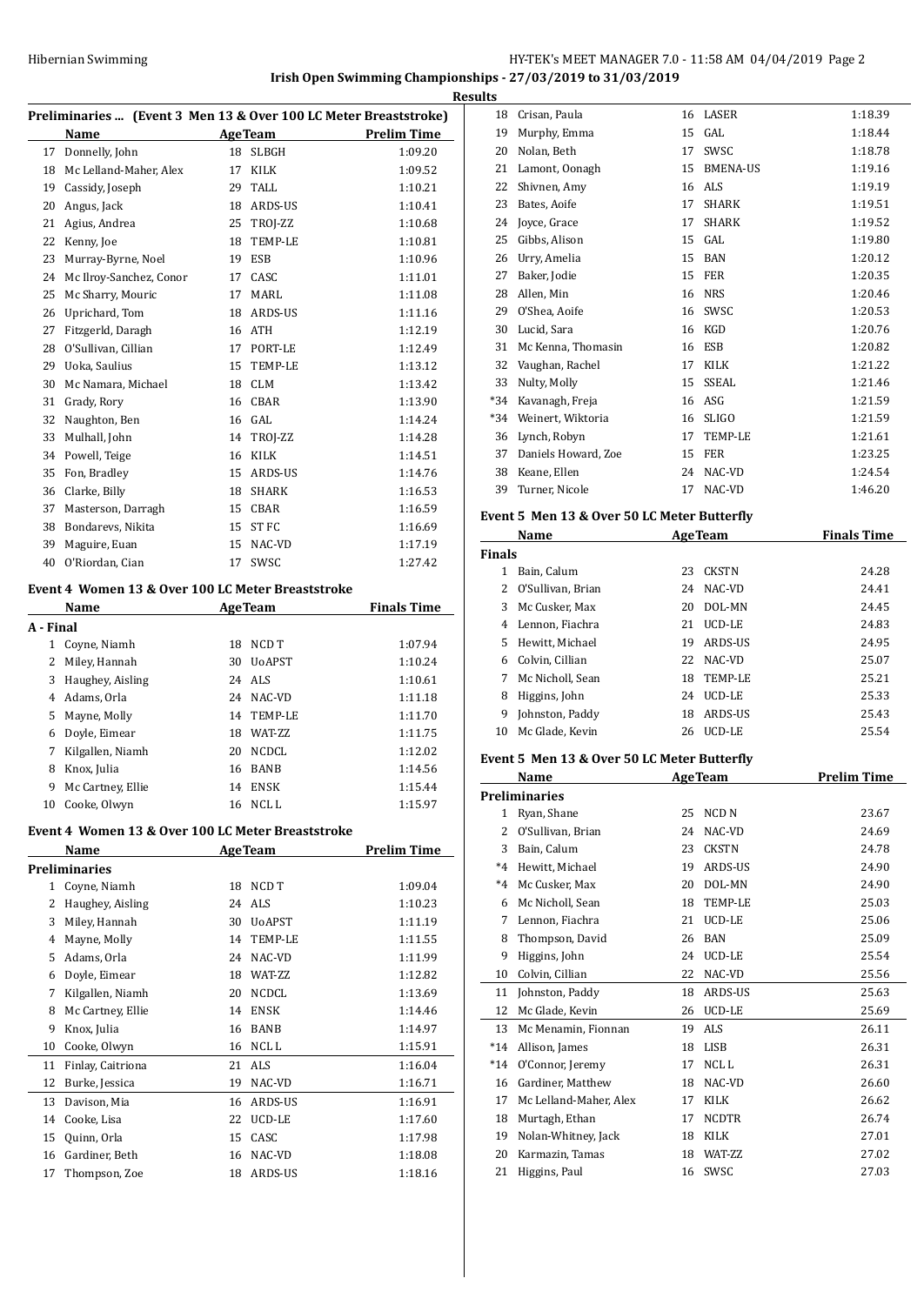# HY-TEK's MEET MANAGER 7.0 - 11:58 AM 04/04/2019 Page 3 **Irish Open Swimming Championships - 27/03/2019 to 31/03/2019**

**Result** 

|               | Preliminaries  (Event 5 Men 13 & Over 50 LC Meter Butterfly) |    |                |                    |
|---------------|--------------------------------------------------------------|----|----------------|--------------------|
|               | Name                                                         |    | <b>AgeTeam</b> | <b>Prelim Time</b> |
|               | 22 Hayes/ Breheny, Iarlaith                                  |    | 18 KGD         | 27.08              |
| 23            | Mc Sharry, Mouric                                            | 17 | MARL           | 27.27              |
| 24            | Doyle, Shane                                                 | 16 | LIMK-MN        | 27.51              |
| 25            | Mc Aviney, Brogan                                            |    | 16 KILK        | 27.68              |
| 26            | Carroll, Aaron                                               | 17 | NCL L          | 27.92              |
| 27            | Cook, Aidan                                                  | 15 | KILK           | 27.98              |
| 28            | Morgan, Danny                                                | 15 | COOL           | 28.04              |
| 29            | Lovenitski, Daniil                                           | 16 | TEMP-LE        | 28.15              |
| 30            | O'Reilly, Adam                                               | 16 | TROJ-ZZ        | 28.29              |
| 31            | Fon, Bradley                                                 | 15 | ARDS-US        | 28.47              |
| 32            | O'Connor, Zac                                                |    | 15 LIMK-MN     | 28.58              |
| 33            | Ryan, James                                                  |    | 16 SWSC        | 28.78              |
| 34            | Pfeiffer, Robin                                              |    | 16 BL FN       | 28.83              |
| 35            | O'Neill, Thomas                                              |    | 15 NAC-VD      | 28.92              |
| 36            | Cunningham, Harry                                            |    | 18 NAC-VD      | 29.03              |
| 37            | Mc Kendry, Gerard                                            | 15 | TITAN-ZZ       | 29.08              |
| 38            | Uoka, Saulius                                                | 15 | TEMP-LE        | 29.12              |
| 39            | Mc Clements, Barry                                           |    | 18 ARDS-US     | 29.20              |
| 40            | Naughton, Ben                                                |    | 16 GAL         | 29.39              |
| 41            | O'Loughlin, Ross                                             |    | 16 ASG         | 29.61              |
|               | Event 6 Women 13 & Over 50 LC Meter Butterfly                |    |                |                    |
|               | Name                                                         |    | <b>AgeTeam</b> | <b>Finals Time</b> |
| <b>Finals</b> |                                                              |    |                |                    |
|               | 1 Walshe, Ellen                                              | 18 | TEMP-LE        | 27.29              |
|               | 2 Macdougald, Jena                                           | 17 | <b>OTTER</b>   | 27.30              |
| 3             | Hill, Danielle                                               | 20 | LARNE-US       | 27.46              |
| 4             | Reid, Emma                                                   | 20 | BAN            | 27.79              |
| 5             | Roberts, Jane                                                | 23 | KILK           | 28.60              |
| 6             | Stapleton, Cara                                              | 18 | OTTER          | 28.67              |
| 7             | Bergin, Katelyn                                              | 18 | ALS            | 29.06              |
| 8             | O'Donnell, Megan                                             |    | 19 UCD-LE      | 29.73              |
| 9             | Moore, Aoife                                                 | 17 | <b>ECAV-US</b> | 30.11              |
| 10            | Hunter, Kelly                                                | 18 | <b>CKSTN</b>   | 30.44              |
|               | Event 6 Women 13 & Over 50 LC Meter Butterfly                |    |                |                    |
|               | Name                                                         |    | <b>AgeTeam</b> | <b>Prelim Time</b> |
|               | Preliminaries                                                |    |                |                    |
| $\mathbf{1}$  | Macdougald, Jena                                             | 17 | <b>OTTER</b>   | 27.07              |
| *2            | Reid, Emma                                                   | 20 | BAN            | 28.00              |
| *2            | Walshe, Ellen                                                | 18 | TEMP-LE        | 28.00              |
| 4             | Hill, Danielle                                               | 20 | LARNE-US       | 28.08              |
| 5             | Stapleton, Cara                                              | 18 | <b>OTTER</b>   | 28.55              |
| 6             | Roberts, Jane                                                | 23 | KILK           | 28.63              |
| 7             | Bergin, Katelyn                                              | 18 | ALS            | 29.12              |
| 8             | O'Donnell, Megan                                             | 19 | UCD-LE         | 29.69              |
| 9             | Hunter, Kelly                                                | 18 | CKSTN          | 30.01              |
| 10            | Moore, Aoife                                                 | 17 | <b>ECAV-US</b> | 30.18              |
| $*11$         | Lynch, Robyn                                                 | 17 | TEMP-LE        | 30.22              |
| $*11$         | Bracken, Lucy                                                | 15 | ASG            | 30.22              |
|               | <b>Swim-Off Required</b>                                     |    |                |                    |
| 13            | Davidson, Sarah                                              | 20 | BAN            | 30.24              |
| 14            | Davison, Mia                                                 | 16 | ARDS-US        | 30.28              |
| 15            | Fagan, Emma                                                  | 16 | ALS            | 30.51              |
| 16            | Harte, Lucy                                                  | 16 | KILK           | 30.64              |
| 17            | Feenan, Anna                                                 | 16 | SWSC           | 30.68              |
| 18            | Lee, Ellen                                                   | 14 | SWSC           | 30.71              |
| 19            | Ni Riain, Roisin                                             | 14 | LIMK-MN        | 31.08              |
| 20            | Nolan, Beth                                                  | 17 | SWSC           | 31.10              |
|               |                                                              |    |                |                    |

| ts |                      |    |                 |       |
|----|----------------------|----|-----------------|-------|
| 21 | Hoey, Keri           | 16 | <b>BMENA-US</b> | 31.15 |
| 22 | Dawson, Ailbhe       | 16 | NAC-VD          | 31.19 |
| 23 | Bates, Aoife         | 17 | <b>SHARK</b>    | 31.20 |
| 24 | Johnson, Laura       | 17 | <b>ATH</b>      | 31.25 |
| 25 | Mulhall, Pippa       | 17 | TROJ-ZZ         | 31.30 |
| 26 | Heyburn, Faith       | 15 | <b>TMORE</b>    | 31.33 |
| 27 | Mc Kenna, Thomasin   | 16 | ESB             | 31.36 |
| 28 | Mulhall, Ailbhe      | 16 | GAL             | 31.38 |
| 29 | O'Donnell, Naoise    | 16 | <b>SHARK</b>    | 31.53 |
| 30 | O'Brien King, Alanna | 15 | ALS             | 31.56 |
| 31 | Murray, Aoife        | 15 | GLN-ZZ          | 31.61 |
| 32 | Urry, Amelia         | 15 | <b>BAN</b>      | 31.69 |
| 33 | Daly, Caoimhe        | 16 | <b>KILK</b>     | 31.75 |
| 34 | Gibbs, Isabelle      | 17 | GAL             | 31.89 |
| 35 | Becker, Fallon       | 14 | GLN-ZZ          | 31.90 |
| 36 | Kenny, Nevaeh        | 14 | ALS             | 32.08 |
| 37 | Finnegan, Leah       | 15 | WAT-ZZ          | 32.10 |
| 38 | Joyce, Grace         | 17 | <b>SHARK</b>    | 32.18 |
| 39 | Turner, Nicole       | 17 | NAC-VD          | 37.95 |
|    | Maloney, Ellie       | 15 | SSEAL           | DQ    |
|    |                      |    |                 |       |

#### **Event 7 Women 13 & Over 400 LC Meter IM**

|           | Name             | <b>AgeTeam</b> |               | <b>Finals Time</b> |  |
|-----------|------------------|----------------|---------------|--------------------|--|
| A - Final |                  |                |               |                    |  |
| 1         | Miley, Hannah    | 30             | <b>UoAPST</b> | 4:47.63            |  |
|           | Walshe, Ellen    | 18             | TEMP-LE       | 4:51.04            |  |
| 3         | Kane, Amelia     | 16             | ARDS-US       | 4:54.70            |  |
| 4         | Adams, Orla      | 24             | NAC-VD        | 5:02.58            |  |
| 5.        | Tuinstra. Dara   |                | 16 ASG        | 5:16.02            |  |
| 6         | O'Shea, Hannah   | 15             | DOL-MN        | 5:17.76            |  |
| 7         | Vaughan, Rachel  | 17             | <b>KILK</b>   | 5:18.77            |  |
| 8         | Naughton, Imogen | 20             | <b>SHARK</b>  | 5:20.06            |  |
| 9         | Gibbs, Alison    | 15             | GAL.          | 5:20.83            |  |
| 10        | Fane. Heather    | 14             | DOL-MN        | 5:26.01            |  |

#### **Event 7 Women 13 & Over 400 LC Meter IM**

|                | Name                 |                | <b>AgeTeam</b> | <b>Prelim Time</b> |
|----------------|----------------------|----------------|----------------|--------------------|
|                | <b>Preliminaries</b> |                |                |                    |
| 1              | Miley, Hannah        | 30             | <b>UoAPST</b>  | 4:49.79            |
| 2              | Kane, Amelia         | 16             | ARDS-US        | 4:52.89            |
| 3              | Adams, Orla          | 24             | NAC-VD         | 4:57.72            |
| 4              | Walshe, Ellen        | 18             | TEMP-LE        | 4:58.87            |
| 5.             | Tuinstra, Dara       | 16             | ASG            | 5:16.50            |
| 6              | O'Shea, Hannah       | 15             | DOL-MN         | 5:16.71            |
| 7              | Fane, Heather        | 14             | DOL-MN         | 5:20.51            |
| 8              | Naughton, Imogen     | 20             | <b>SHARK</b>   | 5:21.39            |
| 9              | Gibbs, Alison        | 15             | GAL            | 5:21.59            |
| 10             | Vaughan, Rachel      | 17             | KILK           | 5:25.01            |
| 11             | Bracken, Lucy        | 15             | ASG            | 5:26.65            |
| 12             | O'Shea, Aoife        | 16             | SWSC           | 5:32.64            |
| 13             | Allen, Min           | 16             | <b>NRS</b>     | 5:34.38            |
| 14             | Sharkey, Lauren      | 16             | GAL            | 5:34.45            |
| 15             | Bingham, Ellie       | 14             | <b>BANB</b>    | 5:35.88            |
| 16             | Kelly, Aimee         | 16             | <b>SHARK</b>   | 5:37.45            |
| 17             | Murray, Aoife        | 15             | GLN-ZZ         | 5:44.95            |
| $\blacksquare$ | $\sqrt{2}$           | $\overline{a}$ |                |                    |

### **Event 8 Men 13 & Over 100 LC Meter Freestyle**

| Name            | <b>AgeTeam</b> | <b>Finals Time</b> |
|-----------------|----------------|--------------------|
| A - Final       |                |                    |
| 1 Ryan, Shane   | 25 NCD N       | 49.28              |
| 2 Sloan, Jordan | 26 NCDB        | 49.71              |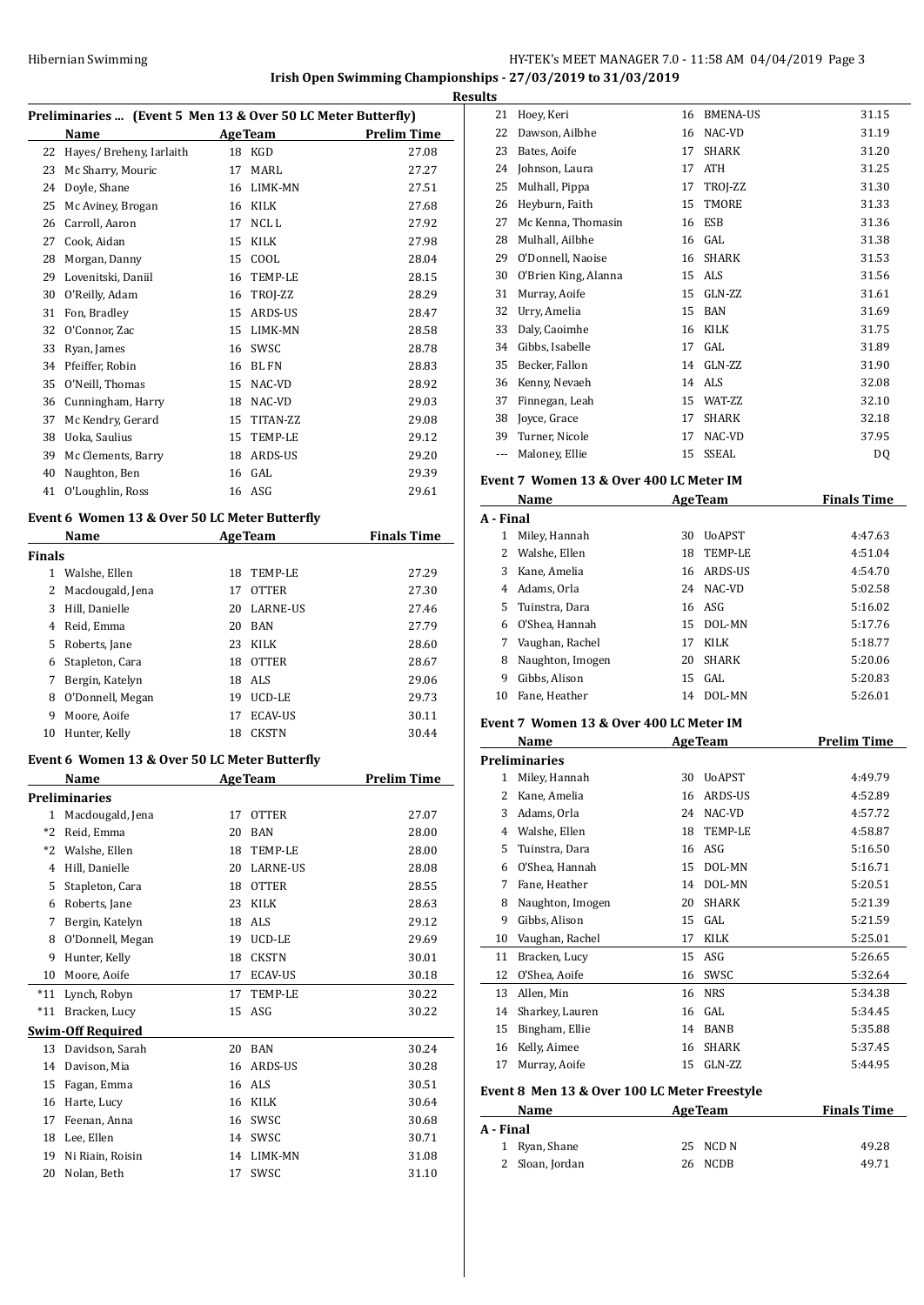## HY-TEK's MEET MANAGER 7.0 - 11:58 AM 04/04/2019 Page 4 **Irish Open Swimming Championships - 27/03/2019 to 31/03/2019**

**Results**

J.

 $\overline{a}$ 

 $\overline{a}$ 

|                  | A - Final  (Event 8 Men 13 & Over 100 LC Meter Freestyle) |    |                  |                    |
|------------------|-----------------------------------------------------------|----|------------------|--------------------|
|                  | Name                                                      |    | <b>AgeTeam</b>   | <b>Finals Time</b> |
| 3                | Powell, Robert                                            | 19 | <b>NCDAT</b>     | 50.03              |
| 4                | Coulter, Curtis                                           | 25 | <b>BAN</b>       | 50.22              |
| 5.               | Thompson, David                                           | 26 | <b>BAN</b>       | 50.99              |
| 6                | Moore, Andrew                                             | 21 | UCD-LE           | 51.21              |
| 7                | Grace, Jack                                               | 21 | NCL <sub>L</sub> | 51.45              |
| 8                | Prendergast, David                                        | 25 | <b>NCDKK</b>     | 51.78              |
| 9                | Corby, Alan                                               | 22 | NCL L            | 51.82              |
| 10               | O'Sullivan, Brian                                         | 24 | NAC-VD           | 52.11              |
| <b>B</b> - Final |                                                           |    |                  |                    |
| 11               | Mc Cusker, Max                                            | 20 | DOL-MN           | 51.17              |
| 12               | Hewitt, Michael                                           | 19 | ARDS-US          | 51.87              |
| 13               | Mc Geever, Finn                                           | 19 | NCL L            | 52.23              |
| 14               | Mooney, Joseph                                            | 22 | NCL L            | 52.43              |
| 15               | Colvin, Cillian                                           | 22 | NAC-VD           | 52.61              |
| 16               | Power, Dean                                               | 22 | UCD-LE           | 52.89              |
| 17               | O'Sullivan, Brian                                         | 25 | NAC-VD           | 53.28              |
| 18               | Kolcow, Maks                                              | 18 | GAL              | 55.29              |
| 19               | Morgan, Danny                                             | 15 | COOL             | 55.38              |

# **Event 8 Men 13 & Over 100 LC Meter Freestyle**

|              | <b>Name</b>            |    | <b>AgeTeam</b>   | <b>Prelim Time</b> |
|--------------|------------------------|----|------------------|--------------------|
|              | <b>Preliminaries</b>   |    |                  |                    |
| $\mathbf{1}$ | Ryan, Shane            | 25 | NCD <sub>N</sub> | 49.09              |
| 2            | Sloan, Jordan          | 26 | <b>NCDB</b>      | 49.33              |
| 3            | Coulter, Curtis        | 25 | <b>BAN</b>       | 50.41              |
| 4            | Powell, Robert         | 19 | <b>NCDAT</b>     | 50.44              |
| 5            | Thompson, David        | 26 | <b>BAN</b>       | 50.59              |
| 6            | Hyland, Brendan        | 25 | NCD T            | 50.69              |
| 7            | Grace, Jack            | 21 | NCL L            | 51.41              |
| 8            | Moore, Andrew          | 21 | UCD-LE           | 51.55              |
| 9            | Corby, Alan            | 22 | NCL L            | 51.70              |
| 10           | Prendergast, David     | 25 | NCDKK            | 51.82              |
| 11           | O'Sullivan, Brian      | 24 | NAC-VD           | 51.95              |
| 12           | Hewitt, Michael        | 19 | ARDS-US          | 51.98              |
| 13           | Mc Nicholl, Sean       | 18 | TEMP-LE          | 52.14              |
| 14           | Lennon, Fiachra        | 21 | UCD-LE           | 52.38              |
| 15           | Colvin, Cillian        | 22 | NAC-VD           | 52.44              |
| 16           | Mc Geever, Finn        | 19 | NCL L            | 52.49              |
| 17           | Mooney, Joseph         | 22 | NCL L            | 52.55              |
| 18           | Mc Cusker, Max         | 20 | DOL-MN           | 52.70              |
| 19           | Higgins, John          | 24 | UCD-LE           | 52.88              |
| 20           | Mc Glade, Kevin        | 26 | UCD-LE           | 53.05              |
| 21           | O'Sullivan, Brian      | 25 | NAC-VD           | 53.45              |
| 22           | Power, Dean            | 22 | UCD-LE           | 53.47              |
| 23           | Fleming, Jack          | 18 | <b>LISB</b>      | 53.95              |
| 24           | Allison, James         | 18 | LISB             | 54.19              |
| 25           | O'Connor, Jeremy       | 17 | NCL L            | 54.60              |
| 26           | Uprichard, Tom         | 18 | ARDS-US          | 54.84              |
| 27           | Cook, Aidan            | 15 | KILK             | 55.05              |
| 28           | Kilbride, Denis        | 18 | <b>NRS</b>       | 55.13              |
| 29           | Murtagh, Ethan         | 17 | <b>NCDTR</b>     | 55.22              |
| $*30$        | Camacho Lenihan, Fionn | 17 | NAC-VD           | 55.23              |
| $*30$        | Winston, Sam           | 17 | ALS              | 55.23              |
| 32           | Kolcow, Maks           | 18 | GAL              | 55.41              |
| 33           | Morgan, Danny          | 15 | COOL             | 55.46              |
| 34           | Sutton, Diarmuid       | 17 | NCL L            | 55.50              |
| 35           | Mc Aviney, Brogan      | 16 | <b>KILK</b>      | 55.67              |
| 36           | Gardiner, Matthew      | 18 | NAC-VD           | 55.74              |
|              |                        |    |                  |                    |

| ıэ |                    |    |              |         |
|----|--------------------|----|--------------|---------|
| 37 | Stafford, Finlay   | 17 | ARDS-US      | 55.88   |
| 38 | Uoka, Saulius      | 15 | TEMP-LE      | 55.90   |
| 39 | Higgins, Paul      | 16 | SWSC         | 56.10   |
| 40 | Rennick, Sam       | 16 | <b>CBAR</b>  | 56.40   |
| 41 | Pfeiffer, Robin    | 16 | <b>BLFN</b>  | 56.45   |
| 42 | Kujelis, Donatas   | 16 | <b>IGN</b>   | 56.53   |
| 43 | Carroll, David     | 16 | DOL-MN       | 56.65   |
| 44 | Scully, Michael    | 16 | <b>KFSHR</b> | 57.28   |
| 45 | Cassin, Jack       | 15 | DOL-MN       | 57.45   |
| 46 | Lovenitski, Daniil | 16 | TEMP-LE      | 57.90   |
| 47 | Ryan, James        | 16 | SWSC         | 58.61   |
| 48 | O'Riordan, Sean    | 20 | SWSC         | 59.97   |
| 49 | De Lacey, Evan     | 16 | TEMP-LE      | 1:00.99 |
| 50 | O'Riordan, Cian    | 17 | SWSC         | 1:01.54 |
| 51 | Mc Clements, Barry | 18 | ARDS-US      | 1:01.55 |
| 52 | Mc Grath, Jonathan | 26 | NCL L        | 1:09.86 |
|    |                    |    |              |         |

#### **Event 9 Women 13 & Over 200 LC Meter Breaststroke**

| Name      |                   |    | <b>AgeTeam</b>  | <b>Finals Time</b> |
|-----------|-------------------|----|-----------------|--------------------|
| A - Final |                   |    |                 |                    |
|           | Miley, Hannah     | 30 | <b>UoAPST</b>   | 2:29.40            |
|           | Coyne, Niamh      | 18 | NCD T           | 2:30.09            |
| 3         | Haughey, Aisling  |    | 24 ALS          | 2:32.16            |
| 4         | Adams, Orla       |    | 24 NAC-VD       | 2:32.29            |
| 5.        | Mayne, Molly      |    | 14 TEMP-LE      | 2:33.34            |
| 6         | Mc Cartney, Ellie | 14 | <b>ENSK</b>     | 2:38.29            |
|           | Knox, Julia       |    | 16 BANB         | 2:39.39            |
| 8         | Mc Evoy, Lara     | 18 | ALS             | 2:39.66            |
| 9         | Doyle, Eimear     | 18 | <b>WAT-7.7.</b> | 2:40.53            |
| 10        | Cooke, Olwyn      |    | 16 NCLL         | 2:44.94            |

#### **Event 9 Women 13 & Over 200 LC Meter Breaststroke**

|                | Name                 | <b>AgeTeam</b> |                  | <b>Prelim Time</b> |
|----------------|----------------------|----------------|------------------|--------------------|
|                | <b>Preliminaries</b> |                |                  |                    |
| $\mathbf{1}$   | Coyne, Niamh         | 18             | NCD T            | 2:31.65            |
| $\overline{c}$ | Miley, Hannah        | 30             | <b>UoAPST</b>    | 2:33.13            |
| 3              | Haughey, Aisling     | 24             | <b>ALS</b>       | 2:34.44            |
| 4              | Adams, Orla          | 24             | NAC-VD           | 2:34.79            |
| 5              | Mayne, Molly         | 14             | <b>TEMP-LE</b>   | 2:35.68            |
| 6              | Kilgallen, Niamh     | 20             | <b>NCDCL</b>     | 2:39.76            |
| 7              | Mc Cartney, Ellie    | 14             | <b>ENSK</b>      | 2:39.90            |
| 8              | Mc Evoy, Lara        | 18             | <b>ALS</b>       | 2:41.07            |
| 9              | Cooke, Olwyn         | 16             | NCL <sub>L</sub> | 2:42.99            |
| 10             | Doyle, Eimear        | 18             | WAT-ZZ           | 2:43.67            |
| 11             | Knox, Julia          | 16             | <b>BANB</b>      | 2:45.60            |
| 12             | Macdougald, Jena     | 17             | <b>OTTER</b>     | 2:46.02            |
| 13             | Gardiner, Beth       | 16             | NAC-VD           | 2:46.73            |
| 14             | Thompson, Zoe        | 18             | ARDS-US          | 2:49.61            |
| 15             | Nolan, Beth          | 17             | SWSC             | 2:49.91            |
| 16             | Murphy, Emma         | 15             | GAL.             | 2:49.97            |
| 17             | Doran, Aoife         | 13             | <b>ALS</b>       | 2:50.57            |
| 18             | Cooke, Lisa          | 22             | UCD-LE           | 2:50.61            |
| 19             | Lucid. Sara          | 16             | <b>KGD</b>       | 2:50.99            |
| 20             | Urry, Amelia         | 15             | <b>BAN</b>       | 2:51.81            |
| 21             | Shivnen, Amy         | 16             | <b>ALS</b>       | 2:51.90            |
| 22             | Quinn, Orla          | 15             | CASC             | 2:52.12            |
| 23             | Mc Kenna, Thomasin   | 16             | <b>ESB</b>       | 2:52.38            |
| 24             | Nulty, Molly         | 15             | <b>SSEAL</b>     | 2:53.35            |
| 25             | Baker, Jodie         | 15             | <b>FER</b>       | 2:53.40            |
| 26             | Crisan, Paula        | 16             | LASER            | 2:54.06            |
| 27             | Joyce, Grace         | 17             | <b>SHARK</b>     | 2:54.23            |
|                |                      |                |                  |                    |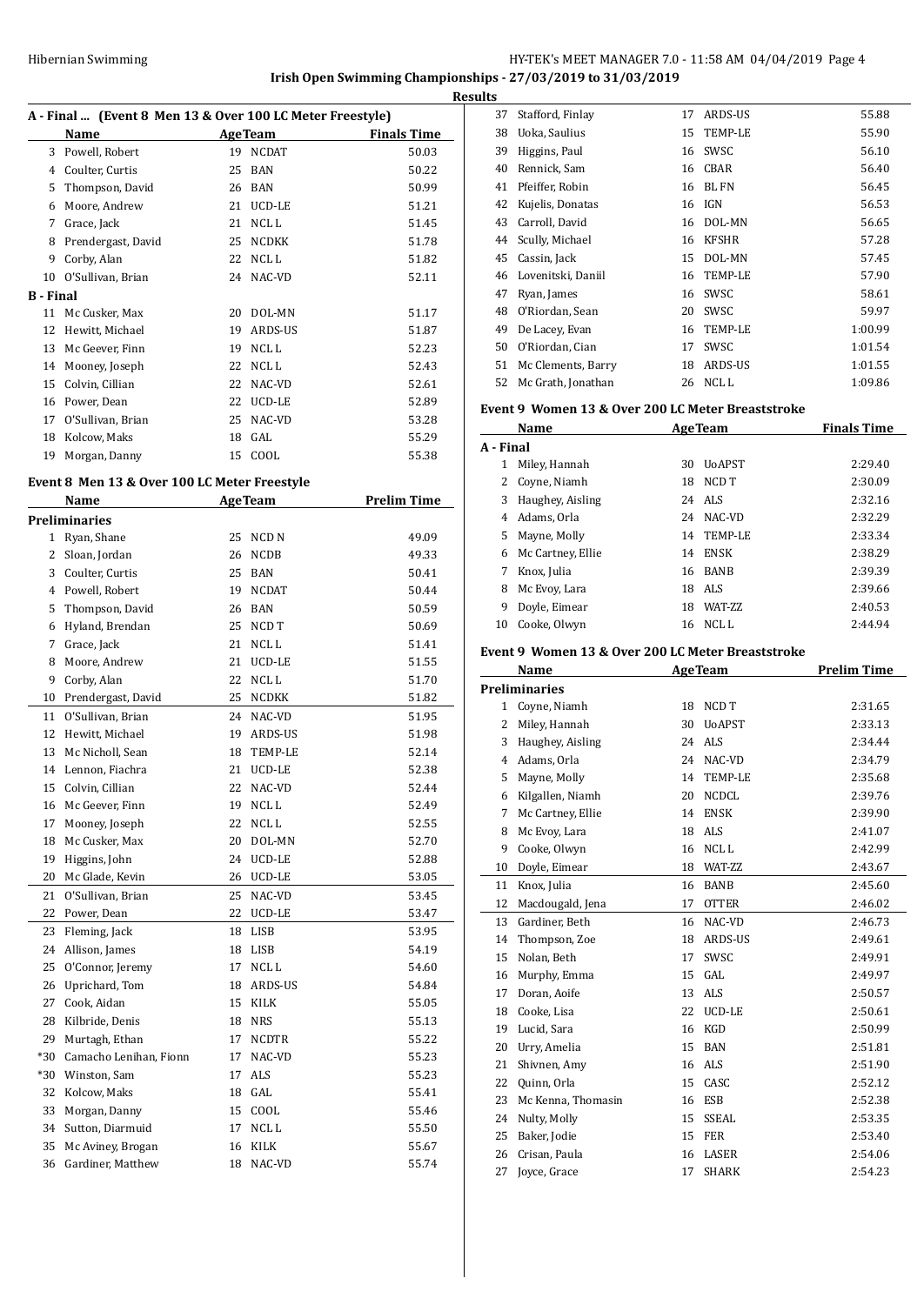# HY-TEK's MEET MANAGER 7.0 - 11:58 AM 04/04/2019 Page 5 **Irish Open Swimming Championships - 27/03/2019 to 31/03/2019**

**Results**

| Preliminaries  (Event 9 Women 13 & Over 200 LC Meter Breaststrok |                                                  |    |                |                                      |  |
|------------------------------------------------------------------|--------------------------------------------------|----|----------------|--------------------------------------|--|
|                                                                  | Name                                             |    |                | <b>Example 2 AgeTeam</b> Prelim Time |  |
| 28                                                               | Mc Cormack, Cara                                 |    | 13 DOL-MN      | 2:54.38                              |  |
|                                                                  | 29 Bates, Aoife                                  | 17 | SHARK          | 2:54.71                              |  |
|                                                                  | 30 Wall, Lillie                                  |    | 16 CLNM        | 2:54.93                              |  |
|                                                                  | 31 Blemmings, Rachel                             |    | 15 BANB        | 2:54.95                              |  |
|                                                                  | 32 Purcell, Isabella                             |    | 14 ALS         | 2:56.42                              |  |
|                                                                  | 33 Bracken, Lucy                                 |    | 15 ASG         | 2:56.55                              |  |
|                                                                  | 34 Frain, Lauren                                 |    | 17 CLM         | 2:57.88                              |  |
|                                                                  | 35 Kidney, Isabel                                |    | 13 DOL-MN      | 2:59.14                              |  |
|                                                                  | 36 Andrews, Jennifer                             |    | 17 LONG-VD     | 2:59.41                              |  |
|                                                                  | 37 Fane, Heather                                 |    | 14 DOL-MN      | 2:59.66                              |  |
|                                                                  | 38 Weinert, Wiktoria                             |    | 16 SLIGO       | 3:00.06                              |  |
|                                                                  | 39 O'Connor, Hannah                              |    | 15 LIMK-MN     | 3:03.59                              |  |
| 40                                                               | Daly O'Toole, Priya                              |    | 15 ASG         | 3:03.73                              |  |
|                                                                  | 41 Keane, Ellen                                  |    | 24 NAC-VD      | 3:04.19                              |  |
|                                                                  | --- Lynch, Robyn                                 |    | 17 TEMP-LE     |                                      |  |
|                                                                  |                                                  |    |                | DQ                                   |  |
|                                                                  | Event 10 Men 13 & Over 200 LC Meter Breaststroke |    |                |                                      |  |
|                                                                  | Name                                             |    | <b>AgeTeam</b> | <b>Finals Time</b>                   |  |
| A - Final                                                        |                                                  |    |                |                                      |  |
|                                                                  | 1 Greene, Darragh                                |    | 24 NCD L       | 2:10.05                              |  |
|                                                                  | 2 Ouinn, Nicholas                                |    | 26 CBAR        | 2:12.11                              |  |
|                                                                  | 3 Cooke, Uiseann                                 |    | 18 NCLL        | 2:16.73                              |  |
|                                                                  | 4 Corby, Eoin                                    |    | 17 NCL L       | 2:16.96                              |  |
|                                                                  | 5 Roche, Ryan                                    |    | 23 DOL-MN      | 2:19.53                              |  |
|                                                                  | 6 Doyle, Liam                                    |    | 22 NCLD        | 2:22.07                              |  |
|                                                                  | 7 Cox, Paul                                      |    | 17 LISB        | 2:25.29                              |  |
|                                                                  | 8 Woodside, Ben                                  |    | 16 LARNE-US    | 2:26.00                              |  |
| 9                                                                | Feenan, Andrew                                   |    | 18 SWSC        | 2:26.95                              |  |
| 10                                                               | Kenny, Sean                                      |    | 16 TEMP-LE     | 2:29.49                              |  |
|                                                                  | Event 10 Men 13 & Over 200 LC Meter Breaststroke |    |                |                                      |  |
|                                                                  | Name                                             |    | <b>AgeTeam</b> | <b>Prelim Time</b>                   |  |
|                                                                  | <b>Preliminaries</b>                             |    |                |                                      |  |
|                                                                  | 1 Greene, Darragh                                |    | 24 NCD L       | 2:13.32                              |  |
|                                                                  | 2 Quinn, Nicholas                                |    | 26 CBAR        | 2:14.61                              |  |
|                                                                  | 3 Cooke, Uiseann                                 |    | 18 NCLL        | 2:18.53                              |  |
|                                                                  | 4 Corby, Eoin                                    |    | 17 NCL L       | 2:21.06                              |  |
|                                                                  | 5 Doyle, Liam                                    |    | 22 NCL D       | 2:21.13                              |  |
| 6                                                                | Roche, Ryan                                      | 23 | DOL-MN         | 2:22.26                              |  |
| 7                                                                | Hansen, Ethan                                    | 17 | TROJ-ZZ        | 2:25.74                              |  |
| *8                                                               | Cox, Paul                                        | 17 | LISB           | 2:26.51                              |  |
| *8                                                               | Kenny, Sean                                      | 16 | TEMP-LE        | 2:26.51                              |  |
| 10                                                               | Woodside, Ben                                    | 16 | LARNE-US       | 2:26.90                              |  |
| 11                                                               | Feenan, Andrew                                   | 18 | SWSC           | 2:28.02                              |  |
| 12                                                               | Karkelis, Dziugas                                | 16 | IGN            | 2:28.92                              |  |
| 13                                                               | Kenny, Joe                                       | 18 | TEMP-LE        | 2:32.61                              |  |
| 14                                                               | Kelly, Shane                                     | 20 | NAC-VD         | 2:34.08                              |  |
| 15                                                               | Mc Lelland-Maher, Alex                           | 17 | KILK           | 2:34.38                              |  |
| 16                                                               | Mc Sharry, Mouric                                | 17 | MARL           | 2:34.61                              |  |
| 17                                                               | O'Sullivan, Cillian                              | 17 | PORT-LE        | 2:34.79                              |  |
| 18                                                               | Mc Ilroy-Sanchez, Conor                          | 17 | CASC           | 2:38.49                              |  |
| 19                                                               | Naughton, Ben                                    | 16 | GAL            |                                      |  |
|                                                                  |                                                  |    |                | 2:39.28                              |  |
| 20                                                               | Fitzgerld, Daragh                                | 16 | ATH            | 2:39.39                              |  |
| 21                                                               | Mc Namara, Michael                               | 18 | CLM            | 2:39.63                              |  |
| 22                                                               | Mc Cartney, Lewis                                | 17 | <b>ENSK</b>    | 2:39.82                              |  |
| 23                                                               | Wilson, Adam                                     | 16 | BANB           | 2:40.00                              |  |
| 24                                                               | Murphy, Stephen                                  | 15 | TEMP-LE        | 2:41.93                              |  |
| 25                                                               | Mc Sweeney, Richard                              | 15 | DOL-MN         | 2:42.59                              |  |
| 26                                                               | Grady, Rory                                      |    | 16 CBAR        | 2:43.61                              |  |

| .s    |                       |    |              |         |
|-------|-----------------------|----|--------------|---------|
| 27    | Cantwell, Brendan     | 17 | CLNM         | 2:44.27 |
| 28    | Kennedy, Eidhne       | 17 | GAL.         | 2:44.39 |
| 29    | Uoka, Saulius         |    | 15 TEMP-LE   | 2:44.71 |
| 30    | Maguire, Euan         |    | 15 NAC-VD    | 2:45.15 |
| 31    | Maher, Anthony        | 18 | <b>SLIGO</b> | 2:46.16 |
|       | 32 Carew, Christopher | 20 | KILK         | 2:46.94 |
| 33    | Fon, Bradley          | 15 | ARDS-US      | 2:47.51 |
|       | 34 Mulhall, John      |    | 14 TROJ-ZZ   | 2:47.94 |
| 35    | Fane, Ewan            | 15 | DOL-MN       | 2:50.65 |
|       | Bondarevs, Nikita     |    | 15 ST FC     | DQ      |
| $---$ | Rayan, Ali            | 14 | COOL         | DO.     |

#### **Event 11 Women 13 & Over 50 LC Meter Freestyle**

| Name      |                      |    | <b>AgeTeam</b>  | <b>Finals Time</b> |
|-----------|----------------------|----|-----------------|--------------------|
| A - Final |                      |    |                 |                    |
| 1         | Hill, Danielle       | 20 | <b>LARNE-US</b> | 25.77              |
|           | Riordan, Erin        | 20 | UCD-LE          | 25.94              |
| 3         | Stapleton, Cara      | 18 | <b>OTTER</b>    | 26.29              |
| 4         | Kavanagh, Kate       | 21 | UCD-LE          | 26.69              |
| 5         | Firth $\sim$ , Bethy | 23 | ARDS-US         | 27.09              |
| 6         | Lawlor. Clare        | 21 | NAC-VD          | 27.12              |
| 7         | Catterson, Victoria  | 18 | ARDS-US         | 27.25              |
| 8         | Mc Kibbin, Ellie     | 15 | ARDS-US         | 27.40              |
| 9         | Mc Menamin. Hannah   |    | 22 ALS          | 27.41              |
| 10        | Godden, Maria        | 17 | KILK            | 27.53              |

#### **Event 11 Women 13 & Over 50 LC Meter Freestyle**

|                | Name                 | <b>AgeTeam</b> |                 | <b>Prelim Time</b> |
|----------------|----------------------|----------------|-----------------|--------------------|
|                | <b>Preliminaries</b> |                |                 |                    |
| 1              | Riordan, Erin        | 20             | UCD-LE          | 25.68              |
| $\overline{2}$ | Stapleton, Cara      | 18             | <b>OTTER</b>    | 26.38              |
| 3              | Hill, Danielle       | 20             | <b>LARNE-US</b> | 26.40              |
| 4              | Kavanagh, Kate       | 21             | UCD-LE          | 26.65              |
| 5              | Catterson, Victoria  | 18             | ARDS-US         | 27.12              |
| 6              | Firth~, Bethy        | 23             | ARDS-US         | 27.13              |
| 7              | Lawlor, Clare        | 21             | NAC-VD          | 27.28              |
| 8              | Mc Kibbin, Ellie     | 15             | ARDS-US         | 27.43              |
| 9              | Godden, Maria        | 17             | KILK            | 27.46              |
| 10             | Mc Menamin, Hannah   | 22             | ALS             | 27.59              |
| 11             | Finlay, Caitriona    | 21             | <b>ALS</b>      | 27.62              |
| 12             | Trait, Naomi         | 16             | <b>KILK</b>     | 27.66              |
| $*13$          | Flaherty, Ellen      | 17             | <b>ATH</b>      | 27.88              |
| $*13$          | Lowe, Rebecca        | 17             | <b>ATH</b>      | 27.88              |
| 15             | Semchiy, Sharon      | 18             | SWSC            | 27.89              |
| 16             | Nolan, Aisling       | 18             | NAC-VD          | 27.98              |
| 17             | Daly, Edel           | 16             | NCL L           | 28.00              |
| 18             | Rowlands, Aisling    | 14             | TROJ-ZZ         | 28.06              |
| 19             | Rogers, Nemone       | 14             | TROJ-ZZ         | 28.08              |
| 20             | Leahy, Aoife         | 17             | GAL             | 28.25              |
| 21             | Ahearne, Niamh       | 16             | <b>KILK</b>     | 28.32              |
| 22             | Bailey, Sadhbh       | 15             | <b>NRS</b>      | 28.62              |
| 23             | Quinn, Sasha         | 15             | <b>LISB</b>     | 28.67              |
| 24             | Gibbs, Isabelle      | 17             | GAL             | 28.69              |
| 25             | Tuinstra, Dara       | 16             | ASG             | 28.75              |
| 26             | Marshall, Jodie      | 17             | <b>LISB</b>     | 28.79              |
| 27             | Hayman, Sophie       | 16             | ALS             | 28.87              |
| 28             | Dawson, Ailbhe       | 16             | NAC-VD          | 28.96              |
| 29             | Waters, Emma         | 14             | ASG             | 28.98              |
| 30             | Cullen, Faye         | 16             | WAT-ZZ          | 29.07              |
| 31             | Cunningham, Karla    | 16             | <b>MULL</b>     | 29.20              |
| 32             | Williams, Ciara      | 15             | NAC-VD          | 29.21              |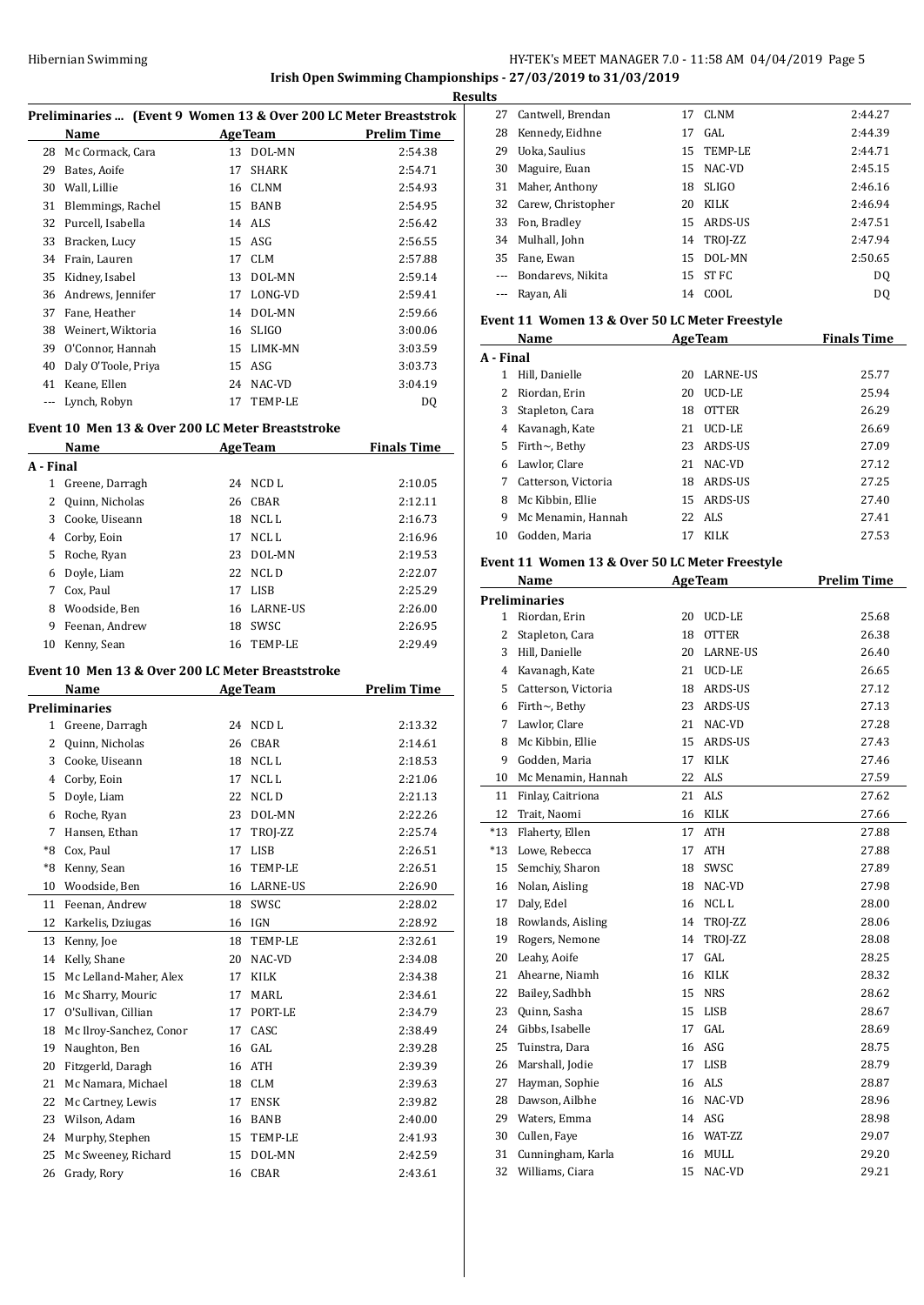**Irish Open Swimming Championships - 27/03/2019 to 31/03/2019**

| Preliminaries  (Event 11 Women 13 & Over 50 LC Meter Freestyle)<br><b>AgeTeam</b><br><b>Prelim Time</b><br>Name<br>33<br>Donnelly, Evelyn<br>16 ADSC<br>29.23<br>34<br>Quinn, Orla<br>15 CASC<br>29.63<br>35<br>Turner, Nicole<br>NAC-VD<br>37.55<br>17<br>Event 12 Men 13 & Over 50 LC Meter Backstroke<br><b>AgeTeam</b><br><b>Finals Time</b><br>Name<br>A - Final<br>1<br>Ferguson, Conor<br>20 NCDB<br>25.32<br>2<br>21<br>NCD E<br>25.93<br>Mc Evoy, Rory<br>3<br>Johnston, Paddy<br>18 ARDS-US<br>26.38<br>4 Scannell, Sean<br><b>NCDKK</b><br>26.90<br>17<br>Symons, James<br>22<br>GAL<br>27.71<br>5<br>Byrne, Stephen<br>20 TALL<br>6<br>28.01<br>7<br>NCL L<br>Carroll, Aaron<br>17<br>28.34<br>Kolcow, Maks<br>18 GAL<br>8<br>28.43<br>9<br>19 SWSC<br>Galland, Luc<br>28.64<br>Mc Menamin, Fionnan<br>ALS<br>10<br>19<br>28.65<br>Event 12 Men 13 & Over 50 LC Meter Backstroke<br><b>AgeTeam</b><br><b>Prelim Time</b><br>Name<br>Preliminaries<br>1 Ferguson, Conor<br>20 NCDB<br>25.50<br>2<br>21<br>NCD E<br>26.39<br>Mc Evoy, Rory<br>3<br>Johnston, Paddy<br>18 ARDS-US<br>26.89<br>4 Scannell, Sean<br><b>NCDKK</b><br>17<br>26.95<br>Symons, James<br>22<br>GAL<br>5<br>27.84<br>TALL<br>6<br>Byrne, Stephen<br>20<br>28.03<br>7<br>Mc Menamin, Fionnan<br>19 ALS<br>28.33<br>NCL L<br>8<br>Carroll, Aaron<br>17<br>28.48<br>9<br>Kolcow, Maks<br>18 GAL<br>28.49<br>10<br>Galland, Luc<br>19 SWSC<br>28.71<br>17 PORT-LE<br>11<br>Keating, Aran<br>28.76<br>12<br>Winston, Sam<br>ALS<br>17<br>28.86<br>Wiffen, Nathan<br>$*13$<br>29.03<br>18 LISB<br>$*13$<br>Gardiner, Matthew<br>18 NAC-VD<br>29.03<br>15<br>Brady, Ethan<br>17<br>TEMP-LE<br>29.44<br>16<br>David, Ben<br>18<br>BARRA-ZZ<br>29.45<br>ALS<br>17<br>Mc Menamin, Conor<br>24<br>29.52<br>DOL-MN<br>18<br>Irwin, Neddie<br>16<br>29.85<br>19<br>Reidy, Joe<br>16 KGD<br>29.99<br>Keogh, Michael<br>20<br>15<br><b>CURRA-LE</b><br>30.12<br>Carroll, David<br>16 DOL-MN<br>21<br>30.14<br>Kelly, Niall<br>22<br>18 CLM<br>30.18<br>Comerford, Ethan<br>23<br>18 TALL<br>30.37<br>24<br>Fon, Bradley<br>15 ARDS-US<br>30.62<br>25<br>Ryan, Mark<br>18 LIMK-MN<br>30.96<br>26<br>Nijs, Tiarnan<br>16 LIMK-MN<br>31.01<br>27<br>O'Connor, Zac<br>15 LIMK-MN<br>31.02<br>Joyce, Niall<br>16 SHARK<br>28<br>31.17<br>29<br>Pfeiffer, Robin<br>16 BL FN<br>31.29<br>Cunningham, Harry<br>NAC-VD<br>30<br>18<br>31.50<br>31<br>Harrison, James<br>15<br>WAT-ZZ<br>31.64<br>Event 13 Women 13 & Over 800 LC Meter Freestyle<br><b>AgeTeam</b><br><b>Finals Time</b><br>Name<br>Daly, Edel<br>16 NCL L<br>1<br>9:15.03<br>2<br>Hodgins, Grace<br>TROJ-ZZ<br>14<br>9:19.74<br>3<br>Donegan, Ella<br>16 LEA<br>9:20.71<br>O'Shea, Hannah<br>4<br>15<br>DOL-MN<br>9:24.26<br>5<br>Mc Alorum, Mollie<br>14 LEA<br>9:31.81 |  |  |  |
|----------------------------------------------------------------------------------------------------------------------------------------------------------------------------------------------------------------------------------------------------------------------------------------------------------------------------------------------------------------------------------------------------------------------------------------------------------------------------------------------------------------------------------------------------------------------------------------------------------------------------------------------------------------------------------------------------------------------------------------------------------------------------------------------------------------------------------------------------------------------------------------------------------------------------------------------------------------------------------------------------------------------------------------------------------------------------------------------------------------------------------------------------------------------------------------------------------------------------------------------------------------------------------------------------------------------------------------------------------------------------------------------------------------------------------------------------------------------------------------------------------------------------------------------------------------------------------------------------------------------------------------------------------------------------------------------------------------------------------------------------------------------------------------------------------------------------------------------------------------------------------------------------------------------------------------------------------------------------------------------------------------------------------------------------------------------------------------------------------------------------------------------------------------------------------------------------------------------------------------------------------------------------------------------------------------------------------------------------------------------------------------------------------------------------------------------------------------------------------------------------------------------------------------------------------------------------------------------------------------------------------------------------------------------------------------------------------------------------------------------------------------------------------------------------|--|--|--|
|                                                                                                                                                                                                                                                                                                                                                                                                                                                                                                                                                                                                                                                                                                                                                                                                                                                                                                                                                                                                                                                                                                                                                                                                                                                                                                                                                                                                                                                                                                                                                                                                                                                                                                                                                                                                                                                                                                                                                                                                                                                                                                                                                                                                                                                                                                                                                                                                                                                                                                                                                                                                                                                                                                                                                                                                    |  |  |  |
|                                                                                                                                                                                                                                                                                                                                                                                                                                                                                                                                                                                                                                                                                                                                                                                                                                                                                                                                                                                                                                                                                                                                                                                                                                                                                                                                                                                                                                                                                                                                                                                                                                                                                                                                                                                                                                                                                                                                                                                                                                                                                                                                                                                                                                                                                                                                                                                                                                                                                                                                                                                                                                                                                                                                                                                                    |  |  |  |
|                                                                                                                                                                                                                                                                                                                                                                                                                                                                                                                                                                                                                                                                                                                                                                                                                                                                                                                                                                                                                                                                                                                                                                                                                                                                                                                                                                                                                                                                                                                                                                                                                                                                                                                                                                                                                                                                                                                                                                                                                                                                                                                                                                                                                                                                                                                                                                                                                                                                                                                                                                                                                                                                                                                                                                                                    |  |  |  |
|                                                                                                                                                                                                                                                                                                                                                                                                                                                                                                                                                                                                                                                                                                                                                                                                                                                                                                                                                                                                                                                                                                                                                                                                                                                                                                                                                                                                                                                                                                                                                                                                                                                                                                                                                                                                                                                                                                                                                                                                                                                                                                                                                                                                                                                                                                                                                                                                                                                                                                                                                                                                                                                                                                                                                                                                    |  |  |  |
|                                                                                                                                                                                                                                                                                                                                                                                                                                                                                                                                                                                                                                                                                                                                                                                                                                                                                                                                                                                                                                                                                                                                                                                                                                                                                                                                                                                                                                                                                                                                                                                                                                                                                                                                                                                                                                                                                                                                                                                                                                                                                                                                                                                                                                                                                                                                                                                                                                                                                                                                                                                                                                                                                                                                                                                                    |  |  |  |
|                                                                                                                                                                                                                                                                                                                                                                                                                                                                                                                                                                                                                                                                                                                                                                                                                                                                                                                                                                                                                                                                                                                                                                                                                                                                                                                                                                                                                                                                                                                                                                                                                                                                                                                                                                                                                                                                                                                                                                                                                                                                                                                                                                                                                                                                                                                                                                                                                                                                                                                                                                                                                                                                                                                                                                                                    |  |  |  |
|                                                                                                                                                                                                                                                                                                                                                                                                                                                                                                                                                                                                                                                                                                                                                                                                                                                                                                                                                                                                                                                                                                                                                                                                                                                                                                                                                                                                                                                                                                                                                                                                                                                                                                                                                                                                                                                                                                                                                                                                                                                                                                                                                                                                                                                                                                                                                                                                                                                                                                                                                                                                                                                                                                                                                                                                    |  |  |  |
|                                                                                                                                                                                                                                                                                                                                                                                                                                                                                                                                                                                                                                                                                                                                                                                                                                                                                                                                                                                                                                                                                                                                                                                                                                                                                                                                                                                                                                                                                                                                                                                                                                                                                                                                                                                                                                                                                                                                                                                                                                                                                                                                                                                                                                                                                                                                                                                                                                                                                                                                                                                                                                                                                                                                                                                                    |  |  |  |
|                                                                                                                                                                                                                                                                                                                                                                                                                                                                                                                                                                                                                                                                                                                                                                                                                                                                                                                                                                                                                                                                                                                                                                                                                                                                                                                                                                                                                                                                                                                                                                                                                                                                                                                                                                                                                                                                                                                                                                                                                                                                                                                                                                                                                                                                                                                                                                                                                                                                                                                                                                                                                                                                                                                                                                                                    |  |  |  |
|                                                                                                                                                                                                                                                                                                                                                                                                                                                                                                                                                                                                                                                                                                                                                                                                                                                                                                                                                                                                                                                                                                                                                                                                                                                                                                                                                                                                                                                                                                                                                                                                                                                                                                                                                                                                                                                                                                                                                                                                                                                                                                                                                                                                                                                                                                                                                                                                                                                                                                                                                                                                                                                                                                                                                                                                    |  |  |  |
|                                                                                                                                                                                                                                                                                                                                                                                                                                                                                                                                                                                                                                                                                                                                                                                                                                                                                                                                                                                                                                                                                                                                                                                                                                                                                                                                                                                                                                                                                                                                                                                                                                                                                                                                                                                                                                                                                                                                                                                                                                                                                                                                                                                                                                                                                                                                                                                                                                                                                                                                                                                                                                                                                                                                                                                                    |  |  |  |
|                                                                                                                                                                                                                                                                                                                                                                                                                                                                                                                                                                                                                                                                                                                                                                                                                                                                                                                                                                                                                                                                                                                                                                                                                                                                                                                                                                                                                                                                                                                                                                                                                                                                                                                                                                                                                                                                                                                                                                                                                                                                                                                                                                                                                                                                                                                                                                                                                                                                                                                                                                                                                                                                                                                                                                                                    |  |  |  |
|                                                                                                                                                                                                                                                                                                                                                                                                                                                                                                                                                                                                                                                                                                                                                                                                                                                                                                                                                                                                                                                                                                                                                                                                                                                                                                                                                                                                                                                                                                                                                                                                                                                                                                                                                                                                                                                                                                                                                                                                                                                                                                                                                                                                                                                                                                                                                                                                                                                                                                                                                                                                                                                                                                                                                                                                    |  |  |  |
|                                                                                                                                                                                                                                                                                                                                                                                                                                                                                                                                                                                                                                                                                                                                                                                                                                                                                                                                                                                                                                                                                                                                                                                                                                                                                                                                                                                                                                                                                                                                                                                                                                                                                                                                                                                                                                                                                                                                                                                                                                                                                                                                                                                                                                                                                                                                                                                                                                                                                                                                                                                                                                                                                                                                                                                                    |  |  |  |
|                                                                                                                                                                                                                                                                                                                                                                                                                                                                                                                                                                                                                                                                                                                                                                                                                                                                                                                                                                                                                                                                                                                                                                                                                                                                                                                                                                                                                                                                                                                                                                                                                                                                                                                                                                                                                                                                                                                                                                                                                                                                                                                                                                                                                                                                                                                                                                                                                                                                                                                                                                                                                                                                                                                                                                                                    |  |  |  |
|                                                                                                                                                                                                                                                                                                                                                                                                                                                                                                                                                                                                                                                                                                                                                                                                                                                                                                                                                                                                                                                                                                                                                                                                                                                                                                                                                                                                                                                                                                                                                                                                                                                                                                                                                                                                                                                                                                                                                                                                                                                                                                                                                                                                                                                                                                                                                                                                                                                                                                                                                                                                                                                                                                                                                                                                    |  |  |  |
|                                                                                                                                                                                                                                                                                                                                                                                                                                                                                                                                                                                                                                                                                                                                                                                                                                                                                                                                                                                                                                                                                                                                                                                                                                                                                                                                                                                                                                                                                                                                                                                                                                                                                                                                                                                                                                                                                                                                                                                                                                                                                                                                                                                                                                                                                                                                                                                                                                                                                                                                                                                                                                                                                                                                                                                                    |  |  |  |
|                                                                                                                                                                                                                                                                                                                                                                                                                                                                                                                                                                                                                                                                                                                                                                                                                                                                                                                                                                                                                                                                                                                                                                                                                                                                                                                                                                                                                                                                                                                                                                                                                                                                                                                                                                                                                                                                                                                                                                                                                                                                                                                                                                                                                                                                                                                                                                                                                                                                                                                                                                                                                                                                                                                                                                                                    |  |  |  |
|                                                                                                                                                                                                                                                                                                                                                                                                                                                                                                                                                                                                                                                                                                                                                                                                                                                                                                                                                                                                                                                                                                                                                                                                                                                                                                                                                                                                                                                                                                                                                                                                                                                                                                                                                                                                                                                                                                                                                                                                                                                                                                                                                                                                                                                                                                                                                                                                                                                                                                                                                                                                                                                                                                                                                                                                    |  |  |  |
|                                                                                                                                                                                                                                                                                                                                                                                                                                                                                                                                                                                                                                                                                                                                                                                                                                                                                                                                                                                                                                                                                                                                                                                                                                                                                                                                                                                                                                                                                                                                                                                                                                                                                                                                                                                                                                                                                                                                                                                                                                                                                                                                                                                                                                                                                                                                                                                                                                                                                                                                                                                                                                                                                                                                                                                                    |  |  |  |
|                                                                                                                                                                                                                                                                                                                                                                                                                                                                                                                                                                                                                                                                                                                                                                                                                                                                                                                                                                                                                                                                                                                                                                                                                                                                                                                                                                                                                                                                                                                                                                                                                                                                                                                                                                                                                                                                                                                                                                                                                                                                                                                                                                                                                                                                                                                                                                                                                                                                                                                                                                                                                                                                                                                                                                                                    |  |  |  |
|                                                                                                                                                                                                                                                                                                                                                                                                                                                                                                                                                                                                                                                                                                                                                                                                                                                                                                                                                                                                                                                                                                                                                                                                                                                                                                                                                                                                                                                                                                                                                                                                                                                                                                                                                                                                                                                                                                                                                                                                                                                                                                                                                                                                                                                                                                                                                                                                                                                                                                                                                                                                                                                                                                                                                                                                    |  |  |  |
|                                                                                                                                                                                                                                                                                                                                                                                                                                                                                                                                                                                                                                                                                                                                                                                                                                                                                                                                                                                                                                                                                                                                                                                                                                                                                                                                                                                                                                                                                                                                                                                                                                                                                                                                                                                                                                                                                                                                                                                                                                                                                                                                                                                                                                                                                                                                                                                                                                                                                                                                                                                                                                                                                                                                                                                                    |  |  |  |
|                                                                                                                                                                                                                                                                                                                                                                                                                                                                                                                                                                                                                                                                                                                                                                                                                                                                                                                                                                                                                                                                                                                                                                                                                                                                                                                                                                                                                                                                                                                                                                                                                                                                                                                                                                                                                                                                                                                                                                                                                                                                                                                                                                                                                                                                                                                                                                                                                                                                                                                                                                                                                                                                                                                                                                                                    |  |  |  |
|                                                                                                                                                                                                                                                                                                                                                                                                                                                                                                                                                                                                                                                                                                                                                                                                                                                                                                                                                                                                                                                                                                                                                                                                                                                                                                                                                                                                                                                                                                                                                                                                                                                                                                                                                                                                                                                                                                                                                                                                                                                                                                                                                                                                                                                                                                                                                                                                                                                                                                                                                                                                                                                                                                                                                                                                    |  |  |  |
|                                                                                                                                                                                                                                                                                                                                                                                                                                                                                                                                                                                                                                                                                                                                                                                                                                                                                                                                                                                                                                                                                                                                                                                                                                                                                                                                                                                                                                                                                                                                                                                                                                                                                                                                                                                                                                                                                                                                                                                                                                                                                                                                                                                                                                                                                                                                                                                                                                                                                                                                                                                                                                                                                                                                                                                                    |  |  |  |
|                                                                                                                                                                                                                                                                                                                                                                                                                                                                                                                                                                                                                                                                                                                                                                                                                                                                                                                                                                                                                                                                                                                                                                                                                                                                                                                                                                                                                                                                                                                                                                                                                                                                                                                                                                                                                                                                                                                                                                                                                                                                                                                                                                                                                                                                                                                                                                                                                                                                                                                                                                                                                                                                                                                                                                                                    |  |  |  |
|                                                                                                                                                                                                                                                                                                                                                                                                                                                                                                                                                                                                                                                                                                                                                                                                                                                                                                                                                                                                                                                                                                                                                                                                                                                                                                                                                                                                                                                                                                                                                                                                                                                                                                                                                                                                                                                                                                                                                                                                                                                                                                                                                                                                                                                                                                                                                                                                                                                                                                                                                                                                                                                                                                                                                                                                    |  |  |  |
|                                                                                                                                                                                                                                                                                                                                                                                                                                                                                                                                                                                                                                                                                                                                                                                                                                                                                                                                                                                                                                                                                                                                                                                                                                                                                                                                                                                                                                                                                                                                                                                                                                                                                                                                                                                                                                                                                                                                                                                                                                                                                                                                                                                                                                                                                                                                                                                                                                                                                                                                                                                                                                                                                                                                                                                                    |  |  |  |
|                                                                                                                                                                                                                                                                                                                                                                                                                                                                                                                                                                                                                                                                                                                                                                                                                                                                                                                                                                                                                                                                                                                                                                                                                                                                                                                                                                                                                                                                                                                                                                                                                                                                                                                                                                                                                                                                                                                                                                                                                                                                                                                                                                                                                                                                                                                                                                                                                                                                                                                                                                                                                                                                                                                                                                                                    |  |  |  |
|                                                                                                                                                                                                                                                                                                                                                                                                                                                                                                                                                                                                                                                                                                                                                                                                                                                                                                                                                                                                                                                                                                                                                                                                                                                                                                                                                                                                                                                                                                                                                                                                                                                                                                                                                                                                                                                                                                                                                                                                                                                                                                                                                                                                                                                                                                                                                                                                                                                                                                                                                                                                                                                                                                                                                                                                    |  |  |  |
|                                                                                                                                                                                                                                                                                                                                                                                                                                                                                                                                                                                                                                                                                                                                                                                                                                                                                                                                                                                                                                                                                                                                                                                                                                                                                                                                                                                                                                                                                                                                                                                                                                                                                                                                                                                                                                                                                                                                                                                                                                                                                                                                                                                                                                                                                                                                                                                                                                                                                                                                                                                                                                                                                                                                                                                                    |  |  |  |
|                                                                                                                                                                                                                                                                                                                                                                                                                                                                                                                                                                                                                                                                                                                                                                                                                                                                                                                                                                                                                                                                                                                                                                                                                                                                                                                                                                                                                                                                                                                                                                                                                                                                                                                                                                                                                                                                                                                                                                                                                                                                                                                                                                                                                                                                                                                                                                                                                                                                                                                                                                                                                                                                                                                                                                                                    |  |  |  |
|                                                                                                                                                                                                                                                                                                                                                                                                                                                                                                                                                                                                                                                                                                                                                                                                                                                                                                                                                                                                                                                                                                                                                                                                                                                                                                                                                                                                                                                                                                                                                                                                                                                                                                                                                                                                                                                                                                                                                                                                                                                                                                                                                                                                                                                                                                                                                                                                                                                                                                                                                                                                                                                                                                                                                                                                    |  |  |  |
|                                                                                                                                                                                                                                                                                                                                                                                                                                                                                                                                                                                                                                                                                                                                                                                                                                                                                                                                                                                                                                                                                                                                                                                                                                                                                                                                                                                                                                                                                                                                                                                                                                                                                                                                                                                                                                                                                                                                                                                                                                                                                                                                                                                                                                                                                                                                                                                                                                                                                                                                                                                                                                                                                                                                                                                                    |  |  |  |
|                                                                                                                                                                                                                                                                                                                                                                                                                                                                                                                                                                                                                                                                                                                                                                                                                                                                                                                                                                                                                                                                                                                                                                                                                                                                                                                                                                                                                                                                                                                                                                                                                                                                                                                                                                                                                                                                                                                                                                                                                                                                                                                                                                                                                                                                                                                                                                                                                                                                                                                                                                                                                                                                                                                                                                                                    |  |  |  |
|                                                                                                                                                                                                                                                                                                                                                                                                                                                                                                                                                                                                                                                                                                                                                                                                                                                                                                                                                                                                                                                                                                                                                                                                                                                                                                                                                                                                                                                                                                                                                                                                                                                                                                                                                                                                                                                                                                                                                                                                                                                                                                                                                                                                                                                                                                                                                                                                                                                                                                                                                                                                                                                                                                                                                                                                    |  |  |  |
|                                                                                                                                                                                                                                                                                                                                                                                                                                                                                                                                                                                                                                                                                                                                                                                                                                                                                                                                                                                                                                                                                                                                                                                                                                                                                                                                                                                                                                                                                                                                                                                                                                                                                                                                                                                                                                                                                                                                                                                                                                                                                                                                                                                                                                                                                                                                                                                                                                                                                                                                                                                                                                                                                                                                                                                                    |  |  |  |
|                                                                                                                                                                                                                                                                                                                                                                                                                                                                                                                                                                                                                                                                                                                                                                                                                                                                                                                                                                                                                                                                                                                                                                                                                                                                                                                                                                                                                                                                                                                                                                                                                                                                                                                                                                                                                                                                                                                                                                                                                                                                                                                                                                                                                                                                                                                                                                                                                                                                                                                                                                                                                                                                                                                                                                                                    |  |  |  |
|                                                                                                                                                                                                                                                                                                                                                                                                                                                                                                                                                                                                                                                                                                                                                                                                                                                                                                                                                                                                                                                                                                                                                                                                                                                                                                                                                                                                                                                                                                                                                                                                                                                                                                                                                                                                                                                                                                                                                                                                                                                                                                                                                                                                                                                                                                                                                                                                                                                                                                                                                                                                                                                                                                                                                                                                    |  |  |  |
|                                                                                                                                                                                                                                                                                                                                                                                                                                                                                                                                                                                                                                                                                                                                                                                                                                                                                                                                                                                                                                                                                                                                                                                                                                                                                                                                                                                                                                                                                                                                                                                                                                                                                                                                                                                                                                                                                                                                                                                                                                                                                                                                                                                                                                                                                                                                                                                                                                                                                                                                                                                                                                                                                                                                                                                                    |  |  |  |
|                                                                                                                                                                                                                                                                                                                                                                                                                                                                                                                                                                                                                                                                                                                                                                                                                                                                                                                                                                                                                                                                                                                                                                                                                                                                                                                                                                                                                                                                                                                                                                                                                                                                                                                                                                                                                                                                                                                                                                                                                                                                                                                                                                                                                                                                                                                                                                                                                                                                                                                                                                                                                                                                                                                                                                                                    |  |  |  |
|                                                                                                                                                                                                                                                                                                                                                                                                                                                                                                                                                                                                                                                                                                                                                                                                                                                                                                                                                                                                                                                                                                                                                                                                                                                                                                                                                                                                                                                                                                                                                                                                                                                                                                                                                                                                                                                                                                                                                                                                                                                                                                                                                                                                                                                                                                                                                                                                                                                                                                                                                                                                                                                                                                                                                                                                    |  |  |  |
|                                                                                                                                                                                                                                                                                                                                                                                                                                                                                                                                                                                                                                                                                                                                                                                                                                                                                                                                                                                                                                                                                                                                                                                                                                                                                                                                                                                                                                                                                                                                                                                                                                                                                                                                                                                                                                                                                                                                                                                                                                                                                                                                                                                                                                                                                                                                                                                                                                                                                                                                                                                                                                                                                                                                                                                                    |  |  |  |
|                                                                                                                                                                                                                                                                                                                                                                                                                                                                                                                                                                                                                                                                                                                                                                                                                                                                                                                                                                                                                                                                                                                                                                                                                                                                                                                                                                                                                                                                                                                                                                                                                                                                                                                                                                                                                                                                                                                                                                                                                                                                                                                                                                                                                                                                                                                                                                                                                                                                                                                                                                                                                                                                                                                                                                                                    |  |  |  |
|                                                                                                                                                                                                                                                                                                                                                                                                                                                                                                                                                                                                                                                                                                                                                                                                                                                                                                                                                                                                                                                                                                                                                                                                                                                                                                                                                                                                                                                                                                                                                                                                                                                                                                                                                                                                                                                                                                                                                                                                                                                                                                                                                                                                                                                                                                                                                                                                                                                                                                                                                                                                                                                                                                                                                                                                    |  |  |  |
|                                                                                                                                                                                                                                                                                                                                                                                                                                                                                                                                                                                                                                                                                                                                                                                                                                                                                                                                                                                                                                                                                                                                                                                                                                                                                                                                                                                                                                                                                                                                                                                                                                                                                                                                                                                                                                                                                                                                                                                                                                                                                                                                                                                                                                                                                                                                                                                                                                                                                                                                                                                                                                                                                                                                                                                                    |  |  |  |
|                                                                                                                                                                                                                                                                                                                                                                                                                                                                                                                                                                                                                                                                                                                                                                                                                                                                                                                                                                                                                                                                                                                                                                                                                                                                                                                                                                                                                                                                                                                                                                                                                                                                                                                                                                                                                                                                                                                                                                                                                                                                                                                                                                                                                                                                                                                                                                                                                                                                                                                                                                                                                                                                                                                                                                                                    |  |  |  |
|                                                                                                                                                                                                                                                                                                                                                                                                                                                                                                                                                                                                                                                                                                                                                                                                                                                                                                                                                                                                                                                                                                                                                                                                                                                                                                                                                                                                                                                                                                                                                                                                                                                                                                                                                                                                                                                                                                                                                                                                                                                                                                                                                                                                                                                                                                                                                                                                                                                                                                                                                                                                                                                                                                                                                                                                    |  |  |  |
|                                                                                                                                                                                                                                                                                                                                                                                                                                                                                                                                                                                                                                                                                                                                                                                                                                                                                                                                                                                                                                                                                                                                                                                                                                                                                                                                                                                                                                                                                                                                                                                                                                                                                                                                                                                                                                                                                                                                                                                                                                                                                                                                                                                                                                                                                                                                                                                                                                                                                                                                                                                                                                                                                                                                                                                                    |  |  |  |
|                                                                                                                                                                                                                                                                                                                                                                                                                                                                                                                                                                                                                                                                                                                                                                                                                                                                                                                                                                                                                                                                                                                                                                                                                                                                                                                                                                                                                                                                                                                                                                                                                                                                                                                                                                                                                                                                                                                                                                                                                                                                                                                                                                                                                                                                                                                                                                                                                                                                                                                                                                                                                                                                                                                                                                                                    |  |  |  |
|                                                                                                                                                                                                                                                                                                                                                                                                                                                                                                                                                                                                                                                                                                                                                                                                                                                                                                                                                                                                                                                                                                                                                                                                                                                                                                                                                                                                                                                                                                                                                                                                                                                                                                                                                                                                                                                                                                                                                                                                                                                                                                                                                                                                                                                                                                                                                                                                                                                                                                                                                                                                                                                                                                                                                                                                    |  |  |  |
|                                                                                                                                                                                                                                                                                                                                                                                                                                                                                                                                                                                                                                                                                                                                                                                                                                                                                                                                                                                                                                                                                                                                                                                                                                                                                                                                                                                                                                                                                                                                                                                                                                                                                                                                                                                                                                                                                                                                                                                                                                                                                                                                                                                                                                                                                                                                                                                                                                                                                                                                                                                                                                                                                                                                                                                                    |  |  |  |
|                                                                                                                                                                                                                                                                                                                                                                                                                                                                                                                                                                                                                                                                                                                                                                                                                                                                                                                                                                                                                                                                                                                                                                                                                                                                                                                                                                                                                                                                                                                                                                                                                                                                                                                                                                                                                                                                                                                                                                                                                                                                                                                                                                                                                                                                                                                                                                                                                                                                                                                                                                                                                                                                                                                                                                                                    |  |  |  |
|                                                                                                                                                                                                                                                                                                                                                                                                                                                                                                                                                                                                                                                                                                                                                                                                                                                                                                                                                                                                                                                                                                                                                                                                                                                                                                                                                                                                                                                                                                                                                                                                                                                                                                                                                                                                                                                                                                                                                                                                                                                                                                                                                                                                                                                                                                                                                                                                                                                                                                                                                                                                                                                                                                                                                                                                    |  |  |  |
|                                                                                                                                                                                                                                                                                                                                                                                                                                                                                                                                                                                                                                                                                                                                                                                                                                                                                                                                                                                                                                                                                                                                                                                                                                                                                                                                                                                                                                                                                                                                                                                                                                                                                                                                                                                                                                                                                                                                                                                                                                                                                                                                                                                                                                                                                                                                                                                                                                                                                                                                                                                                                                                                                                                                                                                                    |  |  |  |
|                                                                                                                                                                                                                                                                                                                                                                                                                                                                                                                                                                                                                                                                                                                                                                                                                                                                                                                                                                                                                                                                                                                                                                                                                                                                                                                                                                                                                                                                                                                                                                                                                                                                                                                                                                                                                                                                                                                                                                                                                                                                                                                                                                                                                                                                                                                                                                                                                                                                                                                                                                                                                                                                                                                                                                                                    |  |  |  |
|                                                                                                                                                                                                                                                                                                                                                                                                                                                                                                                                                                                                                                                                                                                                                                                                                                                                                                                                                                                                                                                                                                                                                                                                                                                                                                                                                                                                                                                                                                                                                                                                                                                                                                                                                                                                                                                                                                                                                                                                                                                                                                                                                                                                                                                                                                                                                                                                                                                                                                                                                                                                                                                                                                                                                                                                    |  |  |  |
|                                                                                                                                                                                                                                                                                                                                                                                                                                                                                                                                                                                                                                                                                                                                                                                                                                                                                                                                                                                                                                                                                                                                                                                                                                                                                                                                                                                                                                                                                                                                                                                                                                                                                                                                                                                                                                                                                                                                                                                                                                                                                                                                                                                                                                                                                                                                                                                                                                                                                                                                                                                                                                                                                                                                                                                                    |  |  |  |
|                                                                                                                                                                                                                                                                                                                                                                                                                                                                                                                                                                                                                                                                                                                                                                                                                                                                                                                                                                                                                                                                                                                                                                                                                                                                                                                                                                                                                                                                                                                                                                                                                                                                                                                                                                                                                                                                                                                                                                                                                                                                                                                                                                                                                                                                                                                                                                                                                                                                                                                                                                                                                                                                                                                                                                                                    |  |  |  |

| Results                                                                                                                                                                                                                                                                                                                                                                                                                                                                    |                                                 |    |                 |                    |
|----------------------------------------------------------------------------------------------------------------------------------------------------------------------------------------------------------------------------------------------------------------------------------------------------------------------------------------------------------------------------------------------------------------------------------------------------------------------------|-------------------------------------------------|----|-----------------|--------------------|
|                                                                                                                                                                                                                                                                                                                                                                                                                                                                            | 6 Carroll, Ella                                 |    | 14 NCLL         | 9:33.73            |
|                                                                                                                                                                                                                                                                                                                                                                                                                                                                            | 7 O'Hara, Brogan                                |    | 21 LEA          | 9:40.71            |
|                                                                                                                                                                                                                                                                                                                                                                                                                                                                            | 8 Bentley, Hazel                                |    | 15 ASG          | 9:47.92            |
|                                                                                                                                                                                                                                                                                                                                                                                                                                                                            | 9 Cunningham, Karla                             |    | 16 MULL         | 9:49.28            |
| 10                                                                                                                                                                                                                                                                                                                                                                                                                                                                         | Kelly, Ruth                                     |    | 14 NRS          | 9:57.04            |
|                                                                                                                                                                                                                                                                                                                                                                                                                                                                            | Event 14 Men 13 & Over 400 LC Meter IM          |    |                 |                    |
|                                                                                                                                                                                                                                                                                                                                                                                                                                                                            | Name                                            |    | <b>AgeTeam</b>  | <b>Finals Time</b> |
| A - Final                                                                                                                                                                                                                                                                                                                                                                                                                                                                  |                                                 |    |                 |                    |
|                                                                                                                                                                                                                                                                                                                                                                                                                                                                            | 1 Mc Carthy, Cadan                              |    | 19 NCL M        | 4:28.59            |
| 2                                                                                                                                                                                                                                                                                                                                                                                                                                                                          | Kelly, Alfie                                    |    | 18 DOL-MN       | 4:34.38            |
|                                                                                                                                                                                                                                                                                                                                                                                                                                                                            | 3 Corby, Eoin                                   |    | 17 NCLL         | 4:38.10            |
|                                                                                                                                                                                                                                                                                                                                                                                                                                                                            | 4 Hansen, Ethan                                 | 17 | TROJ-ZZ         | 4:40.02            |
|                                                                                                                                                                                                                                                                                                                                                                                                                                                                            | 5 Karkelis, Dziugas                             |    | 16 IGN          | 4:46.74            |
|                                                                                                                                                                                                                                                                                                                                                                                                                                                                            | 6 Cox, Paul                                     |    | 17 LISB         | 4:47.71            |
|                                                                                                                                                                                                                                                                                                                                                                                                                                                                            | 7 Pfeiffer, Robin                               |    | 16 BL FN        | 4:56.96            |
|                                                                                                                                                                                                                                                                                                                                                                                                                                                                            | 8 Mallon, Odhran                                |    | 19 LISB         | 4:57.86            |
|                                                                                                                                                                                                                                                                                                                                                                                                                                                                            | 9 Wilson, Adam                                  |    | 16 BANB         | 4:58.46            |
|                                                                                                                                                                                                                                                                                                                                                                                                                                                                            | 10 Kilcoyne, Ronan                              |    | 14 SLIGO        | 4:59.46            |
|                                                                                                                                                                                                                                                                                                                                                                                                                                                                            | Event 14 Men 13 & Over 400 LC Meter IM          |    |                 |                    |
|                                                                                                                                                                                                                                                                                                                                                                                                                                                                            | Name                                            |    | <b>AgeTeam</b>  | <b>Prelim Time</b> |
|                                                                                                                                                                                                                                                                                                                                                                                                                                                                            | <b>Preliminaries</b>                            |    |                 |                    |
|                                                                                                                                                                                                                                                                                                                                                                                                                                                                            | 1 Kelly, Alfie                                  |    | 18 DOL-MN       | 4:33.57            |
|                                                                                                                                                                                                                                                                                                                                                                                                                                                                            | 2 Mc Carthy, Cadan                              |    | 19 NCLM         | 4:36.22            |
|                                                                                                                                                                                                                                                                                                                                                                                                                                                                            | 3 Corby, Eoin                                   |    | 17 NCLL         | 4:36.66            |
|                                                                                                                                                                                                                                                                                                                                                                                                                                                                            | 4 Hansen, Ethan                                 | 17 | TROJ-ZZ         | 4:38.59            |
|                                                                                                                                                                                                                                                                                                                                                                                                                                                                            | 5 Karkelis, Dziugas                             |    | 16 IGN          | 4:51.30            |
|                                                                                                                                                                                                                                                                                                                                                                                                                                                                            | 6 Cox, Paul                                     |    | 17 LISB         | 4:51.79            |
|                                                                                                                                                                                                                                                                                                                                                                                                                                                                            | 7 Pfeiffer, Robin                               |    | 16 BL FN        | 4:57.51            |
|                                                                                                                                                                                                                                                                                                                                                                                                                                                                            | 8 Wilson, Adam                                  |    | 16 BANB         | 4:59.23            |
|                                                                                                                                                                                                                                                                                                                                                                                                                                                                            | 9 Kilcoyne, Ronan                               |    | 14 SLIGO        | 4:59.61            |
|                                                                                                                                                                                                                                                                                                                                                                                                                                                                            | 10 Mallon, Odhran                               |    | 19 LISB         | 5:00.87            |
|                                                                                                                                                                                                                                                                                                                                                                                                                                                                            | 11 Mc Shea, Kealan                              | 17 | ENSK            | 5:01.17            |
|                                                                                                                                                                                                                                                                                                                                                                                                                                                                            | 12 Bailey, Evan                                 |    | 14 NRS          | 5:03.25            |
|                                                                                                                                                                                                                                                                                                                                                                                                                                                                            | 13 Nolan, Adam                                  |    | 18 TALL         | 5:06.48            |
|                                                                                                                                                                                                                                                                                                                                                                                                                                                                            | 14 Kenny, Joe                                   |    | 18 TEMP-LE      | 5:07.74            |
| 15                                                                                                                                                                                                                                                                                                                                                                                                                                                                         | Mc Mahon, Aaron                                 | 17 | DOL-MN          | 5:10.13            |
| 16                                                                                                                                                                                                                                                                                                                                                                                                                                                                         | Reidy, Joe                                      |    | 16 KGD          | 5:11.50            |
| 17                                                                                                                                                                                                                                                                                                                                                                                                                                                                         | Mc Geown, Niall                                 | 15 | BANB            | 5:15.07            |
| 18                                                                                                                                                                                                                                                                                                                                                                                                                                                                         | Cassidy, Charlie                                | 14 | DOL-MN          | 5:16.30            |
| 19                                                                                                                                                                                                                                                                                                                                                                                                                                                                         | O'Neill, Finn                                   |    | 14 TROJ-ZZ      | 5:20.74            |
|                                                                                                                                                                                                                                                                                                                                                                                                                                                                            | 20 Phelan, Sami                                 |    | 14 GLN-ZZ       | 5:25.68            |
|                                                                                                                                                                                                                                                                                                                                                                                                                                                                            | 21 Mulhall, John                                | 14 | TROJ-ZZ         | 5:27.41            |
| $\frac{1}{2} \left( \frac{1}{2} \right) \left( \frac{1}{2} \right) \left( \frac{1}{2} \right) \left( \frac{1}{2} \right) \left( \frac{1}{2} \right) \left( \frac{1}{2} \right) \left( \frac{1}{2} \right) \left( \frac{1}{2} \right) \left( \frac{1}{2} \right) \left( \frac{1}{2} \right) \left( \frac{1}{2} \right) \left( \frac{1}{2} \right) \left( \frac{1}{2} \right) \left( \frac{1}{2} \right) \left( \frac{1}{2} \right) \left( \frac{1}{2} \right) \left( \frac$ | Keogh, Michael                                  | 15 | <b>CURRA-LE</b> | DQ                 |
|                                                                                                                                                                                                                                                                                                                                                                                                                                                                            | Event 15 Women 13 & Over 100 LC Meter Freestyle |    |                 |                    |
|                                                                                                                                                                                                                                                                                                                                                                                                                                                                            | Name                                            |    | <b>AgeTeam</b>  | <b>Finals Time</b> |
| A - Final                                                                                                                                                                                                                                                                                                                                                                                                                                                                  |                                                 |    |                 |                    |
|                                                                                                                                                                                                                                                                                                                                                                                                                                                                            | 1 Riordan, Erin                                 | 20 | UCD-LE          | 57.40              |
| 2                                                                                                                                                                                                                                                                                                                                                                                                                                                                          | Stapleton, Cara                                 | 18 | <b>OTTER</b>    | 57.46              |
|                                                                                                                                                                                                                                                                                                                                                                                                                                                                            | 3 Hill, Danielle                                |    | 20 LARNE-US     | 57.73              |

 Trait, Naomi 16 KILK 57.76 Catterson, Victoria 18 ARDS-US 58.46 Kavanagh, Kate 21 UCD-LE 58.58 Firth~, Bethy 23 ARDS-US 58.63 Godden, Maria 17 KILK 58.81 9 Mc Kibbin, Ellie 15 ARDS-US 59.04 Macdougald, Jena 17 OTTER 59.52

Finlay, Caitriona 21 ALS 59.65

**B - Final**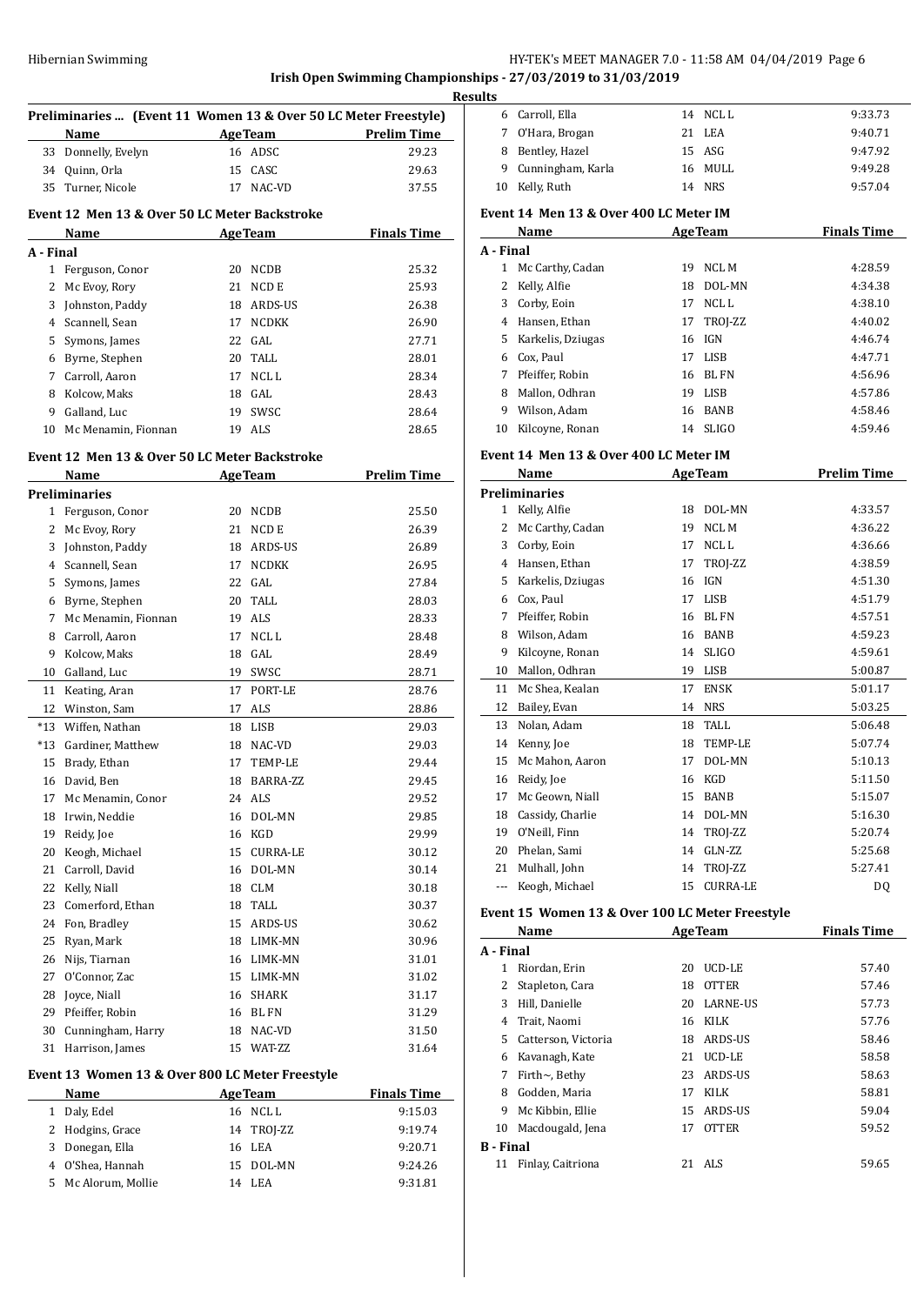**Results**

 $\overline{a}$ 

| B - Final  (Event 15 Women 13 & Over 100 LC Meter Freestyle) |                                                 |                |                |                    |  |
|--------------------------------------------------------------|-------------------------------------------------|----------------|----------------|--------------------|--|
|                                                              | Name                                            |                | <b>AgeTeam</b> | <b>Finals Time</b> |  |
| 12                                                           | Mc Menamin, Hannah                              | 22             | <b>ALS</b>     | 59.68              |  |
| 13                                                           | Semchiy, Sharon                                 | 18             | SWSC           | 1:00.03            |  |
| 14                                                           | Farrell, Danielle                               | 16             | <b>SLIGO</b>   | 1:00.25            |  |
| 15                                                           | Nolan, Aisling                                  | 18             | NAC-VD         | 1:00.34            |  |
| 16                                                           | O'Shea, Hannah                                  |                | 15 DOL-MN      | 1:01.60            |  |
| 17                                                           | Rogers, Nemone                                  | 14             | TROJ-ZZ        | 1:01.78            |  |
| 18                                                           | Leahy, Aoife                                    | 17             | GAL.           | 1:02.01            |  |
| 19                                                           | Killen, Laura                                   | 16             | <b>CLNM</b>    | 1:02.13            |  |
|                                                              | Event 15 Women 13 & Over 100 LC Meter Freestyle |                |                |                    |  |
|                                                              | <b>Name</b>                                     | <b>AgeTeam</b> |                | <b>Prelim Time</b> |  |
|                                                              | Preliminaries                                   |                |                |                    |  |
| $\mathbf{1}$                                                 | Stapleton, Cara                                 | 18             | <b>OTTER</b>   | 57.86              |  |
| 2                                                            | Riordan, Erin                                   | 20             | UCD-LE         | 57.88              |  |
| 3                                                            | Kavanagh, Kate                                  | 21             | UCD-LE         | 58.05              |  |
| 4                                                            | Trait, Naomi                                    | 16             | KILK           | 58.29              |  |
| 5                                                            | Godden, Maria                                   | 17             | KILK           | 58.64              |  |
| 6                                                            | Firth $\sim$ , Bethy                            | 23             | ARDS-US        | 58.68              |  |
| 7                                                            | Catterson, Victoria                             |                | 18 ARDS-US     | 58.73              |  |
| 8                                                            | Mc Kibbin, Ellie                                | 15             | ARDS-US        | 58.76              |  |
| 9                                                            | Macdougald, Jena                                | 17             | <b>OTTER</b>   | 58.82              |  |
| 10                                                           | Kilgallen, Niamh                                |                | 20 NCDCL       | 58.85              |  |
| 11                                                           | Hill, Danielle                                  |                | 20 LARNE-US    | 59.37              |  |
| 12                                                           | Mc Menamin, Hannah                              |                | 22 ALS         | 59.55              |  |
| 13                                                           | Tinsley, Florence                               | 17             | ARDS-US        | 59.61              |  |
| 14                                                           | Osing, Cara                                     |                | 16 TEMP-LE     | 59.91              |  |
| 15                                                           | O'Riordan, Charlotte                            | 17             | <b>OTTER</b>   | 1:00.11            |  |
| 16                                                           | Bailey, Sadhbh                                  | 15             | <b>NRS</b>     | 1:00.15            |  |
| $*17$                                                        | Daly, Edel                                      |                | 16 NCL L       | 1:00.16            |  |
| *17                                                          | Semchiy, Sharon                                 | 18             | SWSC           | 1:00.16            |  |
| 19                                                           | Lowe, Rebecca                                   | 17             | ATH            | 1:00.17            |  |
| 20                                                           | Nolan, Aisling                                  | 18             | NAC-VD         | 1:00.19            |  |
| 21                                                           | Donegan, Ella                                   | 16             | LEA            | 1:00.21            |  |
| 22                                                           | Finlay, Caitriona                               |                | 21 ALS         | 1:00.29            |  |
| 23                                                           | Rowlands, Aisling                               | 14             | TROJ-ZZ        | 1:00.43            |  |
| 24                                                           | Lawlor, Clare                                   | 21             | NAC-VD         | 1:00.79            |  |
| 25                                                           | Knox, Julia                                     | 16             | <b>BANB</b>    | 1:00.82            |  |
| 26                                                           | Armstrong, Scarlett                             | 16             | ARDS-US        | 1:01.02            |  |
| 27                                                           | Baker, Jodie                                    | 15             | <b>FER</b>     | 1:01.09            |  |
| 28                                                           | Flaherty, Ellen                                 | 17             | ATH            | 1:01.20            |  |
| 29                                                           | Farrell, Danielle                               | 16             | SLIGO          | 1:01.32            |  |
| *30                                                          | O'Shea, Hannah                                  | 15             | DOL-MN         | 1:01.58            |  |
| *30                                                          | Leahy, Aoife                                    | 17             | GAL            | 1:01.58            |  |
| 32                                                           | Killen, Laura                                   | 16             | <b>CLNM</b>    | 1:01.72            |  |
| 33                                                           | Rogers, Nemone                                  | 14             | TROJ-ZZ        | 1:01.89            |  |
| 34                                                           | Hayman, Sophie                                  | 16             | ALS            | 1:01.93            |  |
| 35                                                           | Nolan, Beth                                     | 17             | SWSC           | 1:01.97            |  |
| 36                                                           | Mc Alorum, Mollie                               | 14             | LEA            | 1:02.52            |  |
| 37                                                           | Dawson, Ailbhe                                  |                | 16 NAC-VD      | 1:02.54            |  |
| 38                                                           | Ahearne, Niamh                                  |                | 16 KILK        | 1:02.65            |  |
| 39                                                           | Lynch, Robyn                                    | 17             | TEMP-LE        | 1:02.67            |  |
| 40                                                           | Allen, Min                                      | 16             | <b>NRS</b>     | 1:02.88            |  |
| 41                                                           | Andrews, Jennifer                               | 17             | LONG-VD        | 1:03.11            |  |
| 42                                                           | Mc Mullen, Jodie                                | 14             | BANB           | 1:03.18            |  |
| 43                                                           | Cunningham, Karla                               | 16             | MULL           | 1:03.21            |  |
| 44                                                           | Waters, Emma                                    | 14             | ASG            | 1:03.49            |  |
| 45                                                           | Kelly, Ailbhe                                   | 21             | NAC-VD         | 1:18.51            |  |
|                                                              |                                                 |                |                |                    |  |
| ---                                                          | Bracken, Lucy                                   | 15             | ASG            | DQ                 |  |

| பக        |                                                        |    |                |                    |
|-----------|--------------------------------------------------------|----|----------------|--------------------|
|           | Event 16  Men 13 & Over 200 LC Meter Butterfly<br>Name |    | <b>AgeTeam</b> | <b>Finals Time</b> |
| A - Final |                                                        |    |                |                    |
|           |                                                        |    |                |                    |
| 1         | Hyland, Brendan                                        | 25 | NCD T          | 1:57.21            |
| 2         | Melly, Cillian                                         |    | 22 NCLC        | 1:59.49            |
| 3         | Johnston, Paddy                                        | 18 | ARDS-US        | 2:02.43            |
| 4         | Mc Geever, Finn                                        | 19 | NCL L          | 2:04.60            |
| 5.        | O'Connor, Jeremy                                       | 17 | NCL L          | 2:07.55            |
| 6         | Mc Lelland-Maher, Alex                                 | 17 | KILK           | 2:10.56            |
| 7         | Carroll, Aaron                                         | 17 | NCL L          | 2:12.19            |
| 8         | Mc Aviney, Brogan                                      | 16 | KILK           | 2:13.72            |
| 9         | Wiffen, Nathan                                         | 18 | LISB           | 2:13.91            |
| 10        | Thornton, Samuel                                       |    | 18 ALS         | 2:14.91            |

#### **Event 16 Men 13 & Over 200 LC Meter Butterfly**

|    | Name                   |    | <b>AgeTeam</b> | <b>Prelim Time</b> |
|----|------------------------|----|----------------|--------------------|
|    | <b>Preliminaries</b>   |    |                |                    |
| 1  | Melly, Cillian         | 22 | NCL C          | 2:02.33            |
| 2  | Hyland, Brendan        | 25 | NCD T          | 2:02.70            |
| 3  | Johnston, Paddy        | 18 | <b>ARDS-US</b> | 2:03.66            |
| 4  | Mc Geever, Finn        | 19 | NCL L          | 2:07.38            |
| 5. | O'Connor, Jeremy       | 17 | NCL L          | 2:08.60            |
| 6  | Mc Lelland-Maher, Alex | 17 | <b>KILK</b>    | 2:10.96            |
| 7  | Wiffen, Nathan         | 18 | <b>LISB</b>    | 2:11.97            |
| 8  | Mc Aviney, Brogan      | 16 | <b>KILK</b>    | 2:15.06            |
| 9  | Carroll, Aaron         | 17 | NCL L          | 2:16.06            |
| 10 | Thornton, Samuel       | 18 | ALS            | 2:16.60            |
| 11 | O'Sullivan, Tom        | 16 | GAL            | 2:17.00            |
| 12 | Mullan, Eoin           | 16 | <b>BMNY</b>    | 2:19.70            |
| 13 | Mc Clements, Barry     | 18 | <b>ARDS-US</b> | 2:26.46            |
| 14 | Fahey, Ronan           | 14 | TROI-ZZ        | 2:27.97            |
| 15 | Bailey, Evan           | 14 | <b>NRS</b>     | 2:28.98            |
|    | Randles, Oscar         | 15 | TEMP-LE        | D <sub>0</sub>     |
|    | O'Connor, Zac          | 15 | LIMK-MN        | DQ                 |

# **Event 17 Women 13 & Over 200 LC Meter Butterfly**

|           | Name             |    | <b>AgeTeam</b> | <b>Finals Time</b> |
|-----------|------------------|----|----------------|--------------------|
| A - Final |                  |    |                |                    |
| 1         | Miley, Hannah    | 30 | <b>UoAPST</b>  | 2:13.39            |
| 2         | Walshe, Ellen    | 18 | TEMP-LE        | 2:14.42            |
| 3         | Thornton, Lucy   | 20 | ALS            | 2:15.92            |
| 4         | Kane, Amelia     | 16 | ARDS-US        | 2:18.67            |
| 5         | Bates, Aoife     | 17 | <b>SHARK</b>   | 2:25.14            |
| 6         | Naughton, Imogen | 20 | <b>SHARK</b>   | 2:29.67            |
| 7         | Gannon, Jessica  | 15 | COM            | 2:32.75            |
| 8         | Mulhall, Ailbhe  |    | 16 GAL         | 2:34.06            |
| 9         | Harte, Lucy      | 16 | <b>KILK</b>    | 2:34.37            |
| 10        | Bracken, Lucy    | 15 | ASG            | 2:34.91            |

#### **Event 17 Women 13 & Over 200 LC Meter Butterfly**

|   | Name             |    | <b>AgeTeam</b> | <b>Prelim Time</b> |
|---|------------------|----|----------------|--------------------|
|   | Preliminaries    |    |                |                    |
| 1 | Thornton, Lucy   | 20 | ALS            | 2:15.82            |
| 2 | Miley, Hannah    | 30 | <b>UoAPST</b>  | 2:16.93            |
| 3 | Walshe, Ellen    | 18 | TEMP-LE        | 2:17.76            |
| 4 | Kane, Amelia     | 16 | ARDS-US        | 2:20.77            |
| 5 | Bates, Aoife     | 17 | <b>SHARK</b>   | 2:27.55            |
| 6 | Gannon, Jessica  | 15 | COM            | 2:28.51            |
| 7 | Mulhall, Ailbhe  |    | 16 GAL         | 2:32.14            |
| 8 | Naughton, Imogen | 20 | <b>SHARK</b>   | 2:33.15            |
| 9 | Harte, Lucy      | 16 | KILK           | 2:33.88            |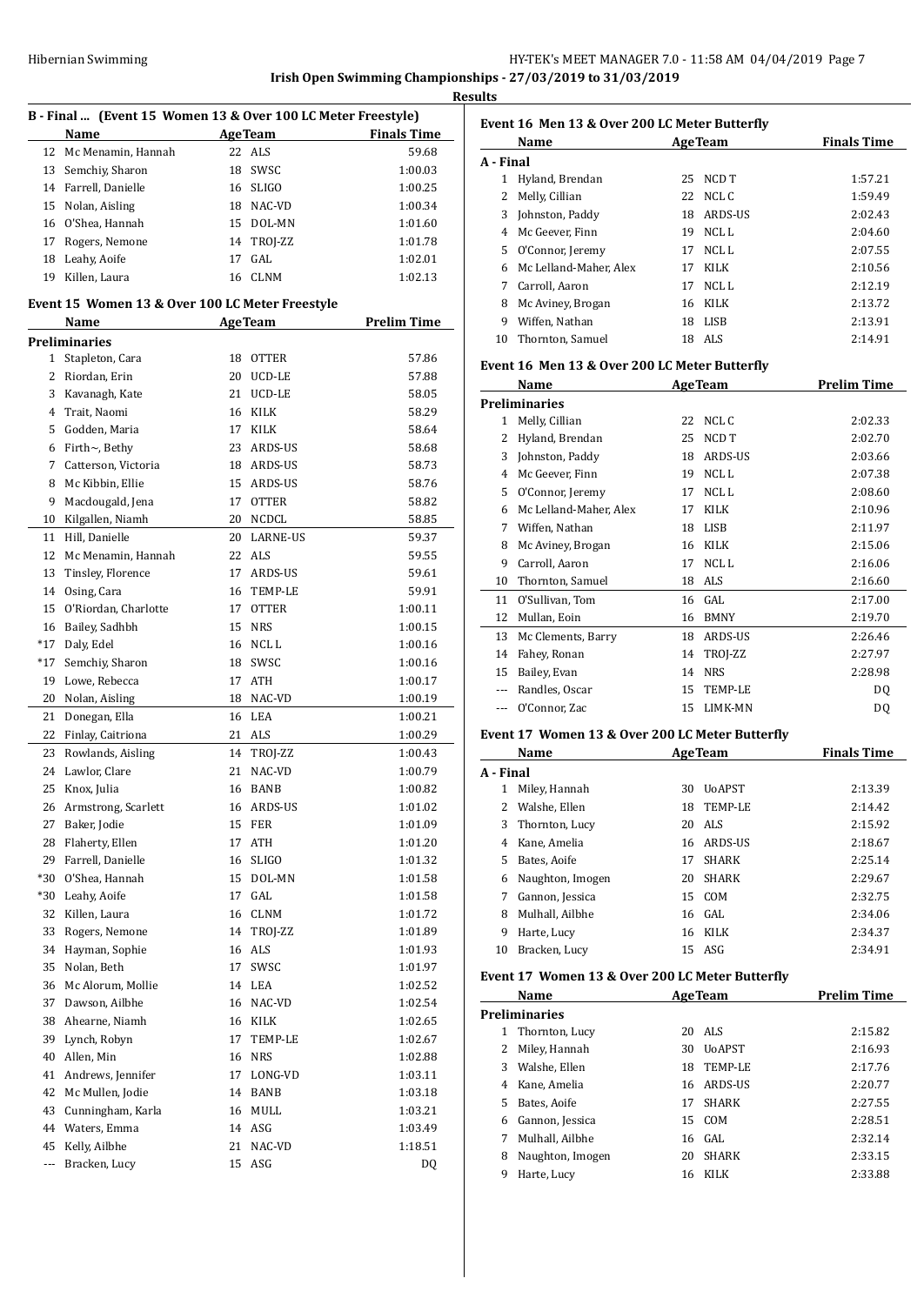# HY-TEK's MEET MANAGER 7.0 - 11:58 AM 04/04/2019 Page 8 **Irish Open Swimming Championships - 27/03/2019 to 31/03/2019**

**Results**

## **Preliminaries ... (Event 17 Women 13 & Over 200 LC Meter Butterfly)**

|     | Name                  |    | <b>AgeTeam</b> | <b>Prelim Time</b> |
|-----|-----------------------|----|----------------|--------------------|
| 10  | Bracken, Lucy         | 15 | ASG            | 2:34.39            |
| 11  | Murray, Aoife         | 15 | GLN-ZZ         | 2:34.66            |
| 12  | Barr, Tarryn          | 14 | ARDS-US        | 2:35.23            |
| 13  | O'Shea, Hannah        | 15 | DOL-MN         | 2:35.30            |
| 14  | Weinert, Wiktoria     | 16 | <b>SLIGO</b>   | 2:35.53            |
| 15  | Tuinstra, Dara        | 16 | ASG            | 2:36.19            |
| 16  | Vaughan, Rachel       | 17 | KILK           | 2:36.92            |
| 17  | Feenan, Anna          | 16 | SWSC           | 2:37.61            |
| 18  | Hodgins, Grace        | 14 | TROJ-ZZ        | 2:37.75            |
| 19  | Wolseley, Rachel      | 16 | TMORE          | 2:39.24            |
| 20  | Mc Mullen, Jessica    | 16 | <b>BANB</b>    | 2:39.44            |
| 21  | King, Sophie          | 16 | TMORE          | 2:42.65            |
| 22  | Kelly, Ruth           | 14 | <b>NRS</b>     | 2:42.79            |
| 23  | Cousins-Bolger, Teddy | 15 | <b>KILK</b>    | 2:43.10            |
| 24  | O'Donnell, Naoise     | 16 | <b>SHARK</b>   | 2:44.17            |
| 25  | Kilcommons, Ciara     | 16 | COM            | 2:45.19            |
| 26  | Daly, Caoimhe         | 16 | <b>KILK</b>    | 2:45.38            |
| --- | Fane, Heather         |    | 14 DOL-MN      | DQ                 |

#### **Event 18 Men 13 & Over 50 LC Meter Freestyle**

|           | Name             |    | <b>AgeTeam</b> | <b>Finals Time</b> |
|-----------|------------------|----|----------------|--------------------|
| A - Final |                  |    |                |                    |
| 1         | Bain, Calum      | 23 | <b>CKSTN</b>   | 22.58              |
|           | 2 Powell, Robert | 19 | <b>NCDAT</b>   | 23.01              |
| 3         | Thompson, David  | 26 | BAN            | 23.22              |
| 4         | Coulter, Curtis  |    | 25 BAN         | 23.23              |
|           | 5 Moore, Andrew  | 21 | UCD-LE         | 23.39              |
| 6         | Mc Cusker, Max   | 20 | DOL-MN         | 23.48              |
| 7         | Mc Glade, Kevin  | 26 | UCD-LE         | 23.52              |
| 8         | Grace, Jack      | 21 | NCL L          | 23.61              |
| 9         | Lennon, Fiachra  | 21 | UCD-LE         | 23.84              |
| 10        | Hewitt, Michael  | 19 | ARDS-US        | 24.14              |
|           |                  |    |                |                    |

#### **Event 18 Men 13 & Over 50 LC Meter Freestyle**

|                | Name                 |    | <b>AgeTeam</b>   | <b>Prelim Time</b> |
|----------------|----------------------|----|------------------|--------------------|
|                | <b>Preliminaries</b> |    |                  |                    |
| $\mathbf{1}$   | Bain, Calum          | 23 | <b>CKSTN</b>     | 22.75              |
| 2              | Powell, Robert       | 19 | <b>NCDAT</b>     | 23.30              |
| 3              | Thompson, David      | 26 | <b>BAN</b>       | 23.36              |
| $\overline{4}$ | Coulter, Curtis      | 25 | <b>BAN</b>       | 23.42              |
| 5              | Moore, Andrew        | 21 | UCD-LE           | 23.52              |
| 6              | Mc Glade, Kevin      | 26 | UCD-LE           | 23.53              |
| 7              | Lennon, Fiachra      | 21 | UCD-LE           | 23.82              |
| 8              | Grace, Jack          | 21 | NCL <sub>L</sub> | 23.86              |
| 9              | Hewitt, Michael      | 19 | ARDS-US          | 23.95              |
| 10             | Mc Cusker, Max       | 20 | DOL-MN           | 24.00              |
| 11             | Colvin, Cillian      | 22 | NAC-VD           | 24.02              |
| 12             | Prendergast, David   | 25 | <b>NCDKK</b>     | 24.10              |
| 13             | Sutton, Diarmuid     | 17 | NCL <sub>L</sub> | 24.46              |
| 14             | O'Sullivan, Brian    | 25 | NAC-VD           | 24.54              |
| $*15$          | Fitzmaurice, Isaac   | 19 | NAC-VD           | 24.83              |
| $*15$          | Kolcow, Maks         | 18 | GAL              | 24.83              |
| 17             | Winston, Sam         | 17 | ALS              | 24.94              |
| 18             | Uprichard, Tom       | 18 | ARDS-US          | 24.96              |
| 19             | Allison, James       | 18 | <b>LISB</b>      | 25.29              |
| 20             | Mc Sharry, Mouric    | 17 | MARL             | 25.47              |
| 21             | Lovenitski, Daniil   | 16 | <b>TEMP-LE</b>   | 25.53              |
| 22             | Mc Aviney, Brogan    | 16 | <b>KILK</b>      | 25.55              |
| 23             | Cook, Aidan          | 15 | <b>KILK</b>      | 25.57              |

| 24    | Rennick, Sam            | 16 | CBAR           | 25.58 |
|-------|-------------------------|----|----------------|-------|
| 25    | Higgins, Paul           | 16 | SWSC           | 25.68 |
| $*26$ | Stafford, Finlay        | 17 | <b>ARDS-US</b> | 25.78 |
| $*26$ | Camacho Lenihan, Fionn  | 17 | NAC-VD         | 25.78 |
| 28    | Kujelis, Donatas        | 16 | <b>IGN</b>     | 25.83 |
| 29    | Uoka, Saulius           | 15 | TEMP-LE        | 25.93 |
| 30    | Hayes/Breheny, Iarlaith | 18 | KGD            | 26.00 |
| 31    | Foley, Conor            | 15 | DOL-MN         | 26.10 |
| 32    | Collins, Daniel         | 18 | C WV           | 26.13 |
| 33    | David, Ben              | 18 | BARRA-ZZ       | 26.17 |
| 34    | Cope, Ciaran            | 17 | PORT-LE        | 26.22 |
| 35    | Carney, Colm            | 15 | <b>CBAR</b>    | 26.59 |
| 36    | Winston, Harry          | 14 | ALS            | 26.77 |
| 37    | De Lacey, Evan          | 16 | TEMP-LE        | 26.85 |
| 38    | Cunningham, Harry       | 18 | NAC-VD         | 27.61 |
| 39    | 0'Riordan, Cian         | 17 | SWSC           | 28.05 |
| 40    | Mc Clements, Barry      | 18 | <b>ARDS-US</b> | 29.07 |

### **Event 19 Women 13 & Over 50 LC Meter Backstroke**

|           | Name                   |    | <b>AgeTeam</b>  | <b>Finals Time</b> |
|-----------|------------------------|----|-----------------|--------------------|
| A - Final |                        |    |                 |                    |
|           | Hill. Danielle         | 20 | <b>LARNE-US</b> | 28.64              |
|           | Kavanagh, Kate         | 21 | UCD-LE          | 29.42              |
| 3         | Maguire, Sophie        | 18 | DROG-LE         | 29.58              |
| 4         | Macdougald, Jena       | 17 | <b>OTTER</b>    | 29.63              |
| 5.        | Reid, Rebecca          | 18 | ARDS-US         | 29.95              |
| 6         | Godden, Maria          | 17 | <b>KILK</b>     | 30.07              |
|           | Bergin, Katelyn        |    | 18 ALS          | 30.48              |
| 8         | Quinn, Caoimhe         | 17 | ALS             | 30.66              |
| 9         | Firth $\sim$ , Bethy   | 23 | <b>ARDS-US</b>  | 31.03              |
| 10        | Kazimierczak, Adrianna | 15 | <b>SHARK</b>    | 31.49              |

#### **Event 19 Women 13 & Over 50 LC Meter Backstroke**

|              | Name                   |    | <b>AgeTeam</b>  | <b>Prelim Time</b> |
|--------------|------------------------|----|-----------------|--------------------|
|              | <b>Preliminaries</b>   |    |                 |                    |
| $\mathbf{1}$ | Kavanagh, Kate         | 21 | UCD-LE          | 29.26              |
| 2            | Hill, Danielle         | 20 | <b>LARNE-US</b> | 29.61              |
| 3            | Macdougald, Jena       | 17 | <b>OTTER</b>    | 29.64              |
| 4            | Maguire, Sophie        | 18 | DROG-LE         | 29.83              |
| 5            | Reid, Rebecca          | 18 | <b>ARDS-US</b>  | 29.90              |
| 6            | Godden, Maria          | 17 | <b>KILK</b>     | 30.33              |
| 7            | Bergin, Katelyn        | 18 | ALS             | 30.53              |
| 8            | Quinn, Caoimhe         | 17 | ALS             | 30.76              |
| 9            | Firth~, Bethy          | 23 | <b>ARDS-US</b>  | 30.82              |
| 10           | Stapleton, Cara        | 18 | <b>OTTER</b>    | 31.03              |
| 11           | Kazimierczak, Adrianna | 15 | <b>SHARK</b>    | 31.29              |
| 12           | Martin, Leah           | 16 | TEMP-LE         | 31.33              |
| 13           | Fagan, Emma            | 16 | <b>ALS</b>      | 31.39              |
| 14           | Adams, Orla            | 24 | NAC-VD          | 31.57              |
| $*15$        | Killen, Laura          | 16 | <b>CLNM</b>     | 31.67              |
| $*15$        | Kilgallen, Megan       | 17 | <b>CLM</b>      | 31.67              |
| 17           | Semchiy, Sharon        | 18 | SWSC            | 31.75              |
| $*18$        | Gibbs, Isabelle        | 17 | GAL.            | 31.78              |
| $*18$        | Swanson, Mhairi        | 20 | <b>UoAPST</b>   | 31.78              |
| 20           | Cullen, Charlotte      | 15 | <b>TMORE</b>    | 31.99              |
| 21           | Ni Riain, Roisin       | 14 | <b>LIMK-MN</b>  | 32.12              |
| 22           | O'Donnell, Megan       | 19 | UCD-LE          | 32.14              |
| 23           | Rooney, Cora           | 14 | MARI.           | 32.17              |
| 24           | Doherty, Rachel        | 18 | NAC-VD          | 32.22              |
| 25           | Armstrong, Scarlett    | 16 | <b>ARDS-US</b>  | 32.23              |
| 26           | Leahy, Aoife           | 17 | GAL.            | 32.25              |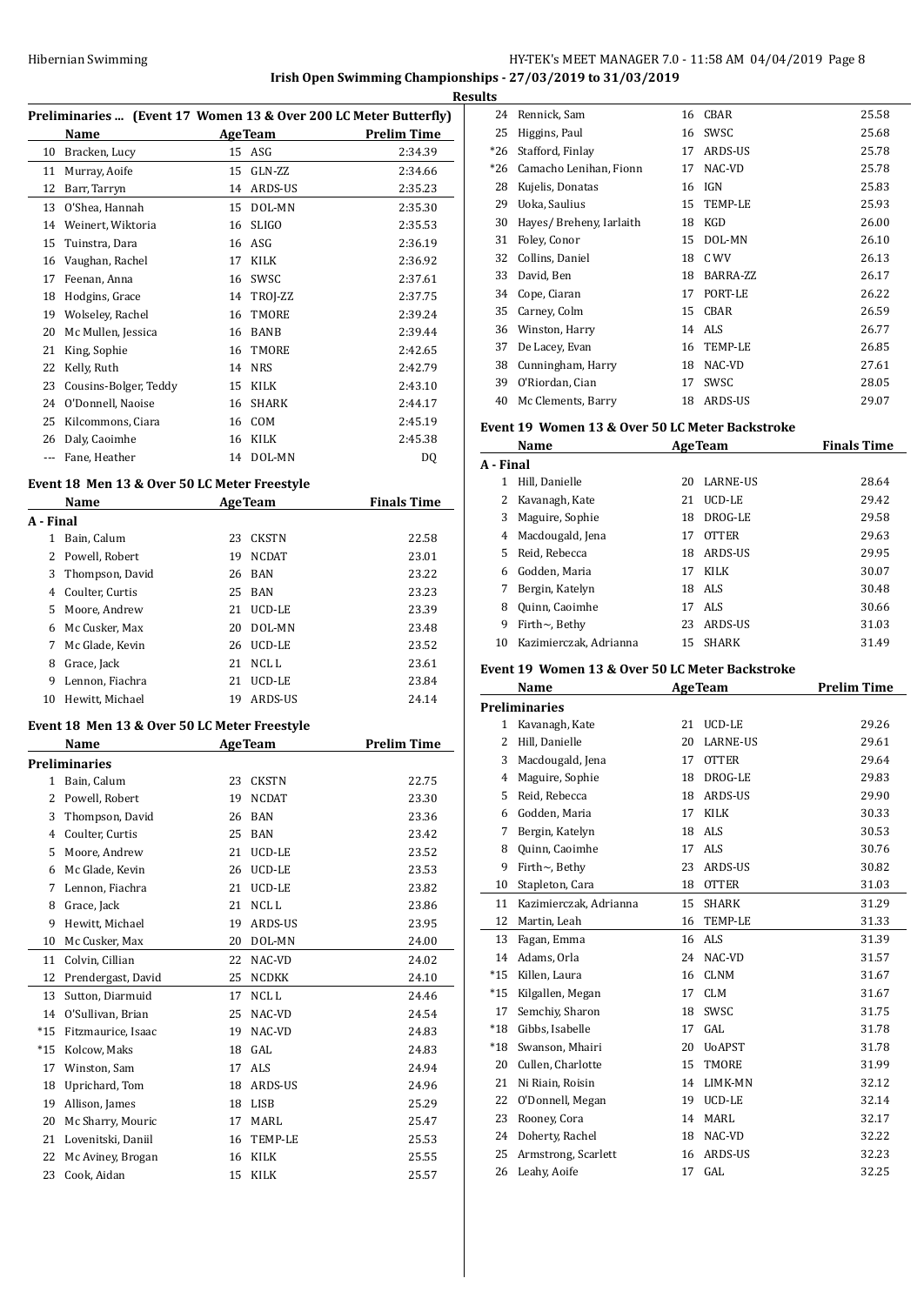| Hibernian Swimming |                                                              | HY-TEK's MEET MANAGER 7.0 - 11:58 AM 04/04/2019 Page 9 |  |
|--------------------|--------------------------------------------------------------|--------------------------------------------------------|--|
|                    | Irish Open Swimming Championships - 27/03/2019 to 31/03/2019 |                                                        |  |

**Results**

|           |                                                                  |    |                | Result                                         |
|-----------|------------------------------------------------------------------|----|----------------|------------------------------------------------|
|           | Preliminaries  (Event 19 Women 13 & Over 50 LC Meter Backstroke) |    |                |                                                |
|           | Name                                                             |    | AgeTeam        | <b>Prelim Time</b>                             |
|           | *27 Lee, Ellen                                                   |    | 14 SWSC        | 32.29                                          |
|           | *27 Ahearne, Niamh                                               |    | 16 KILK        | 32.29                                          |
|           | 29 Mc Bride, Naóse                                               |    | 17 TALL        | 32.33                                          |
| 30        | Mc Daid, Carrie                                                  | 17 | <b>SLIGO</b>   | 32.48                                          |
|           | 31 Nolan, Beth                                                   | 17 | SWSC           | 32.60                                          |
|           | 32 Rogers, Nemone                                                |    | 14 TROJ-ZZ     | 32.67                                          |
| 33        | Mulhall, Pippa                                                   | 17 | TROI-ZZ        | 32.77                                          |
|           | *34 Ryan, Christine                                              | 17 | <b>NEN</b>     | 32.79                                          |
|           | *34 Ashton, Iona                                                 |    | 16 SHARK       | 32.79                                          |
|           | 36 Marshall, Jodie                                               |    | 17 LISB        | 32.82                                          |
|           | 37 Harty, Lucy                                                   |    | 16 DOL-MN      | 32.90                                          |
|           | 38 Donaghy, Onagh                                                |    | 17 BMENA-US    | 32.94                                          |
| 39        | Nulty, Molly                                                     |    | 15 SSEAL       | 32.99                                          |
| 40        | Miao, Fiona                                                      |    | 15 FER         | 33.19                                          |
| 41        | O'Mahony, Mairead                                                |    | 16 LARNE-US    | 33.25                                          |
| 42        | Kelly, Aimee                                                     |    | 16 SHARK       | 33.30                                          |
| 43        | Quinn, Sasha                                                     |    | 15 LISB        | 33.51                                          |
|           | 44 Whitten, Lara                                                 | 16 | TMORE          | 34.44                                          |
| 45        | Feenan, Anna                                                     |    | 16 SWSC        | 34.61                                          |
|           | 46 Waters, Emma                                                  |    | 14 ASG         | 34.78                                          |
|           | Event 20 Men 13 & Over 800 LC Meter Freestyle                    |    |                |                                                |
|           | <b>Name</b>                                                      |    |                | <b>Example 2 Age Team Property</b> Finals Time |
|           | 1 Wiffen, Daniel                                                 |    | 18 LISB        | 8:16.79                                        |
|           | 2 Fleming, Jack                                                  |    | 18 LISB        | 8:42.69                                        |
|           | 3 Kilbride, Denis                                                |    | 18 NRS         | 8:48.90                                        |
|           | 4 Pfeiffer, Robin                                                |    | 16 BL FN       | 9:01.84                                        |
| 5         | Irwin, Neddie                                                    |    | 16 DOL-MN      | 9:03.99                                        |
|           | 6 Foley, Cian                                                    |    | 20 NRS         | 9:10.04                                        |
| 7         | Grady, Rory                                                      |    | 16 CBAR        | 9:14.27                                        |
| 8         | Bailey, Evan                                                     |    | 14 NRS         | 9:18.85                                        |
| 9         | Leahy, Niklas                                                    |    | 18 DOL-MN      | 9:22.60                                        |
|           | 10 Cahill, Luke                                                  |    | 15 C WV        | 9:25.13                                        |
| 11        | Rayan, Ali                                                       |    | 14 COOL        |                                                |
| 12        | Mac Carthy, Evan                                                 | 17 | DOL-MN         | 9:28.92                                        |
|           |                                                                  |    |                | 9:30.27                                        |
|           | 13 Keogh, Michael<br>O'Connor, Killian                           | 15 | CURRA-LE       | 9:36.36                                        |
| 14        |                                                                  | 16 | BARRA-ZZ       | 9:36.62                                        |
| 15        | Maguire, Euan                                                    | 15 | NAC-VD         | 9:39.21                                        |
|           | 16 O'Keeffe, Fintan                                              |    | 16 MAL-MN      | 9:39.30                                        |
| 17        | Fahey, Ronan                                                     |    | 14 TROJ-ZZ     | 9:44.26                                        |
|           | 18 Keane, Ruarie                                                 | 16 | LIMK-MN        | 9:44.73                                        |
|           | 19 Nolan, Matthew                                                | 16 | BARRA-ZZ       | 9:49.94                                        |
|           | 20 O'Loughlin Brophy, Killian                                    |    | 13 COOL        | 9:54.32                                        |
|           | Event 21 Men 13 & Over 200 LC Meter IM                           |    |                |                                                |
|           | Name                                                             |    | <b>AgeTeam</b> | <b>Finals Time</b>                             |
| A - Final |                                                                  |    |                |                                                |
|           | 1 Hyland, Brendan                                                | 25 | NCD T          | 2:01.52                                        |
| 2         | Mc Millan, Jack                                                  | 19 | BAN            | 2:02.98                                        |
| 3         | Melly, Cillian                                                   | 22 | NCL C          | 2:03.84                                        |
|           | 4 Griffin, Ben                                                   | 23 | NCDTR          | 2:05.11                                        |
| 5         | Corby, Alan                                                      |    | 22 NCL L       | 2:05.30                                        |
|           | 6 Corby, Eoin                                                    |    | 17 NCL L       | 2:06.61                                        |
| 7         | Brown, James                                                     | 22 | ARDS-US        | 2:06.71                                        |
| 8         | Mc Carthy, Cadan                                                 |    | 19 NCL M       | 2:07.26                                        |
| 9         | Hansen, Ethan                                                    | 17 | TROJ-ZZ        | 2:08.57                                        |
|           |                                                                  |    |                | 2:09.43                                        |
| 10        | Anderson, Ronan                                                  | 22 | NCL S          |                                                |

| Event 21  Men 13 & Over 200 LC Meter IM |                                                 |          |                    |                    |  |
|-----------------------------------------|-------------------------------------------------|----------|--------------------|--------------------|--|
|                                         | Name                                            |          | <b>AgeTeam</b>     | <b>Prelim Time</b> |  |
|                                         | Preliminaries                                   |          |                    |                    |  |
| 1                                       | Hyland, Brendan                                 | 25       | NCD T              | 2:04.91            |  |
| 2                                       | Melly, Cillian                                  | 22       | NCL C              | 2:05.97            |  |
| 3                                       | Mc Millan, Jack                                 |          | 19 BAN             | 2:06.05            |  |
| 4                                       | Brown, James                                    |          | 22 ARDS-US         | 2:06.14            |  |
| 5.                                      | Griffin, Ben                                    |          | 23 NCDTR           | 2:07.28            |  |
| 6                                       | Hansen, Ethan                                   | 17       | TROJ-ZZ            | 2:07.50            |  |
| 7                                       | Corby, Eoin                                     | 17       | NCL L              | 2:07.91            |  |
| 8                                       | Corby, Alan                                     | 22       | NCL L              | 2:08.43            |  |
| 9                                       | Mc Carthy, Cadan                                |          | 19 NCL M           | 2:08.80            |  |
| 10                                      | Anderson, Ronan                                 |          | 22 NCLS            | 2:09.45            |  |
| 11                                      | O'Keefe Tighe, Cian                             |          | 19 ALS             | 2:13.76            |  |
| 12                                      | Cooke, Uiseann                                  |          | 18 NCLL            | 2:14.39            |  |
| 13                                      | Cox, Paul                                       | 17       | LISB               | 2:14.78            |  |
| 14                                      | Uprichard, Tom                                  | 18       | ARDS-US            | 2:17.25            |  |
| 15                                      | Gardiner, Matthew                               |          | 18 NAC-VD          | 2:17.91            |  |
| 16                                      | Mc Shea, Kealan                                 | 17       | ENSK               | 2:20.25            |  |
| 17                                      | Mullan, Eoin                                    |          | 16 BMNY            | 2:20.70            |  |
| 18                                      | Rennick, Sam                                    |          | 16 CBAR            | 2:21.02            |  |
| 19                                      | Angus, Jack                                     |          | 18 ARDS-US         | 2:21.07            |  |
| 20                                      | Mc Sharry, Mouric                               |          | 17 MARL            | 2:21.22            |  |
| 21                                      | Kenny, Joe                                      |          | 18 TEMP-LE         | 2:21.40            |  |
| 22                                      | Feenan, Andrew                                  |          | 18 SWSC            | 2:21.42            |  |
| 23                                      | Fitzgerld, Daragh                               |          | 16 ATH             | 2:21.80            |  |
| 24                                      | Kilcoyne, Ronan                                 |          | 14 SLIGO           | 2:22.48            |  |
| 25                                      | Maguire, Caleb                                  |          | 17 LISB            | 2:22.64            |  |
| 26                                      |                                                 | 16       | TEMP-LE            | 2:23.33            |  |
| 27                                      | Kenny, Sean<br>Grady, Rory                      |          | 16 CBAR            | 2:24.42            |  |
| 28                                      |                                                 |          | 16 KGD             | 2:25.05            |  |
|                                         | Reidy, Joe                                      |          |                    |                    |  |
| 29<br>30                                | Bailey, Evan                                    |          | 14 NRS             | 2:25.41            |  |
| 31                                      | Fon, Bradley                                    |          | 15 ARDS-US         | 2:26.87            |  |
|                                         | Mc Clements, Barry                              |          | 18 ARDS-US<br>SWSC | 2:31.74            |  |
| 32                                      | O'Riordan, Cian                                 | 17<br>21 | LIMK-MN            | 2:46.53            |  |
| 33                                      | Murray, Conor                                   |          |                    | 3:06.28            |  |
| ---                                     | Turner, Nathan                                  |          | 20 ALS             | DQ                 |  |
|                                         | Event 22 Women 13 & Over 200 LC Meter Freestyle |          |                    |                    |  |
|                                         | <b>Name</b>                                     |          | <b>AgeTeam</b>     | <b>Finals Time</b> |  |
| A - Final                               |                                                 |          |                    |                    |  |
| 1                                       | Miley, Hannah                                   | 30       | <b>UoAPST</b>      | 2:02.44            |  |
| 2                                       | Bethel, Rachel                                  | 19       | BAN                | 2:03.45            |  |
| 3                                       | Kane, Amelia                                    | 16       | ARDS-US            | 2:05.02            |  |
| 4                                       | Trait, Naomi                                    | 16       | <b>KILK</b>        | 2:06.57            |  |
| 5                                       | Swanson, Mhairi                                 | 20       | <b>UoAPST</b>      | 2:07.92            |  |
| 6                                       | Mc Kibbin, Ellie                                | 15       | ARDS-US            | 2:08.02            |  |
| 7                                       | Osing, Cara                                     | 16       | TEMP-LE            | 2:08.22            |  |
| 8                                       | Catterson, Victoria                             | 18       | ARDS-US            | 2:08.64            |  |
| 9                                       | Daly, Edel                                      | 16       | NCL L              | 2:09.25            |  |
| 10                                      | Adams, Orla                                     | 24       | NAC-VD             | 2:11.18            |  |
| B - Final                               |                                                 |          |                    |                    |  |
| 11                                      | Semchiy, Sharon                                 | 18       | SWSC               | 2:10.29            |  |
| 12                                      | Mc Evoy, Lara                                   |          | 18 ALS             | 2:10.96            |  |

 Nolan, Aisling 18 NAC-VD 2:11.06 Dawson, Ailbhe 16 NAC-VD 2:17.69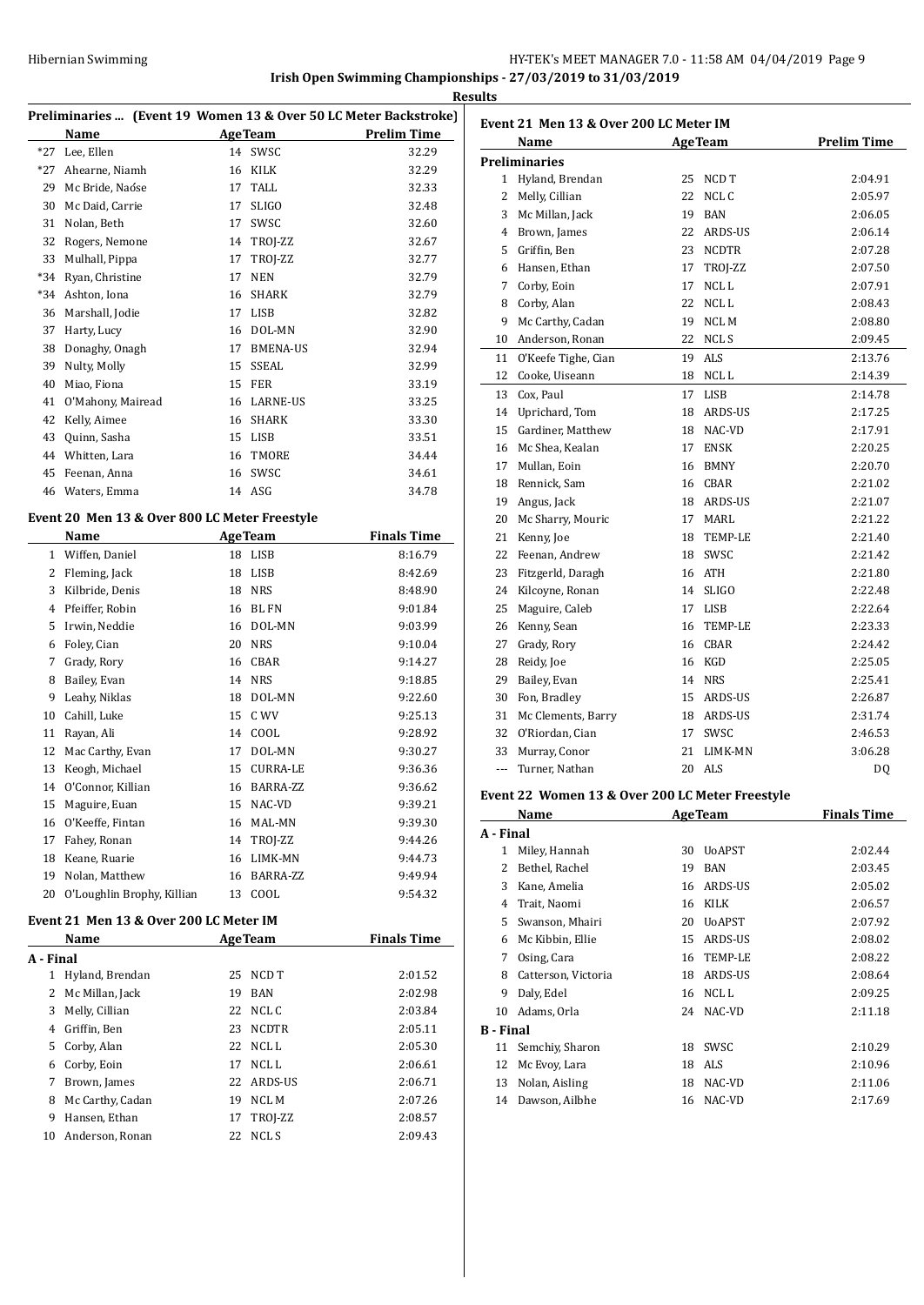**Irish Open Swimming Championships - 27/03/2019 to 31/03/2019**

|                |                                                        |    |                  | <b>Results</b>     |
|----------------|--------------------------------------------------------|----|------------------|--------------------|
|                | Event 22 Women 13 & Over 200 LC Meter Freestyle        |    |                  |                    |
|                | Name                                                   |    | <b>AgeTeam</b>   | <b>Prelim Time</b> |
|                | Preliminaries                                          |    |                  |                    |
|                | 1 Miley, Hannah                                        |    | 30 UoAPST        | 2:04.21            |
|                | 2 Bethel, Rachel                                       |    | 19 BAN           | 2:05.82            |
|                | 3 Trait, Naomi                                         |    | 16 KILK          | 2:05.84            |
|                | 4 Kane, Amelia                                         |    | 16 ARDS-US       | 2:06.26            |
|                | 5 Mc Kibbin, Ellie                                     |    | 15 ARDS-US       | 2:08.10            |
|                | 6 Godden, Maria                                        |    | 17 KILK          | 2:08.15            |
| 7              | Swanson, Mhairi                                        |    | 20 UoAPST        | 2:08.48            |
|                | 8 Catterson, Victoria                                  |    | 18 ARDS-US       | 2:08.55            |
| 9              | Osing, Cara                                            |    | 16 TEMP-LE       | 2:08.59            |
|                | 10 Daly, Edel                                          |    | 16 NCL L         | 2:09.08            |
|                | 11 Adams, Orla                                         |    | 24 NAC-VD        | 2:09.58            |
|                | 12 Donegan, Ella                                       |    | 16 LEA           | 2:10.73            |
|                | 13 Nolan, Aisling                                      |    | 18 NAC-VD        | 2:11.02            |
|                | 14 O'Shea, Hannah                                      |    | 15 DOL-MN        | 2:11.05            |
|                | 15 Rowlands, Aisling                                   |    | 14 TROJ-ZZ       | 2:11.50            |
| 16             | Semchiy, Sharon                                        |    | 18 SWSC          | 2:11.65            |
| 17             | Bailey, Sadhbh                                         |    | 15 NRS           | 2:12.22            |
| 18             | Mc Evoy, Lara                                          |    | 18 ALS           | 2:12.58            |
| 19             | Gardiner, Beth                                         |    | 16 NAC-VD        | 2:12.70            |
| 20             | Gannon, Jessica                                        |    | 15 COM           | 2:13.20            |
| 21             | Mc Alorum, Mollie                                      |    | 14 LEA           | 2:13.50            |
| 22             | Feenan, Anna                                           |    | 16 SWSC          | 2:13.55            |
|                | 23 Farrell, Danielle                                   |    | 16 SLIGO         | 2:13.85            |
|                | 24 Knox, Julia                                         |    | 16 BANB          | 2:14.34            |
| 25             | Tuinstra, Dara                                         |    | 16 ASG           | 2:14.64            |
|                | 26 Carroll, Ella                                       |    | 14 NCL L         | 2:17.13            |
|                | 27 Cunningham, Karla                                   |    | 16 MULL          | 2:17.29            |
|                | 28 Hayman, Sophie                                      |    | 16 ALS           | 2:17.52            |
|                | 29 Dawson, Ailbhe                                      |    | 16 NAC-VD        | 2:17.88            |
| $\cdots$       | Firth~, Bethy                                          |    | 23 ARDS-US       | DQ                 |
|                |                                                        |    |                  |                    |
|                | Event 23 Men 13 & Over 100 LC Meter Backstroke<br>Name |    | <b>AgeTeam</b>   | <b>Finals Time</b> |
| A - Final      |                                                        |    |                  |                    |
|                | 1 Ryan, Shane                                          | 25 | NCD <sub>N</sub> | 53.73              |
|                | 2 Ferguson, Conor                                      | 20 | NCDB             | 54.38              |
| 3              | Mc Evoy, Rory                                          | 21 | NCD E            | 55.59              |
| $\overline{4}$ | Scannell, Sean                                         | 17 | NCDKK            | 57.31              |
| 5              | Mc Nicholl, Sean                                       | 18 | TEMP-LE          | 58.02              |
| 6              | Symons, James                                          |    | 22 GAL           | 1:00.04            |
| 7              | O Rourke, Oiśn                                         |    | 18 TUAM          | 1:00.42            |
|                | Byrne, Stephen                                         |    |                  |                    |
| 8              |                                                        |    | 20 TALL          | 1:00.83            |
| 9.             | Wiffen, Nathan                                         |    | 18 LISB          | 1:02.22            |
| 10             | Mc Menamin, Fionnan                                    |    | 19 ALS           | 1:02.38            |
|                | Event 23 Men 13 & Over 100 LC Meter Backstroke         |    |                  |                    |
|                | Name                                                   |    | <b>AgeTeam</b>   | <b>Prelim Time</b> |
|                | Preliminaries                                          |    |                  |                    |
| $1 \quad$      | Ryan, Shane                                            | 25 | NCD N            | 54.19              |
| 2              | Mc Evoy, Rory                                          | 21 | NCD E            | 56.06              |
| 3              | Scannell, Sean                                         | 17 | <b>NCDKK</b>     | 57.26              |

 Johnston, Paddy 18 ARDS-US 57.92 Ferguson, Conor 20 NCDB 57.97 Mc Nicholl, Sean 18 TEMP-LE 58.65 Symons, James 22 GAL 1:00.48 8 Mc Menamin, Fionnan 19 ALS 1:01.06 O Rourke, Oisín 18 TUAM 1:01.24

| ults  |                    |    |                |         |
|-------|--------------------|----|----------------|---------|
| 10    | Byrne, Stephen     | 20 | TALL           | 1:01.33 |
| 11    | Wiffen, Nathan     | 18 | <b>LISB</b>    | 1:01.49 |
| 12    | Keating, Aran      | 17 | PORT-LE        | 1:01.51 |
| 13    | Brady, Ethan       | 17 | TEMP-LE        | 1:01.84 |
| $*14$ | Winston, Sam       | 17 | <b>ALS</b>     | 1:02.03 |
| $*14$ | Kolcow, Maks       | 18 | GAL            | 1:02.03 |
| 16    | Geddis, Adam       | 16 | <b>CKSTN</b>   | 1:02.46 |
| 17    | Mc Menamin, Conor  | 24 | <b>ALS</b>     | 1:02.62 |
| 18    | Irwin, Neddie      | 16 | DOL-MN         | 1:02.85 |
| 19    | Lee, Rory          | 18 | SWSC           | 1:03.69 |
| 20    | Galland, Luc       | 19 | SWSC           | 1:03.81 |
| 21    | Carroll, Aaron     | 17 | NCL L          | 1:04.12 |
| 22    | Yau, David         | 18 | <b>ESB</b>     | 1:04.29 |
| 23    | Reidy, Joe         | 16 | <b>KGD</b>     | 1:04.33 |
| 24    | Mc Mahon, Aaron    | 17 | DOL-MN         | 1:04.34 |
| 25    | David, Ben         | 18 | BARRA-ZZ       | 1:04.91 |
| 26    | Carroll, David     | 16 | DOL-MN         | 1:05.09 |
| 27    | Gardiner, Matthew  | 18 | NAC-VD         | 1:05.22 |
| 28    | Ryan, James        | 16 | SWSC           | 1:05.34 |
| 29    | Shiels, Evan       | 17 | SPL-SE         | 1:05.46 |
| 30    | Nolan, Adam        | 18 | <b>TALL</b>    | 1:05.66 |
| 31    | Kelly, Niall       | 18 | <b>CLM</b>     | 1:05.99 |
| 32    | Fon, Bradley       | 15 | <b>ARDS-US</b> | 1:06.62 |
| 33    | Winston, Harry     | 14 | ALS            | 1:07.42 |
| 34    | Comerford, Ethan   | 18 | <b>TALL</b>    | 1:07.48 |
| 35    | Nijs, Tiarnan      | 16 | LIMK-MN        | 1:07.51 |
| 36    | Mc Clements, Barry | 18 | <b>ARDS-US</b> | 1:09.68 |
| 37    | Cunningham, Harry  | 18 | NAC-VD         | 1:10.54 |
| 38    | O'Riordan, Sean    | 20 | SWSC           | 1:14.46 |
| 39    | Mc Grath, Jonathan | 26 | NCL L          | 1:19.50 |
| 40    | Flanagan, Patrick  | 22 | UCD-LE         | 1:25.53 |
| 41    | Murray, Conor      | 21 | LIMK-MN        | 1:28.97 |

#### **Event 24 Women 13 & Over 100 LC Meter Backstroke**

|           | Name              |    | <b>AgeTeam</b>  | <b>Finals Time</b> |
|-----------|-------------------|----|-----------------|--------------------|
| A - Final |                   |    |                 |                    |
| 1         | Hill, Danielle    | 20 | <b>LARNE-US</b> | 1:02.09            |
|           | Maguire, Sophie   | 18 | DROG-LE         | 1:03.55            |
| 3         | Reid, Rebecca     | 18 | ARDS-US         | 1:03.83            |
| 4         | Kavanagh, Kate    | 21 | UCD-LE          | 1:05.07            |
| 5.        | Godden, Maria     | 17 | <b>KILK</b>     | 1:05.41            |
| 6         | Macdougald, Jena  | 17 | <b>OTTER</b>    | 1:05.47            |
|           | Quinn, Caoimhe    | 17 | ALS             | 1:05.48            |
| 8         | Tinsley, Florence | 17 | ARDS-US         | 1:05.54            |
| 9         | Bergin, Katelyn   | 18 | ALS <sub></sub> | 1:05.76            |
| 10        | Lowe, Rebecca     | 17 | <b>ATH</b>      | 1:06.76            |

#### **Event 24 Women 13 & Over 100 LC Meter Backstroke**

|    | Name                 | <b>AgeTeam</b> |                 | <b>Prelim Time</b> |
|----|----------------------|----------------|-----------------|--------------------|
|    | <b>Preliminaries</b> |                |                 |                    |
| 1  | Maguire, Sophie      | 18             | DROG-LE         | 1:03.90            |
| 2  | Reid, Rebecca        | 18             | ARDS-US         | 1:04.38            |
| 3  | Hill. Danielle       | 20             | <b>LARNE-US</b> | 1:05.08            |
| 4  | Macdougald, Jena     | 17             | <b>OTTER</b>    | 1:05.15            |
| 5  | Bergin, Katelyn      | 18             | ALS.            | 1:05.22            |
| 6  | Tinsley, Florence    | 17             | ARDS-US         | 1:05.33            |
|    | Kavanagh, Kate       | 21             | UCD-LE          | 1:05.51            |
| 8  | Quinn, Caoimhe       |                | 17 ALS          | 1:05.78            |
| 9  | Godden, Maria        | 17             | <b>KILK</b>     | 1:06.20            |
| 10 | Lowe, Rebecca        | 17             | ATH             | 1:06.75            |
| 11 | Walshe, Ellen        | 18             | TEMP-LE         | 1:06.89            |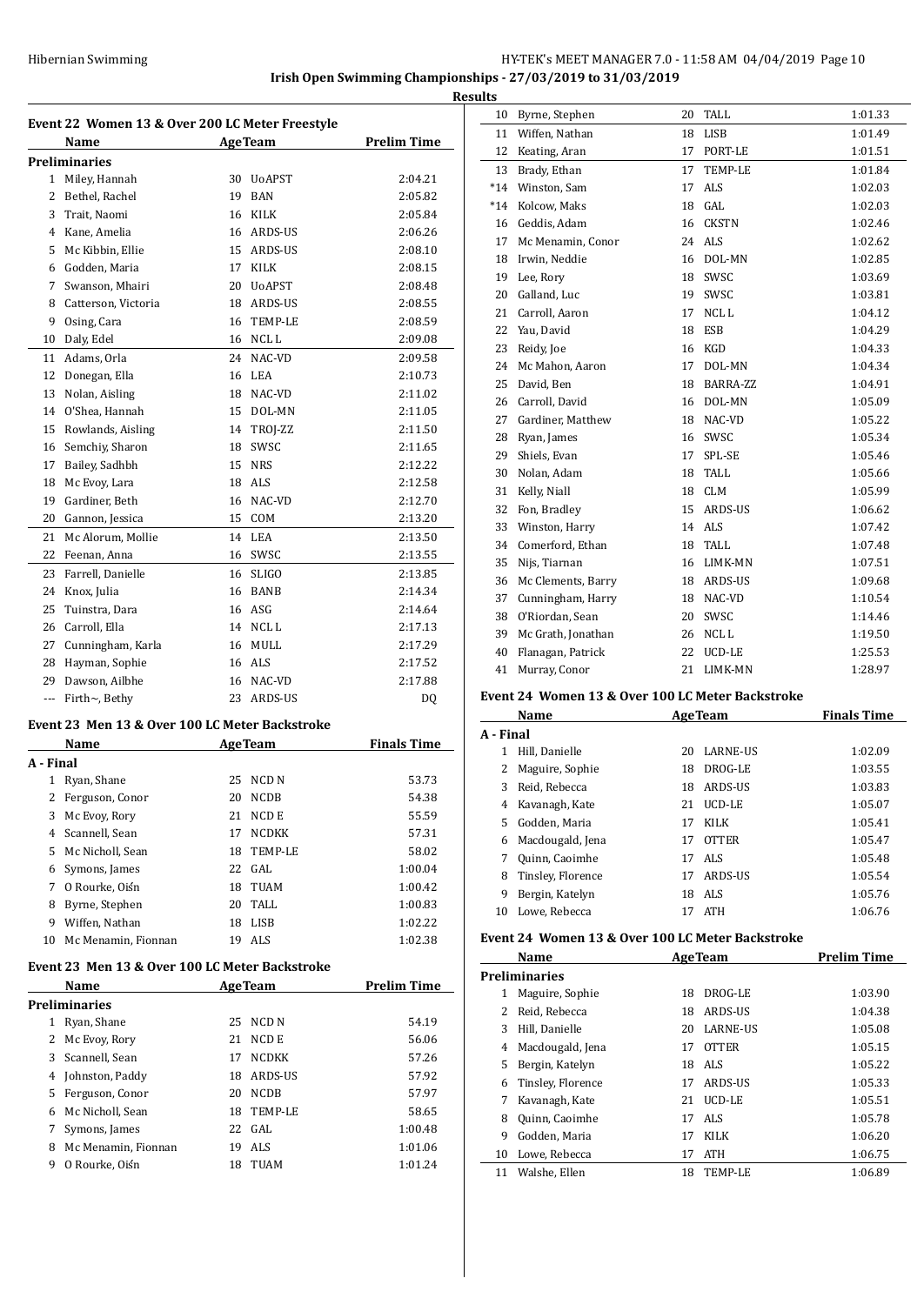#### **Irish Open Swimming Championships - 27/03/2019 to 31/03/2019 Results**

| Preliminaries  (Event 24 Women 13 & Over 100 LC Meter Backstroko |                                                 |    |                |                    |  |  |
|------------------------------------------------------------------|-------------------------------------------------|----|----------------|--------------------|--|--|
|                                                                  | Name                                            |    | <b>AgeTeam</b> | <b>Prelim Time</b> |  |  |
| 12                                                               | Armstrong, Scarlett                             |    | 16 ARDS-US     | 1:07.28            |  |  |
| 13                                                               | Semchiy, Sharon                                 | 18 | SWSC           | 1:07.65            |  |  |
| 14                                                               | Cullen, Charlotte                               | 15 | TMORE          | 1:08.23            |  |  |
| 15                                                               | Nolan, Beth                                     | 17 | <b>SWSC</b>    | 1:08.30            |  |  |
| 16                                                               | Rooney, Cora                                    | 14 | <b>MARL</b>    | 1:08.31            |  |  |
| $*17$                                                            | Gibbs, Isabelle                                 | 17 | GAL            | 1:08.45            |  |  |
| $*17$                                                            | Rowlands, Aisling                               | 14 | TROJ-ZZ        | 1:08.45            |  |  |
| 19                                                               | Ahearne, Niamh                                  | 16 | <b>KILK</b>    | 1:08.67            |  |  |
| 20                                                               | Killen, Laura                                   | 16 | <b>CLNM</b>    | 1:08.85            |  |  |
| 21                                                               | Hayman, Sophie                                  | 16 | <b>ALS</b>     | 1:08.96            |  |  |
| 22                                                               | Fagan, Emma                                     | 16 | ALS            | 1:09.02            |  |  |
| 23                                                               | Swanson, Mhairi                                 | 20 | <b>UoAPST</b>  | 1:09.40            |  |  |
| 24                                                               | Bailey, Sadhbh                                  | 15 | <b>NRS</b>     | 1:09.57            |  |  |
| 25                                                               | Osing, Cara                                     | 16 | TEMP-LE        | 1:09.58            |  |  |
| 26                                                               | Bracken, Lucy                                   | 15 | ASG            | 1:10.20            |  |  |
| 27                                                               | Ashton, Iona                                    | 16 | <b>SHARK</b>   | 1:10.22            |  |  |
| 28                                                               | Kazimierczak, Adrianna                          | 15 | <b>SHARK</b>   | 1:10.44            |  |  |
| 29                                                               | Mc Alorum, Mollie                               | 14 | LEA            | 1:10.53            |  |  |
| 30                                                               | Martin, Leah                                    | 16 | TEMP-LE        | 1:10.54            |  |  |
| 31                                                               | Pountney, Naeve                                 | 15 | <b>BAN</b>     | 1:10.59            |  |  |
| 32                                                               | Kelly, Aimee                                    | 16 | <b>SHARK</b>   | 1:10.79            |  |  |
| 33                                                               | Fane, Heather                                   | 14 | DOL-MN         | 1:10.91            |  |  |
| 34                                                               | Leahy, Aoife                                    | 17 | GAL            | 1:11.34            |  |  |
| 35                                                               | Mc Auley, Sile                                  | 15 | ATH            | 1:11.37            |  |  |
| 36                                                               | Bingham, Ellie                                  | 14 | <b>BANB</b>    | 1:12.42            |  |  |
| 37                                                               | Kelly, Ailbhe                                   | 21 | NAC-VD         | 1:27.03            |  |  |
| 38                                                               | Turner, Nicole                                  | 17 | NAC-VD         | 1:38.40            |  |  |
|                                                                  | Event 25 Men 13 & Over 50 LC Meter Breaststroke |    |                |                    |  |  |
|                                                                  | Name                                            |    | <b>AgeTeam</b> | <b>Finals Time</b> |  |  |
| A - Final                                                        |                                                 |    |                |                    |  |  |

| A - Final |                  |    |             |       |
|-----------|------------------|----|-------------|-------|
| 1         | Greene, Darragh  | 24 | NCD L       | 27.40 |
|           | Moore, Andrew    | 21 | UCD-LE      | 28.05 |
| 3         | Corby, Eoin      | 17 | NCL L       | 28.79 |
| 4         | Cooke, Uiseann   | 18 | NCL L       | 29.22 |
| 5.        | Doyle, Liam      | 22 | NCL D       | 29.69 |
| 6         | Woodside, Ben    |    | 16 LARNE-US | 29.98 |
| 7         | Mc Glade, Kevin  | 26 | UCD-LE      | 30.02 |
| 8         | Mrakovcic. Matko | 20 | UCD-LE      | 30.20 |
| 9         | Keighley, Euan   | 21 | UCD-LE      | 30.67 |
| 10        | Sutton, Diarmuid | 17 | NCL L       | 30.70 |

# **Event 25 Men 13 & Over 50 LC Meter Breaststroke**

|    | Name             |    | <b>AgeTeam</b>  | Prelim Time |
|----|------------------|----|-----------------|-------------|
|    | Preliminaries    |    |                 |             |
| 1  | Greene, Darragh  | 24 | NCD L           | 27.68       |
| 2  | Moore, Andrew    | 21 | UCD-LE          | 28.62       |
| 3  | Corby, Eoin      | 17 | NCL L           | 28.80       |
| 4  | Cooke, Uiseann   | 18 | NCL L           | 29.08       |
| 5  | Doyle, Liam      | 22 | NCL D           | 29.31       |
| 6  | Mrakovcic, Matko | 20 | UCD-LE          | 29.92       |
| 7  | Mc Glade, Kevin  | 26 | UCD-LE          | 29.99       |
| 8  | Woodside, Ben    | 16 | <b>LARNE-US</b> | 30.27       |
| 9  | Sutton, Diarmuid | 17 | NCL L           | 30.41       |
| 10 | Keighley, Euan   | 21 | UCD-LE          | 30.44       |
| 11 | Cox, Paul        | 17 | LISB            | 30.86       |
| 12 | Cassidy, Joseph  | 29 | TALL            | 30.97       |
| 13 | Uprichard, Tom   | 18 | ARDS-US         | 31.23       |
| 14 | Angus, Jack      | 18 | ARDS-US         | 31.34       |
|    |                  |    |                 |             |

| 15    | Mc Lelland-Maher, Alex | 17 | KILK         | 31.37 |
|-------|------------------------|----|--------------|-------|
| 16    | Mc Sharry, Mouric      | 17 | MARL         | 31.46 |
|       | 17 Woods, David        | 21 | UCD-LE       | 31.52 |
| 18    | Feenan, Andrew         | 18 | SWSC         | 31.59 |
| 19    | Murray-Byrne, Noel     | 19 | <b>ESB</b>   | 31.80 |
| 20    | O'Keefe Tighe, Cian    | 19 | ALS          | 31.82 |
| 21    | Kennedy, Eidhne        | 17 | GAL          | 31.83 |
| 22    | Kenny, Joe             | 18 | TEMP-LE      | 32.07 |
| 23    | O'Sullivan, Cillian    | 17 | PORT-LE      | 32.51 |
| 24    | Uoka, Saulius          | 15 | TEMP-LE      | 32.52 |
| 25    | Kenny, Sean            | 16 | TEMP-LE      | 32.99 |
| 26    | Foley, Conor           | 15 | DOL-MN       | 33.15 |
| 27    | Maher, Anthony         | 18 | <b>SLIGO</b> | 33.30 |
| 28    | Marfunin, Alexander    | 16 | NY&MN        | 33.35 |
| 29    | Mc Namara, Michael     | 18 | <b>CLM</b>   | 33.53 |
| 30    | Rayan, Ali             | 14 | COOL         | 33.57 |
| 31    | Clarke, Billy          | 18 | SHARK        | 33.63 |
| 32    | Doyle, Shane           | 16 | LIMK-MN      | 33.75 |
| 33    | Breslin, Ethan         | 17 | <b>CLM</b>   | 33.79 |
| 34    | Powell, Teige          | 16 | KILK         | 33.92 |
| 35    | Mc Sweeney, Richard    | 15 | DOL-MN       | 33.94 |
| 36    | Masterson, Darragh     | 15 | CBAR         | 34.22 |
| $*37$ | Fane, Ewan             | 15 | DOL-MN       | 34.61 |
| *37   | Grady, Rory            | 16 | CBAR         | 34.61 |
| 39    | Maguire, Euan          | 15 | NAC-VD       | 34.67 |
| 40    | Capilitan, Kyle        | 16 | ASG          | 34.80 |
| 41    | Murphy, Stephen        | 15 | TEMP-LE      | 35.05 |
| 42    | Bondarevs, Nikita      | 15 | <b>ST FC</b> | 35.28 |
| 43    | O'Riordan, Cian        | 17 | SWSC         | 36.81 |

#### **Event 26 Women 13 & Over 50 LC Meter Breaststroke**

|           | Name              | <b>AgeTeam</b> |                 | <b>Finals Time</b> |
|-----------|-------------------|----------------|-----------------|--------------------|
| A - Final |                   |                |                 |                    |
| 1         | Coyne, Niamh      | 18             | NCD T           | 31.91              |
| 2         | Haughey, Aisling  |                | 24 ALS          | 32.38              |
| *3        | Doyle, Eimear     | 18             | <b>WAT-7.7.</b> | 33.00              |
| $*3$      | Miley, Hannah     | 30             | <b>UoAPST</b>   | 33.00              |
| 5         | Finlay, Caitriona |                | 21 ALS          | 33.65              |
| 6         | Davison, Mia      |                | 16 ARDS-US      | 34.00              |
|           | Stapleton, Cara   | 18             | <b>OTTER</b>    | 34.39              |
| 8         | Mc Cartney, Ellie | 14             | <b>ENSK</b>     | 34.57              |
| 9         | Cooke, Lisa       | 22             | UCD-LE          | 35.03              |
| 10        | Joyce, Grace      | 17             | <b>SHARK</b>    | 35.18              |

#### **Event 26 Women 13 & Over 50 LC Meter Breaststroke**

|    | Name                 | <b>AgeTeam</b> |                 | Prelim Time |
|----|----------------------|----------------|-----------------|-------------|
|    | <b>Preliminaries</b> |                |                 |             |
| 1  | Coyne, Niamh         | 18             | NCD T           | 32.15       |
| 2  | Haughey, Aisling     | 24             | ALS             | 32.60       |
| 3  | Doyle, Eimear        | 18             | <b>WAT-7.7.</b> | 33.16       |
| 4  | Miley, Hannah        | 30             | <b>UoAPST</b>   | 33.75       |
| 5  | Stapleton, Cara      | 18             | <b>OTTER</b>    | 33.97       |
| 6  | Finlay, Caitriona    | 21             | ALS             | 34.04       |
| 7  | Mc Cartney, Ellie    | 14             | <b>ENSK</b>     | 34.15       |
| 8  | Davison, Mia         | 16             | ARDS-US         | 34.44       |
| 9  | Joyce, Grace         | 17             | <b>SHARK</b>    | 34.92       |
| 10 | Cooke, Lisa          | 22             | UCD-LE          | 35.21       |
| 11 | Crisan, Paula        | 16             | LASER           | 35.25       |
| 12 | Reid, Charlotte      | 40             | ALS M           | 35.27       |
| 13 | Mc Cracken, Sarah    | 20             | <b>LISB</b>     | 35.45       |
| 14 | Mc Menamin, Hannah   |                | 22 ALS          | 35.55       |
|    |                      |                |                 |             |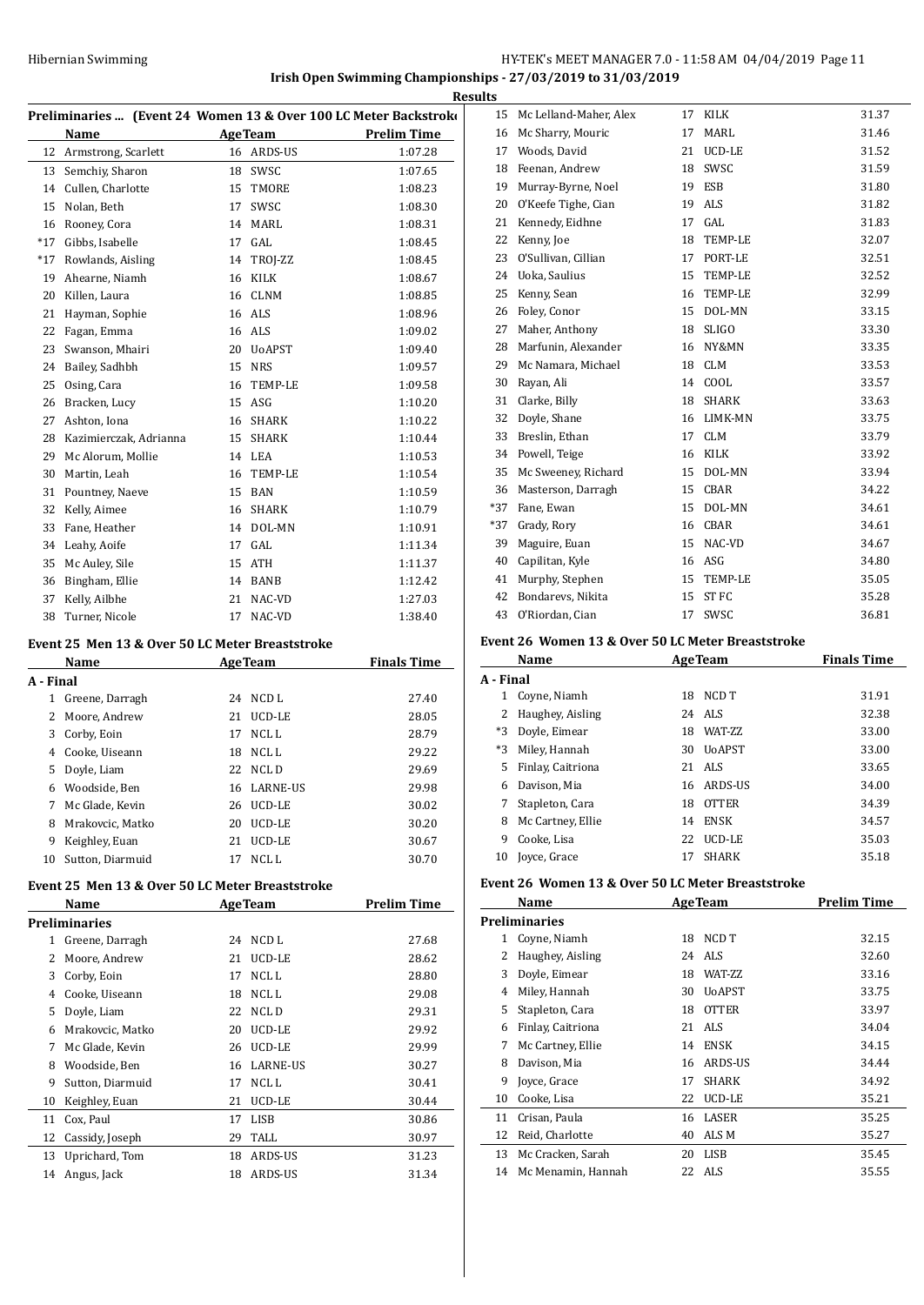# **Irish Open Swimming Championships - 27/03/2019 to 31/03/2019**

| Preliminaries  (Event 26 Women 13 & Over 50 LC Meter Breaststrok |    |                 |                                                                                                        |  |
|------------------------------------------------------------------|----|-----------------|--------------------------------------------------------------------------------------------------------|--|
| <b>Name</b>                                                      |    |                 | <b>Prelim Time</b>                                                                                     |  |
| Murphy, Emma                                                     |    | GAL             | 35.94                                                                                                  |  |
| Gibbs, Alison                                                    | 15 | GAL             | 36.13                                                                                                  |  |
| Mc Kenna, Thomasin                                               |    |                 | 36.21                                                                                                  |  |
| Cooke, Olwyn                                                     |    |                 | 36.23                                                                                                  |  |
| Gardiner, Beth                                                   |    |                 | 36.23                                                                                                  |  |
| O'Shea, Aoife                                                    |    |                 | 36.50                                                                                                  |  |
| Bates, Aoife                                                     | 17 | <b>SHARK</b>    | 36.59                                                                                                  |  |
| Shivnen, Amy                                                     |    | ALS             | 36.62                                                                                                  |  |
| Donnelly, Evelyn                                                 | 16 | ADSC            | 36.71                                                                                                  |  |
| Moore, Aoife                                                     | 17 | <b>ECAV-US</b>  | 36.73                                                                                                  |  |
| Lucid, Sara                                                      | 16 | KGD             | 36.77                                                                                                  |  |
| Nolan, Beth                                                      | 17 | <b>SWSC</b>     | 36.87                                                                                                  |  |
| O'Neill, Ellen                                                   | 21 | UCD-LE          | 37.01                                                                                                  |  |
| Ni Riain, Roisin                                                 | 14 | LIMK-MN         | 37.19                                                                                                  |  |
| Mc Cormack, Cara                                                 | 13 | DOL-MN          | 37.22                                                                                                  |  |
| Allen, Min                                                       |    | <b>NRS</b>      | 37.26                                                                                                  |  |
| Donaghy, Onagh                                                   |    | <b>BMENA-US</b> | 37.28                                                                                                  |  |
| Evans, Clara                                                     | 15 | TITAN-ZZ        | 37.30                                                                                                  |  |
| Andrews, Jennifer                                                |    | LONG-VD         | 37.33                                                                                                  |  |
| Vaughan, Rachel                                                  | 17 | KILK            | 37.36                                                                                                  |  |
| Marginet, Alejandra                                              | 15 | NAC-VD          | 37.55                                                                                                  |  |
| Mc Daid, Carrie                                                  |    | <b>SLIGO</b>    | 37.57                                                                                                  |  |
| Frain, Lauren                                                    | 17 | <b>CLM</b>      | 37.59                                                                                                  |  |
| Bartram, Nia                                                     |    | LONG-VD         | 37.66                                                                                                  |  |
| Evans, Caitlin                                                   | 17 | TITAN-ZZ        | 37.77                                                                                                  |  |
| Mc Inerney, Louise                                               | 15 | KILK            | 37.83                                                                                                  |  |
| Ahearne, Niamh                                                   | 16 | KILK            | 38.00                                                                                                  |  |
| Daniels Howard, Zoe                                              | 15 | FER             | 38.02                                                                                                  |  |
| Moore, Julia                                                     | 16 | <b>CURRA-LE</b> | 38.08                                                                                                  |  |
| Keane, Ellen                                                     | 24 | NAC-VD          | 38.16                                                                                                  |  |
| Martin, Leah                                                     | 16 | TEMP-LE         | 38.61                                                                                                  |  |
| Murphy, Laoise                                                   | 16 | NAC-VD          | 39.12                                                                                                  |  |
| Turner, Nicole                                                   | 17 | NAC-VD          | 50.10                                                                                                  |  |
|                                                                  |    |                 | <b>AgeTeam</b><br>15<br>16 ESB<br>16 NCL L<br>16 NAC-VD<br>16 SWSC<br>16<br>16<br>17<br>17<br>17<br>16 |  |

# **Event 27 Men 13 & Over 1500 LC Meter Freestyle**

|    | Name                                     |    | <b>AgeTeam</b> | <b>Finals Time</b> |
|----|------------------------------------------|----|----------------|--------------------|
| 1  | Wiffen, Daniel                           | 18 | <b>LISB</b>    | 15:53.03           |
| 2  | Kelly, Alfie                             | 18 | DOL-MN         | 16:14.06           |
| 3  | Fleming, Jack                            | 18 | <b>LISB</b>    | 16:43.55           |
| 4  | Kilbride, Denis                          | 18 | <b>NRS</b>     | 16:48.58           |
| 5  | Maguire, Caleb                           | 17 | <b>LISB</b>    | 17:20.70           |
| 6  | O'Neill, Finn                            | 14 | TROJ-ZZ        | 17:26.47           |
| 7  | Foley, Cian                              | 20 | <b>NRS</b>     | 17:30.99           |
| 8  | Cassin, Jack                             | 15 | DOL-MN         | 17:33.58           |
| 9  | Lynch, Ben                               | 16 | <b>ENSK</b>    | 17:39.63           |
| 10 | Kilcoyne, Ronan                          | 14 | <b>SLIGO</b>   | 17:40.94           |
| 11 | Wilson, Adam                             | 16 | BANB           | 17:43.76           |
| 12 | Mac Carthy, Evan                         | 17 | DOL-MN         | 17:46.21           |
| 13 | Leahy, Niklas                            | 18 | DOL-MN         | 18:04.10           |
| 14 | Mc Geown, Niall                          | 15 | BANB           | 18:26.62           |
|    | Event 28 Women 13 & Over 200 LC Meter IM |    |                |                    |
|    | Name                                     |    | <b>AgeTeam</b> | <b>Finals Time</b> |

| A - Final |                  |     |               |         |
|-----------|------------------|-----|---------------|---------|
|           | Miley, Hannah    | 30. | U0APST        | 2:15.96 |
|           | 2 Adams, Orla    |     | 24 NAC-VD     | 2:17.83 |
| 3         | Reid, Rebecca    | 18  | ARDS-US       | 2:19.24 |
| 4         | Kilgallen, Niamh | 20  | NCDCL         | 2:21.59 |
| 5.        | Burke, Jessica   | 19  | NAC-VD        | 2:24.68 |
| 6         | Swanson, Mhairi  | 20  | <b>UoAPST</b> | 2:24.74 |
|           |                  |     |               |         |

| <b>Results</b> |                                               |    |                |                    |
|----------------|-----------------------------------------------|----|----------------|--------------------|
| $7^{\circ}$    | Mc Evoy, Lara                                 |    | 18 ALS         | 2:26.42            |
| 8              | Mc Cartney, Ellie                             |    | 14 ENSK        | 2:29.48            |
| 9              | O'Shea, Hannah                                |    | 15 DOL-MN      | 2:29.72            |
| 10             | Doyle, Eimear                                 |    | 18 WAT-7.7.    | 2:36.58            |
|                | Event 28 Women 13 & Over 200 LC Meter IM      |    |                |                    |
|                | Name                                          |    | <b>AgeTeam</b> | <b>Prelim Time</b> |
|                | <b>Preliminaries</b>                          |    |                |                    |
| 1              | Miley, Hannah                                 |    | 30 UoAPST      | 2:19.54            |
| 2              | Adams, Orla                                   |    | 24 NAC-VD      | 2:20.94            |
| 3              | Reid, Rebecca                                 |    | 18 ARDS-US     | 2:22.21            |
|                | 4 Kilgallen, Niamh                            |    | 20 NCDCL       | 2:24.60            |
|                | 5 Swanson, Mhairi                             |    | 20 UoAPST      | 2:26.49            |
|                | 6 Burke, Jessica                              |    | 19 NAC-VD      | 2:27.04            |
| 7              | Mc Evoy, Lara                                 |    | 18 ALS         | 2:29.04            |
| 8              | Mc Cartney, Ellie                             |    | 14 ENSK        | 2:29.12            |
| 9              | Doyle, Eimear                                 |    | 18 WAT-ZZ      | 2:30.35            |
|                | 10 O'Shea, Hannah                             |    | 15 DOL-MN      | 2:31.72            |
| 11             | Tinsley, Florence                             |    | 17 ARDS-US     | 2:31.91            |
|                | 12 Vaughan, Rachel                            |    | 17 KILK        | 2:31.94            |
| 13             | Mc Daid, Carrie                               | 17 | <b>SLIGO</b>   | 2:32.99            |
| 14             | Trait, Naomi                                  |    | 16 KILK        | 2:33.10            |
| 15             | Gardiner, Beth                                |    | 16 NAC-VD      | 2:33.18            |
|                | 16 Gibbs, Alison                              |    | $15$ GAL       | 2:33.84            |
| 17             | Bracken, Lucy                                 |    | 15 ASG         | 2:33.95            |
| 18             | Mc Bride, Hope                                |    | 16 ARDS-US     | 2:34.07            |
| 19             | Mc Mullen, Jodie                              |    | 14 BANB        | 2:34.10            |
| 20             | Fane, Heather                                 |    | 14 DOL-MN      | 2:34.17            |
| 21             | Baker, Jodie                                  |    | 15 FER         | 2:34.41            |
| 22             | Doran, Aoife                                  |    | 13 ALS         | 2:39.67            |
|                | 23 Keane, Ellen                               |    | 24 NAC-VD      | 2:43.13            |
|                | 24 Turner, Nicole                             | 17 | NAC-VD         | 3:18.75            |
|                | --- Finlay, Caitriona                         |    | 21 ALS         | DQ                 |
|                | Event 29 Men 13 & Over 200 LC Meter Freestyle |    |                |                    |
|                | Name                                          |    | AgeTeam        | <b>Finals Time</b> |

| A - Final        |                     |    |                 |         |
|------------------|---------------------|----|-----------------|---------|
| 1                | Sloan, Jordan       | 26 | <b>NCDB</b>     | 1:48.44 |
| 2                | Mc Millan, Jack     | 19 | <b>BAN</b>      | 1:48.56 |
| 3                | Powell, Robert      | 19 | <b>NCDAT</b>    | 1:49.65 |
| 4                | Mc Geever, Finn     | 19 | NCL L           | 1:53.98 |
| 5                | Mc Carthy, Cadan    | 19 | NCL M           | 1:54.41 |
| 6                | Grace, Jack         | 21 | NCL L           | 1:54.68 |
| 7                | Coulter, Curtis     | 25 | <b>BAN</b>      | 1:54.92 |
| 8                | Mooney, Joseph      | 22 | NCL L           | 1:55.09 |
| 9                | Wiffen, Daniel      | 18 | <b>LISB</b>     | 1:55.27 |
| 10               | Power, Dean         | 22 | UCD-LE          | 1:55.57 |
| <b>B</b> - Final |                     |    |                 |         |
| 11               | Mc Cusker, Max      | 20 | DOL-MN          | 1:52.68 |
| 12               | Colvin, Cillian     | 22 | NAC-VD          | 1:55.94 |
| 13               | Turner, Nathan      | 20 | ALS             | 1:57.25 |
| 14               | O'Keefe Tighe, Cian | 19 | ALS <sub></sub> | 1:57.49 |
| 15               | Yamin-Ali, Ewan     | 17 | ARDS-US         | 2:03.53 |
| 16               | Brady, Ethan        | 17 | TEMP-LE         | 2:03.74 |
| 17               | Mc Aviney, Brogan   | 16 | <b>KILK</b>     | 2:04.04 |
| 18               | O'Neill, Finn       | 14 | TROJ-ZZ         | 2:06.96 |
| 19               | Carroll, David      | 16 | DOL-MN          | 2:08.29 |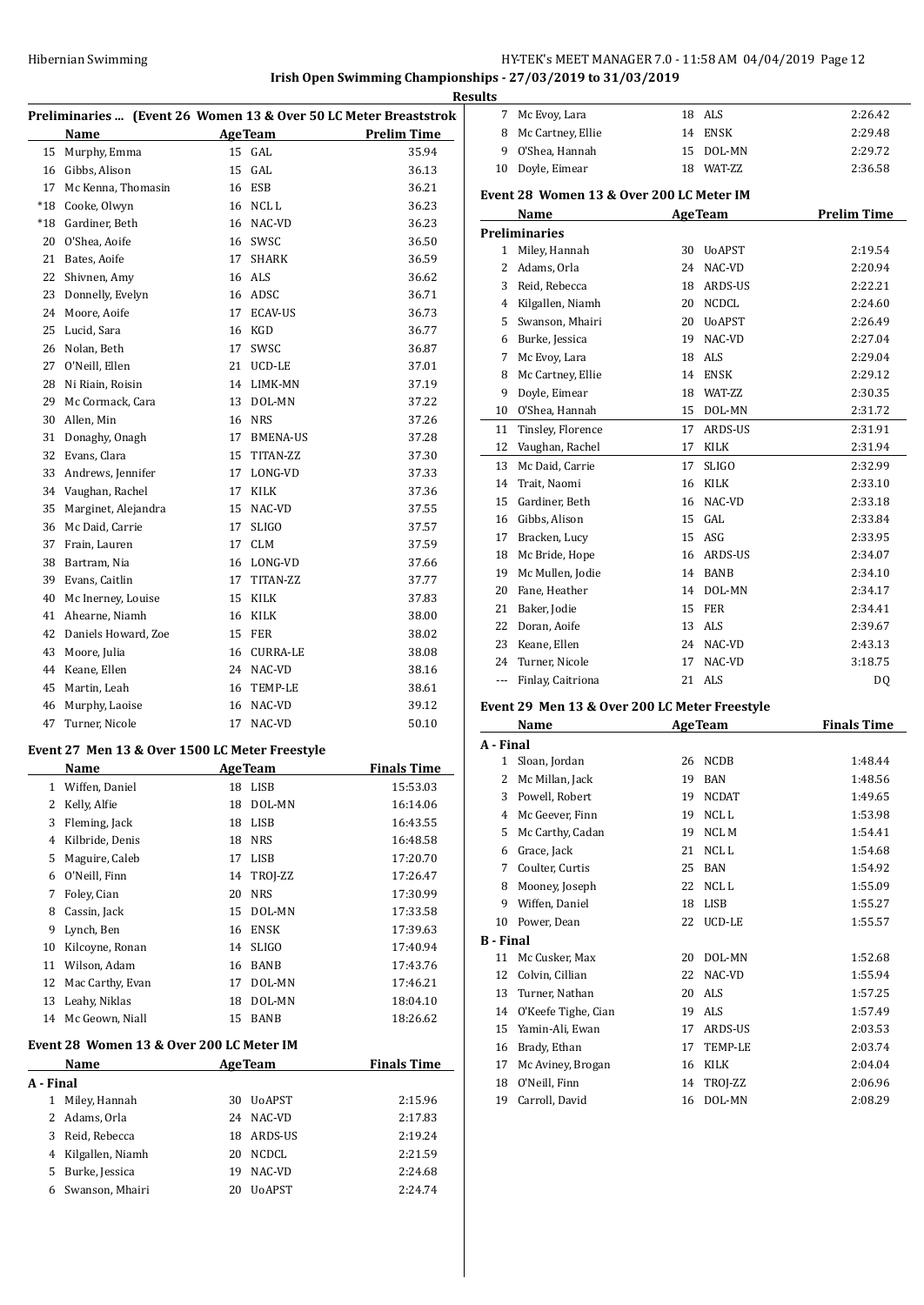**Irish Open Swimming Championships - 27/03/2019 to 31/03/2019**

|              | Event 29 Men 13 & Over 200 LC Meter Freestyle<br>Name |    | <b>AgeTeam</b> | <b>Prelim Time</b> |
|--------------|-------------------------------------------------------|----|----------------|--------------------|
|              | Preliminaries                                         |    |                |                    |
|              | 1 Sloan, Jordan                                       |    | 26 NCDB        | 1:47.63            |
| $\mathbf{2}$ | Mc Millan, Jack                                       |    | 19 BAN         | 1:48.89            |
| 3            | Hyland, Brendan                                       |    | 25 NCD T       | 1:50.51            |
|              | 4 Powell, Robert                                      |    | 19 NCDAT       | 1:51.55            |
| 5            | Mc Geever, Finn                                       |    | 19 NCLL        | 1:53.51            |
| 6            |                                                       |    | 22 NCLL        | 1:54.73            |
| 7            | Mooney, Joseph                                        |    |                |                    |
|              | Grace, Jack                                           |    | 21 NCLL        | 1:55.03            |
|              | 8 Mc Carthy, Cadan                                    |    | 19 NCL M       | 1:55.13            |
|              | 9 Wiffen, Daniel                                      |    | 18 LISB        | 1:55.52            |
|              | 10 Power, Dean                                        |    | 22 UCD-LE      | 1:55.70            |
| 11           | Coulter, Curtis                                       | 25 | BAN            | 1:55.95            |
| 12           | Mc Cusker, Max                                        |    | 20 DOL-MN      | 1:56.33            |
|              | 13 Colvin, Cillian                                    |    | 22 NAC-VD      | 1:56.48            |
| 14           | Turner, Nathan                                        |    | 20 ALS         | 1:56.59            |
| 15           | O'Keefe Tighe, Cian                                   |    | 19 ALS         | 1:58.41            |
| 16           | Camacho Lenihan, Fionn                                |    | 17 NAC-VD      | 2:00.82            |
| 17           | Morgan, Danny                                         | 15 | COOL           | 2:00.87            |
| 18           | Kilbride, Denis                                       |    | 18 NRS         | 2:01.25            |
| 19           | Uprichard, Tom                                        |    | 18 ARDS-US     | 2:01.40            |
| 20           | Stafford, Finlay                                      |    | 17 ARDS-US     | 2:02.29            |
| 21           | Griffiths, Dylan                                      | 17 | LISB           | 2:02.80            |
| 22           | Malik, Hesham                                         | 17 | LIMK-MN        | 2:03.28            |
| 23           | O'Sullivan, Brian                                     |    | 25 NAC-VD      | 2:03.42            |
| 24           | Cook, Aidan                                           |    | 15 KILK        | 2:03.76            |
| 25           | Cassin, Jack                                          |    | 15 DOL-MN      | 2:03.82            |
|              | 26 Uoka, Saulius                                      |    | 15 TEMP-LE     | 2:03.87            |
| 27           | Fitzmaurice, Isaac                                    |    | 19 NAC-VD      | 2:04.86            |
| 28           | Winston, Sam                                          |    | 17 ALS         | 2:05.34            |
| 29           | O'Neill, Finn                                         |    | 14 TROJ-ZZ     | 2:05.40            |
| 30           | Brady, Ethan                                          | 17 | TEMP-LE        | 2:05.84            |
| 31           | Yamin-Ali, Ewan                                       |    | 17 ARDS-US     | 2:05.87            |
| 32           | Mc Aviney, Brogan                                     |    | 16 KILK        | 2:07.66            |
| 33           | Carroll, David                                        |    | 16 DOL-MN      | 2:09.41            |
|              | 34 Nolan-Whitney, Jack                                |    | 18 KILK        | 2:10.87            |
|              | 35 O'Riordan, Sean                                    |    | 20 SWSC        | 2:14.17            |
|              | 36 O'Riordan, Cian                                    | 17 | SWSC           | 2:19.37            |
|              | 37 Mc Grath, Jonathan                                 |    | 26 NCL L       | 2:26.60            |
|              | --- Brown, James                                      |    | 22 ARDS-US     | DQ                 |
|              |                                                       |    |                |                    |
|              | Event 30 Women 13 & Over 100 LC Meter Butterfly       |    |                |                    |
| A - Final    | Name                                                  |    | <b>AgeTeam</b> | <b>Finals Time</b> |
|              | 1 Walshe, Ellen                                       | 18 | TEMP-LE        | 1:00.44            |
| 2            | Thornton, Lucy                                        |    | 20 ALS         | 1:01.61            |
| 3            | Reid, Emma                                            |    | 20 BAN         | 1:02.30            |
|              | 4 Bergin, Katelyn                                     |    | 18 ALS         | 1:03.33            |
|              | 5 Quinn, Caoimhe                                      |    | 17 ALS         | 1:03.86            |
|              |                                                       |    |                |                    |
|              | 6 Macdougald, Jena                                    |    | 17 OTTER       | 1:04.71            |
| 7            | Mc Kibbin, Ellie                                      |    | 15 ARDS-US     | 1:04.83            |
| 8            | Semchiy, Sharon                                       |    | 18 SWSC        | 1:05.79            |
|              | 9 Lynch, Robyn                                        |    | 17 TEMP-LE     | 1:06.60            |
|              | 10 Gannon, Jessica                                    |    | 15 COM         | 1:06.64            |
|              | Event 30 Women 13 & Over 100 LC Meter Butterfly       |    |                |                    |
|              | Name                                                  |    | <b>AgeTeam</b> | <b>Prelim Time</b> |
|              | Preliminaries                                         |    |                |                    |
|              | 1 Walshe, Ellen                                       | 18 | TEMP-LE        | 1:01.78            |
|              |                                                       |    |                |                    |

| <u>lts</u>     |                                               |    |               |         |
|----------------|-----------------------------------------------|----|---------------|---------|
| 2              | Thornton, Lucy                                | 20 | ALS           | 1:02.22 |
| 3              | Reid, Emma                                    | 20 | BAN           | 1:02.56 |
| $\overline{4}$ | Bergin, Katelyn                               |    | 18 ALS        | 1:04.50 |
| 5              | Macdougald, Jena                              | 17 | <b>OTTER</b>  | 1:04.54 |
| 6              | Quinn, Caoimhe                                | 17 | <b>ALS</b>    | 1:05.52 |
| 7              | Mc Kibbin, Ellie                              | 15 | ARDS-US       | 1:05.60 |
| 8              | Roberts, Jane                                 | 23 | KILK          | 1:06.04 |
| 9              | Semchiy, Sharon                               | 18 | SWSC          | 1:06.16 |
| 10             | Lynch, Robyn                                  | 17 | TEMP-LE       | 1:06.33 |
| 11             | Gannon, Jessica                               | 15 | COM           | 1:06.61 |
| 12             | Mc Mullen, Jessica                            | 16 | BANB          | 1:07.18 |
| 13             | Bracken, Lucy                                 | 15 | ASG           | 1:07.74 |
| 14             | Swanson, Mhairi                               | 20 | <b>UoAPST</b> | 1:07.85 |
| 15             | Bates, Aoife                                  | 17 | <b>SHARK</b>  | 1:08.17 |
| 16             | Harte, Lucy                                   | 16 | KILK          | 1:08.20 |
| 17             | Jamison, Toni                                 |    | 14 LISB       | 1:08.64 |
| 18             | Mulhall, Ailbhe                               |    | 16 GAL        | 1:08.74 |
| 19             | Donegan, Ella                                 | 16 | LEA           | 1:08.90 |
| 20             | Wolseley, Rachel                              | 16 | TMORE         | 1:09.00 |
| 21             | Naughton, Imogen                              | 20 | SHARK         | 1:09.03 |
| 22             | Pliszka, Anastazya                            | 17 | COM           | 1:09.14 |
| 23             | Finlay, Caitriona                             | 21 | ALS           | 1:09.32 |
| 24             | Lee, Ellen                                    |    | 14 SWSC       | 1:09.33 |
| 25             | Barr, Tarryn                                  | 14 | ARDS-US       | 1:09.58 |
| 26             | Feenan, Anna                                  |    | 16 SWSC       | 1:09.83 |
| 27             | Moore, Aoife                                  | 17 | ECAV-US       | 1:09.88 |
| 28             | Mc Bride, Hope                                |    | 16 ARDS-US    | 1:09.93 |
| $*29$          | O'Shea. Hannah                                | 15 | DOL-MN        | 1:09.97 |
| $*29$          | Davison, Mia                                  | 16 | ARDS-US       | 1:09.97 |
| 31             | Murray, Aoife                                 | 15 | GLN-ZZ        | 1:10.00 |
| 32             | Walshe, Hannah                                | 17 | TEMP-LE       | 1:10.23 |
| 33             | Joyce, Grace                                  | 17 | <b>SHARK</b>  | 1:10.30 |
| 34             | Daly, Caoimhe                                 |    | 16 KILK       | 1:10.66 |
| 35             | Ni Riain, Roisin                              |    | 14 LIMK-MN    | 1:10.76 |
| 36             | Curran, Kelis                                 | 14 | COM           | 1:11.61 |
| 37             | Allen, Min                                    |    | 16 NRS        | 1:12.57 |
| 38             | Ruddy, Lillie-May                             | 15 | PDOWN         | 1:12.85 |
| 39             | Harty, Lucy                                   | 16 | DOL-MN        | 1:13.52 |
| 40             | Turner, Nicole                                | 17 | NAC-VD        | 1:30.49 |
|                | Event 31 Men 13 & Over 100 LC Meter Rutterfly |    |               |         |

#### **Event 31 Men 13 & Over 100 LC Meter Butterfly**

|           | Name                                          |    | <b>AgeTeam</b> | <b>Finals Time</b> |
|-----------|-----------------------------------------------|----|----------------|--------------------|
| A - Final |                                               |    |                |                    |
| 1         | Hyland, Brendan                               | 25 | NCD T          | 53.07              |
| 2         | Melly, Cillian                                | 22 | NCL C          | 54.17              |
| 3         | Higgins, John                                 | 24 | UCD-LE         | 55.37              |
| 4         | Hewitt, Michael                               | 19 | <b>ARDS-US</b> | 55.56              |
| 5         | Corby, Alan                                   | 22 | NCL L          | 55.57              |
| 6         | Johnston, Paddy                               | 18 | <b>ARDS-US</b> | 55.61              |
| 7         | Mc Evoy, Rory                                 | 21 | NCD E          | 55.74              |
| 8         | Lennon, Fiachra                               | 21 | UCD-LE         | 55.83              |
| 9         | O'Sullivan, Brian                             | 24 | NAC-VD         | 56.42              |
| 10        | Mc Nicholl, Sean                              | 18 | TEMP-LE        | 56.77              |
|           | Event 31 Men 13 & Over 100 LC Meter Butterfly |    |                |                    |
|           | Name                                          |    | <b>AgeTeam</b> | <b>Prelim Time</b> |
|           | Preliminaries                                 |    |                |                    |
| 1         | Hyland, Brendan                               | 25 | NCD T          | 53.01              |
| 2         | Melly, Cillian                                | 22 | NCL C          | 54.86              |
| 3         | Johnston, Paddy                               | 18 | ARDS-US        | 55.02              |
| 4         | Hewitt, Michael                               | 19 | <b>ARDS-US</b> | 55.76              |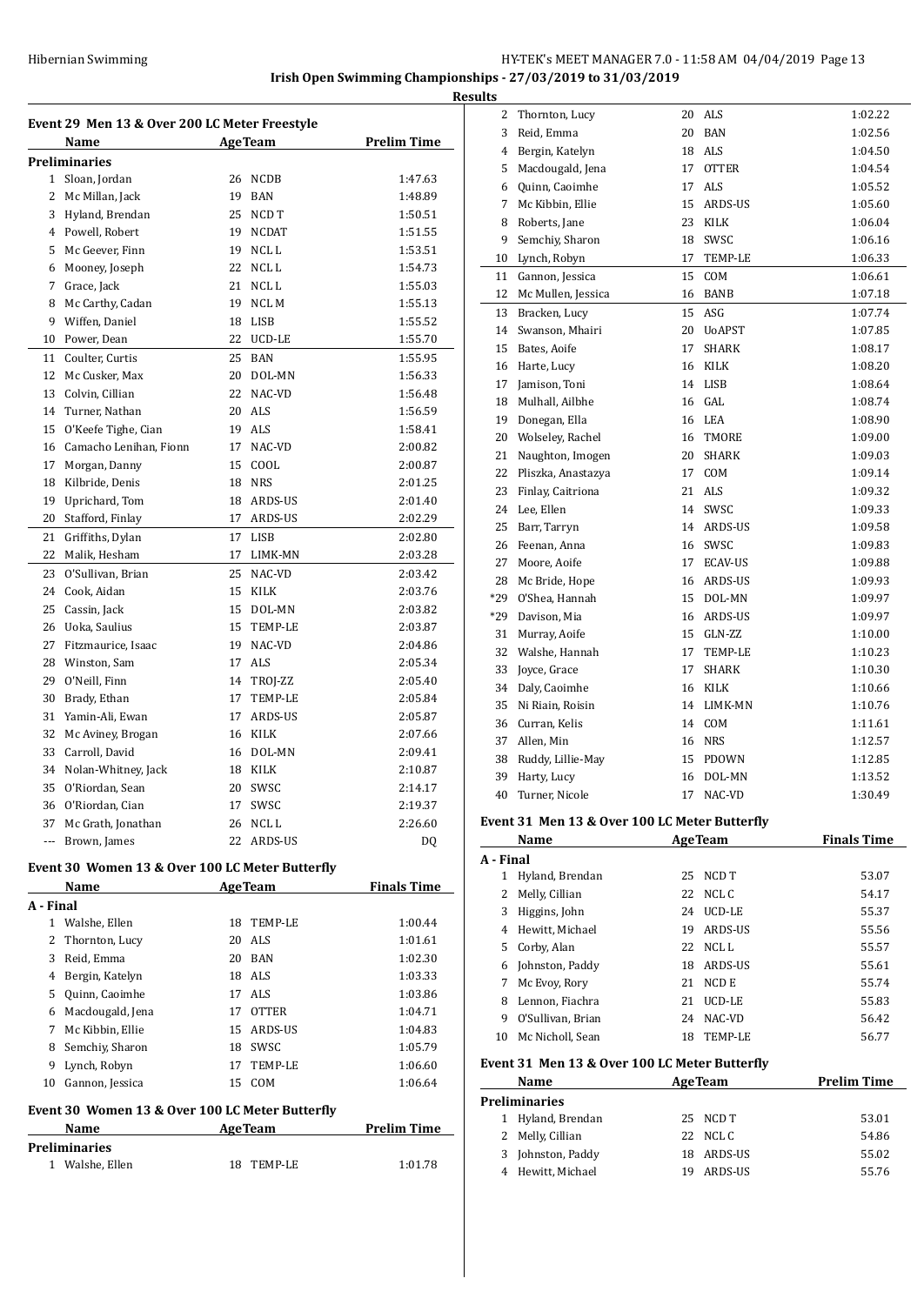**Irish Open Swimming Championships - 27/03/2019 to 31/03/2019**

|              | Preliminaries  (Event 31 Men 13 & Over 100 LC Meter Butterfly) |    |                |                     |
|--------------|----------------------------------------------------------------|----|----------------|---------------------|
|              |                                                                |    |                | AgeTeam Prelim Time |
|              | Name<br>5 Higgins, John                                        |    | 24 UCD-LE      | 55.90               |
|              |                                                                |    | 21 NCD E       | 55.99               |
|              | 6 Mc Evoy, Rory                                                |    |                |                     |
|              | 7 Mc Nicholl, Sean                                             |    | 18 TEMP-LE     | 56.32               |
|              | 8 O'Sullivan, Brian                                            |    | 24 NAC-VD      | 56.40               |
|              | 9 Lennon, Fiachra                                              |    | 21 UCD-LE      | 56.80               |
|              | 10 Corby, Alan                                                 |    | 22 NCLL        | 56.87               |
| 11           | Symons, James                                                  |    | 22 GAL         | 57.18               |
|              | 12 Mc Glynn, Sam                                               |    | 26 ESB         | 57.66               |
| 13           | O'Connor, Jeremy                                               |    | 17 NCL L       | 58.38               |
|              | 14 Mc Lelland-Maher, Alex                                      |    | 17 KILK        | 58.39               |
|              | *15 Murtagh, Ethan                                             |    | 17 NCDTR       | 58.42               |
| *15          | Allison, James                                                 |    | 18 LISB        | 58.42               |
| 17           | Higgins, Paul                                                  |    | 16 SWSC        | 59.28               |
|              | 18 Gardiner, Matthew                                           |    | 18 NAC-VD      | 59.31               |
|              | 19 Nolan-Whitney, Jack                                         |    | 18 KILK        | 59.32               |
|              | 20 Rennick, Sam                                                |    | 16 CBAR        | 1:00.01             |
|              | 21 Mc Aviney, Brogan                                           |    | 16 KILK        | 1:00.43             |
|              | 22 Mullan, Eoin                                                |    | 16 BMNY        | 1:00.67             |
|              | 23 Wiffen, Daniel                                              |    | 18 LISB        | 1:00.69             |
| 24           | Thornton, Samuel                                               |    | 18 ALS         | 1:00.90             |
| 25           | O'Sullivan, Tom                                                |    | 16 GAL         | 1:00.92             |
|              | 26 Carroll, Aaron                                              |    | 17 NCL L       | 1:01.21             |
|              | 27 O'Connor, Zac                                               |    | 15 LIMK-MN     | 1:02.35             |
|              | 28 Registe, Dylan                                              |    | 14 LISB        | 1:02.58             |
|              | 29 Mc Clements, Barry                                          |    | 18 ARDS-US     | 1:03.66             |
|              | 30 O'Reilly, Adam                                              |    | 16 TROJ-ZZ     | 1:03.93             |
|              | 31 Sandstrom, Patrick                                          |    | 16 LEA         | 1:04.16             |
|              | 32 Fiala, Martin                                               |    | 15 CASC        | 1:04.82             |
|              | 33 Morgan, Danny                                               |    | 15 COOL        | 1:05.72             |
|              | 34 Randles, Oscar                                              |    | 15 TEMP-LE     | 1:06.18             |
|              | 35 Cook, Aidan                                                 |    | 15 KILK        | 1:06.28             |
|              | 36 Murray, Conor                                               |    | 21 LIMK-MN     | 1:22.28             |
|              | Event 32 Women 13 & Over 200 LC Meter Backstroke               |    |                |                     |
|              | <b>Name</b>                                                    |    | Age Team       | <b>Finals Time</b>  |
|              | A - Final                                                      |    |                |                     |
| 1            | Maguire, Sophie                                                |    | 18 DROG-LE     | 2:17.30             |
|              |                                                                |    |                |                     |
|              |                                                                |    |                |                     |
| 2            | Godden, Maria                                                  | 17 | KILK           | 2:19.73             |
| 3            | Kane, Amelia                                                   | 16 | ARDS-US        | 2:20.81             |
|              | 4 Adams, Orla                                                  | 24 | NAC-VD         | 2:22.19             |
|              | 5 Bergin, Katelyn                                              |    | 18 ALS         | 2:24.16             |
|              | 6 Rooney, Cora                                                 |    | 14 MARL        | 2:24.19             |
| 7            | Osing, Cara                                                    | 16 | TEMP-LE        | 2:24.97             |
| 8            | Killen, Laura                                                  |    | 16 CLNM        | 2:26.69             |
| 9            | Nolan, Beth                                                    | 17 | SWSC           | 2:27.00             |
|              | 10 Kelly, Aimee                                                | 16 | SHARK          | 2:29.98             |
|              | Event 32 Women 13 & Over 200 LC Meter Backstroke               |    |                |                     |
|              | Name                                                           |    | <b>AgeTeam</b> | <b>Prelim Time</b>  |
|              | <b>Preliminaries</b>                                           |    |                |                     |
| $\mathbf{1}$ | Maguire, Sophie                                                | 18 | DROG-LE        | 2:19.22             |
| $\mathbf{2}$ | Kane, Amelia                                                   |    | 16 ARDS-US     | 2:21.63             |
| 3            | Godden, Maria                                                  | 17 | KILK           | 2:21.66             |
|              | 4 Quinn, Caoimhe                                               | 17 | ALS            | 2:23.38             |
| 5            | Bergin, Katelyn                                                |    | 18 ALS         | 2:23.73             |
|              | 6 Adams, Orla                                                  |    | 24 NAC-VD      | 2:23.88             |
|              | 7 Rooney, Cora                                                 |    | 14 MARL        | 2:26.46             |
| 8            | Armstrong, Scarlett                                            |    | 16 ARDS-US     | 2:26.51             |

| uıts |                   |    |                 |         |
|------|-------------------|----|-----------------|---------|
| 10   | Osing, Cara       | 16 | TEMP-LE         | 2:28.31 |
| 11   | Nolan, Beth       | 17 | SWSC            | 2:28.57 |
| 12   | Killen, Laura     | 16 | <b>CLNM</b>     | 2:29.42 |
| 13   | Kelly, Aimee      | 16 | <b>SHARK</b>    | 2:30.71 |
| 14   | Rowlands, Aisling | 14 | TROJ-ZZ         | 2:30.73 |
| 15   | Cullen, Charlotte | 15 | <b>TMORE</b>    | 2:31.00 |
| 16   | Fagan, Emma       | 16 | ALS             | 2:31.23 |
| 17   | Ashton, Iona      | 16 | <b>SHARK</b>    | 2:31.94 |
| 18   | Pountney, Naeve   | 15 | <b>BAN</b>      | 2:32.38 |
| 19   | Ryan, Christine   | 17 | <b>NEN</b>      | 2:32.75 |
| 20   | Moore, Julia      | 16 | <b>CURRA-LE</b> | 2:32.85 |
| 21   | Beattie, Jenni    | 18 | <b>TMORE</b>    | 2:33.58 |
| 22   | Gibbs, Isabelle   | 17 | GAL             | 2:34.15 |
| 23   | Leahy, Aoife      | 17 | GAL             | 2:34.69 |
| 24   | Ahearne, Niamh    | 16 | <b>KILK</b>     | 2:34.81 |
| 25   | Fane, Heather     | 14 | DOL-MN          | 2:36.04 |
| 26   | Doran, Aoife      | 13 | ALS             | 2:36.25 |
| 27   | Mc Auley, Sile    | 15 | ATH             | 2:39.13 |
| 28   | Kelly, Ailbhe     | 21 | NAC-VD          | 3:06.71 |
|      | Hill, Danielle    | 20 | LARNE-US        | DQ      |

#### **Event 33 Men 13 & Over 200 LC Meter Backstroke**

|           | Name              |    | <b>AgeTeam</b> | <b>Finals Time</b> |
|-----------|-------------------|----|----------------|--------------------|
| A - Final |                   |    |                |                    |
|           | Ferguson, Conor   | 20 | <b>NCDB</b>    | 2:00.07            |
|           | Scannell, Sean    | 17 | <b>NCDKK</b>   | 2:04.40            |
| 3         | Hansen, Ethan     | 17 | TROJ-ZZ        | 2:10.29            |
| 4         | Wiffen, Nathan    | 18 | LISB           | 2:10.41            |
| 5.        | Irwin. Neddie     | 16 | DOL-MN         | 2:11.15            |
| 6         | Mc Menamin, Conor | 24 | ALS.           | 2:13.41            |
| 7         | O Rourke, Oiśn    | 18 | <b>TUAM</b>    | 2:13.66            |
| 8         | Geddis, Adam      | 16 | CKSTN          | 2:14.36            |
| 9         | Byrne, Stephen    | 20 | TALL           | 2:16.96            |
| 10        | Lee, Rory         | 18 | SWSC           | 2:17.49            |

#### **Event 33 Men 13 & Over 200 LC Meter Backstroke**

|    | Name                 |    | <b>AgeTeam</b> | <b>Prelim Time</b> |
|----|----------------------|----|----------------|--------------------|
|    | <b>Preliminaries</b> |    |                |                    |
| 1  | Ferguson, Conor      | 20 | <b>NCDB</b>    | 2:03.54            |
| 2  | Scannell, Sean       | 17 | <b>NCDKK</b>   | 2:04.09            |
| 3  | Irwin, Neddie        | 16 | DOL-MN         | 2:11.49            |
| 4  | Hansen, Ethan        | 17 | TROJ-ZZ        | 2:11.60            |
| 5  | Wiffen, Nathan       | 18 | <b>LISB</b>    | 2:12.42            |
| 6  | O Rourke, Oiśn       | 18 | <b>TUAM</b>    | 2:12.64            |
| 7  | Byrne, Stephen       | 20 | TALL           | 2:15.32            |
| 8  | Geddis, Adam         | 16 | <b>CKSTN</b>   | 2:15.42            |
| 9  | Lee, Rory            | 18 | SWSC           | 2:15.54            |
| 10 | Mc Menamin, Conor    | 24 | ALS            | 2:15.62            |
| 11 | Doorly, David        | 17 | GAL            | 2:18.94            |
| 12 | Shiels, Evan         | 17 | SPL-SE         | 2:19.16            |
| 13 | Moynihan, Riley      | 17 | MAL-MN         | 2:19.26            |
| 14 | Keating, Aran        | 17 | PORT-LE        | 2:19.98            |
| 15 | Winston, Sam         | 17 | <b>ALS</b>     | 2:20.09            |
| 16 | Mc Mahon, Aaron      | 17 | DOL-MN         | 2:20.21            |
| 17 | Bailey, Evan         | 14 | <b>NRS</b>     | 2:21.36            |
| 18 | Kilcoyne, Ronan      | 14 | <b>SLIGO</b>   | 2:22.04            |
| 19 | Carroll, Aaron       | 17 | NCL L          | 2:22.35            |
| 20 | Reidy, Joe           | 16 | <b>KGD</b>     | 2:22.49            |
| 21 | Yau, David           | 18 | <b>ESB</b>     | 2:23.06            |
| 22 | Hartney, Conor       | 15 | LIMK-MN        | 2:23.70            |
| 23 | Mc Cartney, Lewis    | 17 | <b>ENSK</b>    | 2:23.78            |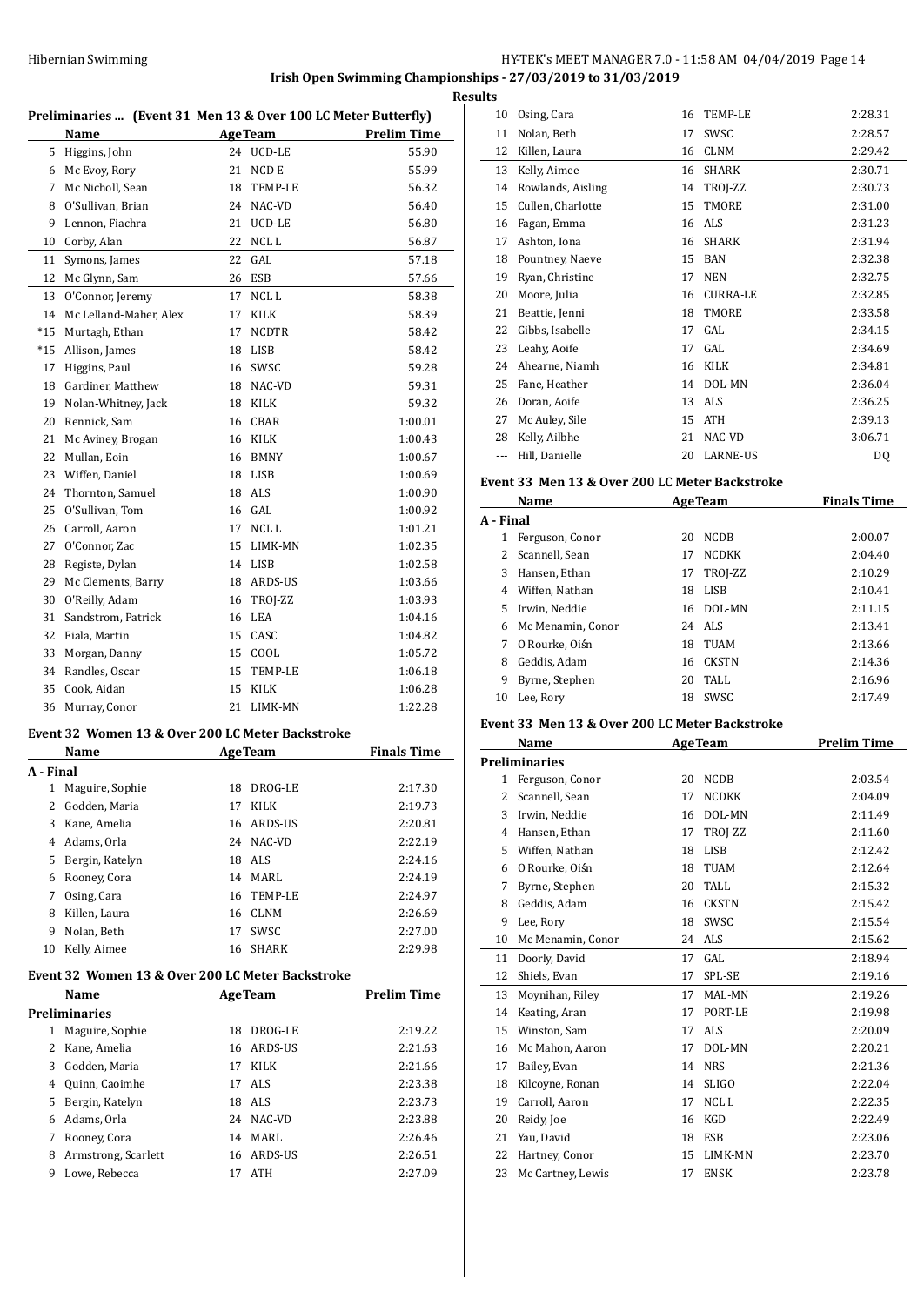## HY-TEK's MEET MANAGER 7.0 - 11:58 AM 04/04/2019 Page 15 **Irish Open Swimming Championships - 27/03/2019 to 31/03/2019**

**Results**

 $\overline{\phantom{a}}$ 

|                |                                                     |    |                       | Preliminaries  (Event 33 Men 13 & Over 200 LC Meter Backstroke) |
|----------------|-----------------------------------------------------|----|-----------------------|-----------------------------------------------------------------|
|                | Name                                                |    | <b>AgeTeam</b>        | <b>Prelim Time</b>                                              |
| 24             | Brady, Ethan                                        |    | 17 TEMP-LE            | 2:24.05                                                         |
| 25             | Fon, Bradley                                        | 15 | ARDS-US               | 2:25.09                                                         |
| 26             | Ryan, James                                         |    | 16 SWSC               | 2:25.52                                                         |
| 27             | Mc Shea, Kealan                                     |    | 17 ENSK               | 2:26.66                                                         |
| 28             | Winston, Harry                                      | 14 | ALS                   | 2:27.30                                                         |
| 29             | Comerford, Ethan                                    | 18 | TALL                  | 2:27.70                                                         |
| 30             | O'Reilly, James                                     | 17 | <b>ALS</b>            | 2:28.31                                                         |
| 31             | Maguire, Caleb                                      | 17 | LISB                  | 2:29.55                                                         |
| 32             | Harrison, James                                     | 15 | WAT-ZZ                | 2:29.72                                                         |
| 33             | Carroll, David                                      | 16 | DOL-MN                | 2:36.52                                                         |
| 34             | Mc Grath, Jonathan                                  | 26 | NCL L                 | 2:50.69                                                         |
|                | Event 34 Women 13 & Over 1500 LC Meter Freestyle    |    |                       |                                                                 |
|                | Name                                                |    | <b>AgeTeam</b>        | <b>Finals Time</b>                                              |
| $\mathbf{1}$   | Kane, Amelia                                        |    | 16 ARDS-US            | 17:42.49                                                        |
| $\overline{2}$ | Carroll, Ella                                       |    | 14 NCL L              | 18:10.53                                                        |
| 3              | Doyle, Eimear                                       | 18 | WAT-ZZ                | 18:24.72                                                        |
| 4              | Farrell, Danielle                                   | 16 | <b>SLIGO</b>          | 18:33.82                                                        |
| 5              | Bentley, Hazel                                      | 15 | ASG                   | 18:54.24                                                        |
| 6              | Mc Namara, Ava                                      | 14 | LISB                  | 19:22.97                                                        |
| 7              | Robson, Jessika                                     | 13 | <b>LISB</b>           | 19:25.21                                                        |
| 8              | MC Guire, Lily                                      | 14 | LEA                   | 19:31.92                                                        |
| 9              | Gleeson, Laura                                      | 17 | TEMP-LE               | 19:36.09                                                        |
|                |                                                     |    |                       |                                                                 |
| 10             | Shiels, Ciara                                       | 17 | SPL-SE                | 19:36.39                                                        |
| 11             | Doran, Ciara                                        | 19 | CY DY-US              | 19:36.63                                                        |
| 12             | Gore, Aoife                                         | 17 | WAT-ZZ                | 20:01.29                                                        |
| 13             | O'Brien, Saoirse                                    | 15 | <b>ESB</b>            | 20:09.14                                                        |
|                | Event 101 Boys 18 & Under 400 LC Meter Freestyle    |    |                       |                                                                 |
|                | Name                                                |    | <b>AgeTeam</b>        | <b>Finals Time</b>                                              |
| 1              | Irwin, Neddie                                       |    | 16 DOL-MN             | 4:19.83                                                         |
|                | Mc Aviney, Brogan                                   | 16 | KILK                  | 4:19.90                                                         |
| 2              |                                                     |    |                       |                                                                 |
| 3              | David, Ben                                          | 18 | BARRA-ZZ              | 4:22.10                                                         |
| 4              | Brady, Ethan                                        | 17 | TEMP-LE               | 4:22.42                                                         |
| 5              | Pfeiffer, Robin                                     | 16 | BL FN                 | 4:23.46                                                         |
| 6              | O'Neill, Finn                                       | 14 | TROJ-ZZ               | 4:23.66                                                         |
| 7              | Uoka, Saulius                                       | 15 | TEMP-LE               | 4:24.07                                                         |
| 8              |                                                     |    |                       | 4:25.18                                                         |
| 9              | Kilcoyne, Ronan                                     |    | 14 SLIGO              |                                                                 |
| 10             | O'Sullivan, Tom<br>Lynch, Ben                       | 16 | 16 GAL<br><b>ENSK</b> | 4:25.26<br>4:26.42                                              |
|                |                                                     |    |                       |                                                                 |
|                | Event 102  Girls 17 & Under 400 LC Meter Freestyle  |    |                       |                                                                 |
|                | Name                                                |    | <b>AgeTeam</b>        | <b>Finals Time</b>                                              |
| $\mathbf{1}$   | Mc Alorum, Mollie                                   |    | 14 LEA                | 4:37.28                                                         |
|                | 2 Carroll, Ella                                     |    | 14 NCL L              | 4:38.32                                                         |
| 3              | Gardiner, Beth                                      |    | 16 NAC-VD             | 4:39.38                                                         |
| 4              | Bailey, Sadhbh                                      |    | 15 NRS                | 4:41.52                                                         |
| 5              | Cunningham, Karla                                   | 16 | MULL                  | 4:48.37                                                         |
|                | Event 103 Boys 18 & Under 100 LC Meter Breaststroke |    |                       |                                                                 |
|                | Name                                                |    | <b>AgeTeam</b>        | <b>Finals Time</b>                                              |
| 1              | Cox, Paul                                           | 17 | LISB                  | 1:05.76                                                         |
| 2              | Sutton, Diarmuid                                    | 17 | NCL L                 | 1:06.28                                                         |
| 3              | Feenan, Andrew                                      | 18 | SWSC                  | 1:06.61                                                         |
| 4              | Donnelly, John                                      |    | 18 SLBGH              | 1:08.13                                                         |
| 5              | Kenny, Sean                                         |    | 16 TEMP-LE            | 1:08.69                                                         |
| 6              | Mc Sharry, Mouric                                   |    | 17 MARL               | 1:08.80                                                         |
| 7              | Mc Lelland-Maher, Alex                              |    | 17 KILK               | 1:09.12                                                         |
| 8              | Angus, Jack                                         |    | 18 ARDS-US            | 1:09.23                                                         |
| 9              | Kenny, Joe<br>Mc Ilroy-Sanchez, Conor               | 18 | TEMP-LE               | 1:09.35                                                         |

| Event 104 Girls 17 & Under 100 LC Meter Breaststroke |               |    |                |                    |
|------------------------------------------------------|---------------|----|----------------|--------------------|
|                                                      | Name          |    | <b>AgeTeam</b> | <b>Finals Time</b> |
|                                                      | Davison, Mia  |    | 16 ARDS-US     | 1:16.92            |
| 2                                                    | Murphy, Emma  |    | 15 GAL         | 1:17.45            |
| 3                                                    | Joyce, Grace  | 17 | <b>SHARK</b>   | 1:17.62            |
| 4                                                    | Gibbs, Alison |    | $15$ GAL       | 1:17.76            |
| 5.                                                   | Nolan, Beth   | 17 | <b>SWSC</b>    | 1:18.01            |
| 6                                                    | Crisan, Paula |    | 16 LASER       | 1:18.34            |
| 7                                                    | Shivnen, Amy  |    | 16 ALS         | 1:18.84            |
| 8                                                    | Quinn, Orla   |    | 15 CASC        | 1:18.87            |
| 9                                                    | Bates, Aoife  | 17 | <b>SHARK</b>   | 1:19.13            |
| 10                                                   | Urry, Amelia  |    | 15 BAN         | 1:22.71            |

#### **Event 105 Boys 18 & Under 50 LC Meter Butterfly**

|    | Name                    | <b>AgeTeam</b> |                 | <b>Finals Time</b> |
|----|-------------------------|----------------|-----------------|--------------------|
| 1  | O'Connor, Jeremy        | 17             | NCL L           | 25.60              |
| 2  | Allison, James          | 18             | LISB            | 25.89              |
| 3  | Mc Lelland-Maher. Alex  | 17             | KILK            | 26.09              |
|    | 4 Nolan-Whitney, Jack   | 18             | KILK            | 26.43              |
| *5 | Higgins, Paul           |                | 16 SWSC         | 26.60              |
|    | *5 Murtagh, Ethan       | 17             | <b>NCDTR</b>    | 26.60              |
|    | Gardiner, Matthew       | 18             | NAC-VD          | 26.69              |
| 8  | Hayes/Breheny, Iarlaith | 18             | KGD             | 26.90              |
| 9  | Mc Sharry, Mouric       | 17             | MARI.           | 27.00              |
| 10 | Karmazin, Tamas         | 18             | <b>WAT-7.7.</b> | 27.15              |

#### **Event 106 Girls 17 & Under 50 LC Meter Butterfly**

|    | <b>Name</b>      |    | <b>AgeTeam</b> | <b>Finals Time</b> |
|----|------------------|----|----------------|--------------------|
|    | 1 Lynch, Robyn   | 17 | TEMP-LE        | 29.08              |
| 2  | Fagan, Emma      |    | 16 ALS         | 29.65              |
| 3  | Bracken, Lucy    |    | 15 ASG         | 30.01              |
| 4  | Davison, Mia     |    | 16 ARDS-US     | 30.11              |
| 5. | Feenan, Anna     |    | 16 SWSC        | 30.54              |
| 6  | Dawson, Ailbhe   |    | 16 NAC-VD      | 30.60              |
| 7  | Ni Riain, Roisin |    | 14 LIMK-MN     | 30.70              |
| 8  | Harte, Lucy      | 16 | KILK           | 30.90              |
| 9  | Nolan, Beth      | 17 | SWSC           | 30.99              |
| 10 | Lee. Ellen       | 14 | SWSC           | 31.00              |

#### **Event 201 Boys 18 & Under 100 LC Meter Freestyle**

|      | Name                   |    | <b>AgeTeam</b> | <b>Finals Time</b> |
|------|------------------------|----|----------------|--------------------|
| 1    | Mc Nicholl, Sean       | 18 | TEMP-LE        | 52.25              |
| $*2$ | Allison, James         | 18 | <b>LISB</b>    | 53.95              |
| $*2$ | Fleming, Jack          | 18 | <b>LISB</b>    | 53.95              |
| 4    | Murtagh, Ethan         | 17 | <b>NCDTR</b>   | 54.22              |
| 5.   | Uprichard, Tom         |    | 18 ARDS-US     | 54.28              |
| 6    | O'Connor, Jeremy       | 17 | NCL L          | 54.62              |
| 7    | Kilbride, Denis        | 18 | <b>NRS</b>     | 54.93              |
| 8    | Camacho Lenihan. Fionn | 17 | NAC-VD         | 55.02              |
| 9    | Sutton, Diarmuid       | 17 | NCL L          | 55.39              |
| 10   | Winston, Sam           | 17 | ALS            | 55.87              |

#### **Event 202 Girls 17 & Under 200 LC Meter Breaststroke**

|   | Name               |    | <b>AgeTeam</b> | <b>Finals Time</b> |
|---|--------------------|----|----------------|--------------------|
| 1 | Doran, Aoife       |    | 13 ALS         | 2:43.11            |
|   | 2 Gardiner, Beth   |    | 16 NAC-VD      | 2:43.33            |
| 3 | Nolan, Beth        | 17 | SWSC           | 2:47.47            |
|   | 4 Murphy, Emma     |    | 15 GAL         | 2:47.97            |
|   | 5 Shivnen, Amy     |    | 16 ALS         | 2:49.25            |
|   | 6 Urry, Amelia     |    | 15 BAN         | 2:50.78            |
| 7 | Nulty, Molly       |    | 15 SSEAL       | 2:51.77            |
| 8 | Mc Kenna, Thomasin |    | 16 ESB         | 2:53.06            |
| 9 | Lucid, Sara        | 16 | KGD            | 2:54.23            |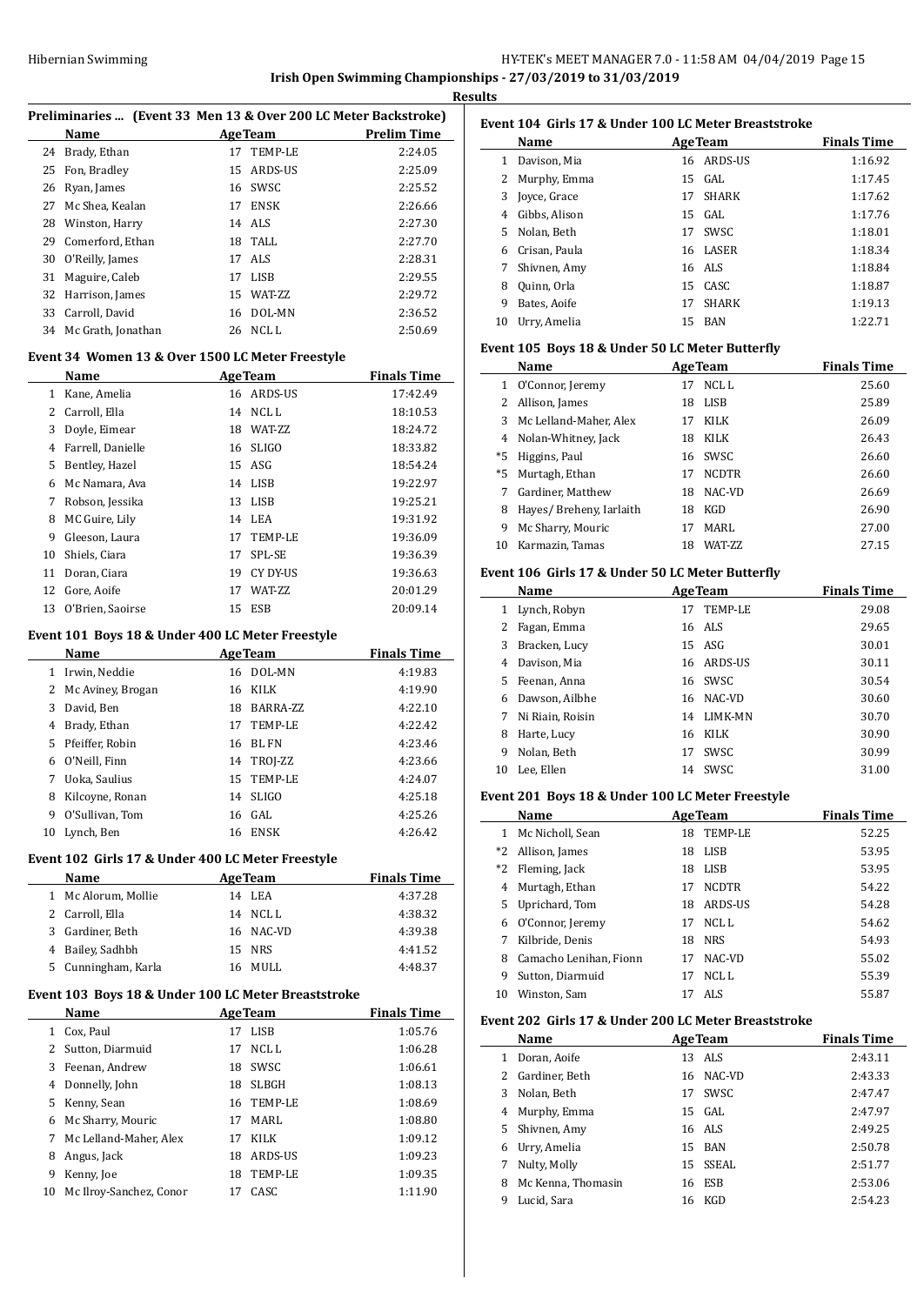# **Irish Open Swimming Championships - 27/03/2019 to 31/03/2019**

**Results**

|              |                                                                |                |                 | <b>Irish Open Swimming Champions</b> |
|--------------|----------------------------------------------------------------|----------------|-----------------|--------------------------------------|
|              | (Event 202 Girls 17 & Under 200 LC Meter Breaststroke)<br>Name | <b>AgeTeam</b> |                 | <b>Finals Time</b>                   |
| 10           | Quinn, Orla                                                    |                | 15 CASC         | 2:55.05                              |
|              |                                                                |                |                 |                                      |
|              | Event 203 Boys 18 & Under 200 LC Meter Breaststroke            |                |                 |                                      |
|              | Name                                                           | AgeTeam        |                 | <b>Finals Time</b>                   |
| 1            | Mc Sharry, Mouric                                              | 17             | MARL            | 2:30.27                              |
| 2            | Kenny, Joe                                                     | 18             | TEMP-LE         | 2:30.69                              |
| 3            | Mc Lelland-Maher, Alex                                         | 17             | <b>KILK</b>     | 2:32.16                              |
|              | 4 O'Sullivan, Cillian                                          |                | 17 PORT-LE      | 2:34.69                              |
| 5            | Mc Ilroy-Sanchez, Conor                                        | 17             | CASC            | 2:37.80                              |
|              | 6 Naughton, Ben                                                | 16 GAL         |                 | 2:38.25                              |
| 7            |                                                                |                | 17 ENSK         |                                      |
|              | Mc Cartney, Lewis                                              |                |                 | 2:38.83                              |
| 8            | Fitzgerld, Daragh                                              | 16 ATH         |                 | 2:39.65                              |
| 9            | Mc Namara, Michael                                             |                | 18 CLM          | 2:39.82                              |
|              | 10 Wilson, Adam                                                |                | 16 BANB         | 2:41.61                              |
|              | Event 204 Girls 17 & Under 50 LC Meter Freestyle               |                |                 |                                      |
|              | Name                                                           | <b>AgeTeam</b> |                 | <b>Finals Time</b>                   |
|              |                                                                |                |                 |                                      |
| $\mathbf{1}$ | Trait, Naomi                                                   |                | 16 KILK         | 27.33                                |
| 2            | Lowe, Rebecca                                                  | 17             | ATH             | 27.60                                |
| 3            | Leahy, Aoife                                                   | 17             | GAL             | 27.69                                |
| 4            | Rowlands, Aisling                                              | 14             | TROJ-ZZ         | 27.71                                |
| 5            | Flaherty, Ellen                                                | 17             | ATH             | 27.79                                |
| 6            | Bailey, Sadhbh                                                 | 15 NRS         |                 | 27.97                                |
|              | 7 Quinn, Sasha                                                 |                | 15 LISB         | 28.18                                |
| 8            | Rogers, Nemone                                                 |                | 14 TROJ-ZZ      | 28.40                                |
| 9            | Ahearne, Niamh                                                 |                | 16 KILK         | 28.49                                |
|              |                                                                |                |                 |                                      |
|              | Event 205 Boys 18 & Under 50 LC Meter Backstroke               |                |                 |                                      |
|              | Name                                                           | <b>AgeTeam</b> |                 | <b>Finals Time</b>                   |
|              | 1 Wiffen, Nathan                                               |                | 18 LISB         | 28.50                                |
|              | 2 Gardiner, Matthew                                            |                | 18 NAC-VD       | 28.69                                |
| 3            | Keating, Aran                                                  | 17             | PORT-LE         | 28.80                                |
|              | 4 Winston, Sam                                                 | 17             | <b>ALS</b>      | 28.81                                |
| 5            | Brady, Ethan                                                   | 17             | TEMP-LE         | 29.17                                |
| 6            | David, Ben                                                     |                | 18 BARRA-ZZ     | 29.32                                |
|              | 7 Reidy, Joe                                                   | 16 KGD         |                 | 29.51                                |
| 8            | Carroll, David                                                 | 16             | DOL-MN          | 29.55                                |
| 9            | Irwin, Neddie                                                  | 16             | DOL-MN          | 29.68                                |
|              | 10 Keogh, Michael                                              | 15             | <b>CURRA-LE</b> | 30.73                                |
|              |                                                                |                |                 |                                      |
|              | Event 206  Girls 17 & Under 400 LC Meter IM                    |                |                 |                                      |
|              | Name                                                           | <b>AgeTeam</b> |                 | <b>Finals Time</b>                   |
| $\mathbf{1}$ | Bracken, Lucy                                                  | 15 ASG         |                 | 5:24.52                              |
| 2            | Allen, Min                                                     | 16 NRS         |                 | 5:25.33                              |
| 3            | O'Shea, Aoife                                                  |                | 16 SWSC         | 5:25.83                              |
| 4            | Kelly, Aimee                                                   |                | 16 SHARK        | 5:27.57                              |
| 5            | Bingham, Ellie                                                 |                | 14 BANB         | 5:28.55                              |
| 6            | Murray, Aoife                                                  | 15             | GLN-ZZ          | 5:30.81                              |
| 7            | Sharkey, Lauren                                                | 16 GAL         |                 | 5:33.28                              |
|              |                                                                |                |                 |                                      |
|              | Event 301  Girls 17 & Under 100 LC Meter Freestyle             |                |                 |                                      |
|              | Name                                                           | <b>AgeTeam</b> |                 | <b>Finals Time</b>                   |
| $\mathbf{1}$ | Osing, Cara                                                    |                | 16 TEMP-LE      | 59.32                                |
| 2            | Knox, Julia                                                    |                | 16 BANB         | 59.39                                |
| 3            | Daly, Edel                                                     |                | 16 NCL L        | 59.52                                |
| $^*4$        | Lowe, Rebecca                                                  | 17             | ATH             | 59.69                                |
|              | Donegan, Ella                                                  | 16 LEA         |                 |                                      |
|              | Tinsley, Florence                                              |                |                 | 59.69                                |
| $^*4$        |                                                                | 17             | ARDS-US         | 59.71                                |
| 6            |                                                                |                |                 |                                      |
| 7            | Rowlands, Aisling                                              | 14             | TROJ-ZZ         | 59.97                                |
| 8            | Bailey, Sadhbh                                                 | 15             | ${\tt NRS}$     | 1:00.11                              |
| 9            | Armstrong, Scarlett                                            | 16             | ARDS-US         | 1:00.30                              |

| Event 302 Boys 18 & Under 200 LC Meter Butterfly |                      |  |                |                    |
|--------------------------------------------------|----------------------|--|----------------|--------------------|
|                                                  | Name                 |  | <b>AgeTeam</b> | <b>Finals Time</b> |
|                                                  | 1 O'Sullivan, Tom    |  | 16 GAL         | 2:16.58            |
|                                                  | 2 Mullan, Eoin       |  | 16 BMNY        | 2:20.10            |
|                                                  | 3 Mc Clements, Barry |  | 18 ARDS-US     | 2:21.91            |
|                                                  | 4 Fahey, Ronan       |  | 14 TROJ-ZZ     | 2:27.13            |

## **Event 303 Girls 17 & Under 200 LC Meter Butterfly**

|    | <b>AgeTeam</b><br>Name |    |             | <b>Finals Time</b> |
|----|------------------------|----|-------------|--------------------|
| 1  | O'Shea, Hannah         | 15 | DOL-MN      | 2:33.21            |
|    | 2 Vaughan, Rachel      | 17 | <b>KILK</b> | 2:33.22            |
| 3  | Weinert, Wiktoria      |    | 16 SLIGO    | 2:34.34            |
| 4  | Hodgins, Grace         |    | 14 TROJ-ZZ  | 2:34.98            |
|    | 5 Mc Mullen, Jessica   | 16 | BANB        | 2:35.19            |
| 6  | Tuinstra. Dara         |    | 16 ASG      | 2:35.49            |
| 7  | Barr, Tarryn           |    | 14 ARDS-US  | 2:35.61            |
| 8  | Murray, Aoife          | 15 | GLN-ZZ      | 2:36.01            |
| 9  | Feenan, Anna           |    | 16 SWSC     | 2:37.23            |
| 10 | Wolseley, Rachel       | 16 | TMORE       | 2:38.05            |
|    |                        |    |             |                    |

#### **Event 304 Boys 18 & Under 50 LC Meter Freestyle**

|              | Name               |    | <b>AgeTeam</b> | <b>Finals Time</b> |
|--------------|--------------------|----|----------------|--------------------|
| 1            | Sutton, Diarmuid   | 17 | NCL L          | 24.65              |
| $\mathbf{2}$ | Uprichard, Tom     | 18 | ARDS-US        | 24.70              |
| 3            | Winston, Sam       | 17 | ALS.           | 24.76              |
| 4            | Kolcow. Maks       |    | 18 GAL         | 24.84              |
| 5            | Mc Sharry, Mouric  | 17 | MARI.          | 24.92              |
| 6            | Mc Aviney, Brogan  |    | 16 KILK        | 25.33              |
| 7            | Allison, James     | 18 | LISB           | 25.40              |
| 8            | Cook. Aidan        | 15 | KILK           | 25.41              |
| 9            | Rennick, Sam       | 16 | CBAR           | 25.48              |
| 10           | Lovenitski, Daniil |    | 16 TEMP-LE     | 25.66              |

#### **Event 305 Girls 18 & Under 50 LC Meter Backstroke**

|         | Name                |    | <b>AgeTeam</b> | <b>Finals Time</b> |
|---------|---------------------|----|----------------|--------------------|
| 1       | Fagan, Emma         |    | 16 ALS         | 31.43              |
|         | 2 Gibbs, Isabelle   | 17 | GAL.           | 31.47              |
|         | 3 Cullen, Charlotte |    | 15 TMORE       | 31.52              |
| $*4$    | Martin, Leah        |    | 16 TEMP-LE     | 31.57              |
| $*_{4}$ | Ahearne, Niamh      |    | 16 KILK        | 31.57              |
| 6       | Rooney, Cora        | 14 | MARL           | 31.68              |
| 7       | Killen, Laura       | 16 | CLNM           | 31.76              |
| 8       | Kilgallen, Megan    | 17 | CLM            | 31.91              |
| 9       | Ni Riain, Roisin    | 14 | LIMK-MN        | 32.40              |
| 10      | Leahy, Aoife        | 17 | GAL.           | 32.46              |

#### **Event 306 Boys 18 & Under 400 LC Meter IM**

|   | Name              |    | <b>AgeTeam</b> | <b>Finals Time</b> |
|---|-------------------|----|----------------|--------------------|
| 1 | Kenny, Joe        | 18 | TEMP-LE        | 5:00.97            |
| 2 | Nolan, Adam       | 18 | TALL           | 5:01.53            |
| 3 | Bailey, Evan      |    | 14 NRS         | 5:05.18            |
| 4 | Reidy, Joe        | 16 | KGD            | 5:05.78            |
|   | 5 Mc Geown, Niall | 15 | <b>BANB</b>    | 5:13.58            |
| 6 | O'Neill, Finn     |    | 14 TROJ-ZZ     | 5:14.03            |
|   | Mulhall, John     |    | 14 TROJ-ZZ     | 5:17.30            |
| 8 | Phelan, Sami      | 14 | $GLN-ZZ$       | 5:23.72            |

#### **Event 401 Girls 17 & Under 200 LC Meter Freestyle**

| Name                | <b>AgeTeam</b> | <b>Finals Time</b> |
|---------------------|----------------|--------------------|
| 1 O'Shea, Hannah    | 15 DOL-MN      | 2:09.85            |
| 2 Donegan, Ella     | 16 LEA         | 2:10.89            |
| 3 Bailey, Sadhbh    | 15 NRS         | 2:11.40            |
| 4 Mc Alorum, Mollie | 14 LEA         | 2:11.65            |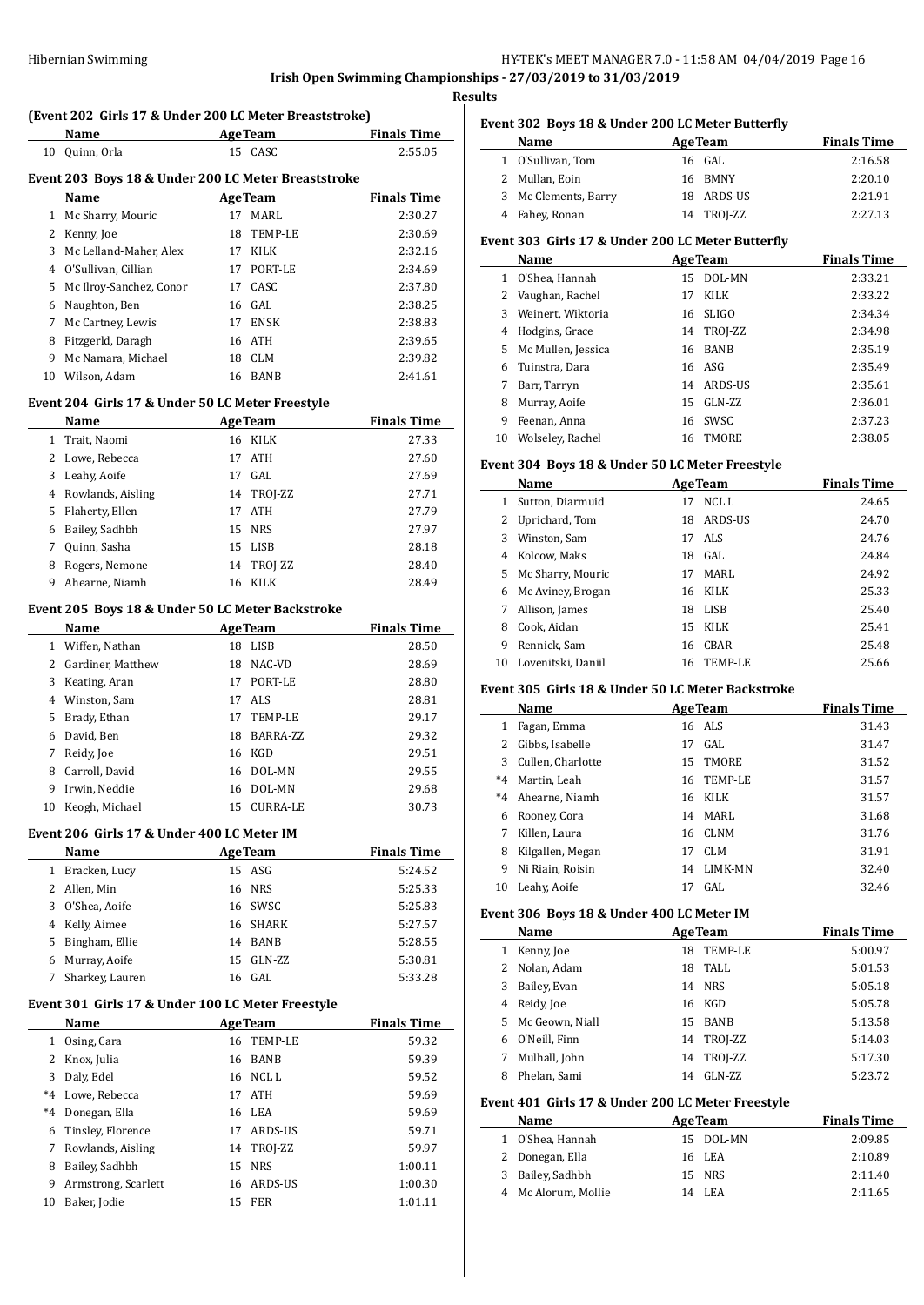# **Irish Open Swimming Championships - 27/03/2019 to 31/03/2019**

|              |                                           | (Event 401 Girls 17 & Under 200 LC Meter Freestyle)                  |                    |
|--------------|-------------------------------------------|----------------------------------------------------------------------|--------------------|
|              | Name                                      | <b>Example 2018 Age Team</b>                                         | <b>Finals Time</b> |
|              | 5 Farrell, Danielle                       | 16 SLIGO                                                             | 2:12.34            |
|              | 6 Feenan, Anna                            | 16 SWSC                                                              | 2:12.77            |
|              | 7 Gardiner, Beth                          | 16 NAC-VD                                                            | 2:13.28            |
|              | 8 Gannon, Jessica                         | 15 COM                                                               | 2:13.70            |
|              | 9 Cunningham, Karla                       | 16 MULL                                                              | 2:15.62            |
|              | 10 Carroll, Ella                          | 14 NCLL                                                              | 2:17.29            |
|              | Event 402 Boys 18 & Under 200 LC Meter IM |                                                                      |                    |
|              | Name                                      | <b>Example 21 Age Team</b>                                           | <b>Finals Time</b> |
|              | 1 Cooke, Uiseann                          | 18 NCLL                                                              | 2:11.83            |
|              | 2 Cox, Paul                               | 17 LISB                                                              | 2:11.86            |
|              | 3 Uprichard, Tom                          | 18 ARDS-US                                                           | 2:15.85            |
|              | 4 Mc Sharry, Mouric                       | 17 MARL                                                              | 2:16.42            |
|              | 5 Mc Shea, Kealan                         | 17 ENSK                                                              | 2:16.55            |
|              |                                           |                                                                      |                    |
|              | 6 Gardiner, Matthew                       | 18 NAC-VD                                                            | 2:17.76            |
|              | 7 Kenny, Joe                              | 18 TEMP-LE                                                           | 2:20.30            |
|              | 8 Mullan, Eoin                            | 16 BMNY                                                              | 2:20.62            |
|              | 9 Feenan, Andrew                          | 18 SWSC                                                              | 2:20.98            |
|              | 10 Maguire, Caleb                         | 17 LISB                                                              | 2:29.24            |
|              |                                           | Event 403 Girls 17 & Under 100 LC Meter Backstroke                   |                    |
|              | Name                                      | <b>Example 2</b> Age Team                                            | <b>Finals Time</b> |
|              | 1 Armstrong, Scarlett                     | 16 ARDS-US                                                           | 1:06.39            |
|              | 2 Rooney, Cora                            | 14 MARL                                                              | 1:07.19            |
|              | 3 Nolan, Beth                             | 17 SWSC                                                              | 1:07.59            |
|              | 4 Killen, Laura                           | 16 CLNM                                                              | 1:07.68            |
|              | 5 Ahearne, Niamh                          | 16 KILK                                                              | 1:07.97            |
|              | *6 Rowlands, Aisling                      | 14 TROJ-ZZ                                                           | 1:08.06            |
|              | *6 Hayman, Sophie                         | 16 ALS                                                               | 1:08.06            |
|              | 8 Cullen, Charlotte                       | 15 TMORE                                                             | 1:08.10            |
| 9            | Gibbs, Isabelle                           | 17 GAL                                                               | 1:09.17            |
|              | 10 Fagan, Emma                            | 16 ALS                                                               | 1:09.32            |
|              |                                           | Event 404 Boys 18 & Under 100 LC Meter Backstroke                    |                    |
|              |                                           |                                                                      | <b>Finals Time</b> |
|              | Name                                      | <b>AgeTeam</b>                                                       |                    |
|              | 1 Keating, Aran                           | 17 PORT-LE                                                           | 1:01.29            |
|              | 2 Brady, Ethan                            | 17 TEMP-LE                                                           | 1:01.46            |
| 3            | Kolcow, Maks                              | 18<br>GAL                                                            | 1:01.88            |
| 4            | Irwin, Neddie                             | 16<br>DOL-MN                                                         | 1:02.06            |
| 5            | Geddis, Adam                              | 16<br><b>CKSTN</b>                                                   | 1:02.19            |
| 6            | Carroll, Aaron                            | NCL L<br>17                                                          | 1:02.20            |
|              | 7 Winston, Sam                            | ALS<br>17                                                            | 1:02.21            |
| 8            | Lee, Rory                                 | SWSC<br>18                                                           | 1:03.20            |
| 9            | Reidy, Joe                                | 16 KGD                                                               | 1:04.15            |
| 10           | Yau, David                                | 18 ESB                                                               | 1:04.78            |
|              |                                           | Event 405 Girls 18 & Under 50 LC Meter Breaststroke                  |                    |
|              | Name                                      | <b>AgeTeam</b>                                                       | <b>Finals Time</b> |
| $\mathbf{1}$ | Gibbs, Alison                             | 15 GAL                                                               | 35.36              |
| 2            | Cooke, Olwyn                              | 16 NCL L                                                             | 35.43              |
| 3            | Murphy, Emma                              | GAL<br>15                                                            | 35.47              |
| 4            | Mc Kenna, Thomasin                        | 16 ESB                                                               | 35.62              |
| 5.           | Crisan, Paula                             | 16 LASER                                                             | 35.66              |
| 6            | Bates, Aoife                              | <b>SHARK</b><br>17                                                   | 36.02              |
| 7            | Gardiner, Beth                            | 16 NAC-VD                                                            | 36.04              |
| 8            | O'Shea, Aoife                             | 16 SWSC                                                              | 36.30              |
|              | 9 Donnelly, Evelyn                        | 16 ADSC                                                              | 36.80              |
| 10           | Shivnen, Amy                              | 16 ALS                                                               | 36.97              |
|              |                                           |                                                                      |                    |
|              | Name                                      | Event 406 Boys 18 & Under 50 LC Meter Breaststroke<br><b>AgeTeam</b> | <b>Finals Time</b> |

|    | 2 Uprichard, Tom         | 18  | ARDS-US    | 30.47 |
|----|--------------------------|-----|------------|-------|
| 3  | Mc Sharry, Mouric        | 17  | MARI.      | 30.79 |
| 4  | Feenan, Andrew           | 18  | SWSC       | 31.38 |
|    | 5 Mc Lelland-Maher, Alex | 17  | KILK       | 31.54 |
| 6  | Kenny, Sean              |     | 16 TEMP-LE | 31.80 |
| 7  | Kenny, Joe               | 18  | TEMP-LE    | 32.06 |
| 8  | Kennedy, Eidhne          | 17  | GAL.       | 32.33 |
| 9  | O'Sullivan, Cillian      | 17  | PORT-LE    | 32.51 |
| 10 | Uoka. Saulius            | 15. | TEMP-LE    | 33.27 |

#### **Event 501 Boys 18 & Under 200 LC Meter Freestyle**

|    | Name                   |    | <b>AgeTeam</b> | <b>Finals Time</b> |
|----|------------------------|----|----------------|--------------------|
| 1  | Uprichard, Tom         | 18 | ARDS-US        | 1:58.65            |
| 2  | Camacho Lenihan, Fionn | 17 | NAC-VD         | 1:59.26            |
| 3  | Kilbride, Denis        | 18 | <b>NRS</b>     | 2:00.12            |
| 4  | Stafford, Finlay       | 17 | ARDS-US        | 2:00.53            |
| 5  | Cook, Aidan            | 15 | KILK           | 2:00.96            |
| 6  | Griffiths, Dylan       | 17 | LISB           | 2:01.05            |
| 7  | Malik, Hesham          | 17 | LIMK-MN        | 2:01.31            |
| 8  | Morgan, Danny          | 15 | COOL.          | 2:01.83            |
| 9  | Uoka, Saulius          | 15 | TEMP-LE        | 2:03.39            |
| 10 | Cassin, Jack           | 15 | DOL-MN         | 2:03.81            |

#### **Event 502 Girls 17 & Under 200 LC Meter IM**

|    | Name                | <b>AgeTeam</b> |              | <b>Finals Time</b> |
|----|---------------------|----------------|--------------|--------------------|
| 1  | Trait, Naomi        | 16             | <b>KILK</b>  | 2:27.99            |
| 2  | Vaughan, Rachel     | 17             | <b>KILK</b>  | 2:29.18            |
| 3  | Gardiner. Beth      |                | 16 NAC-VD    | 2:29.84            |
| 4  | Mc Bride, Hope      | 16             | ARDS-US      | 2:30.00            |
|    | 5 Tinsley, Florence | 17             | ARDS-US      | 2:30.70            |
| 6  | Mc Mullen, Jodie    | 14             | <b>BANB</b>  | 2:31.27            |
| 7  | Fane, Heather       | 14             | DOL-MN       | 2:31.75            |
| 8  | Gibbs, Alison       |                | $15$ GAL     | 2:32.62            |
| 9  | Mc Daid. Carrie     | 17             | <b>SLIGO</b> | 2:33.14            |
| 10 | Bracken, Lucy       |                | $15$ ASG     | 2:38.22            |

## **Event 503 Boys 18 & Under 100 LC Meter Butterfly**

|    | Name                     |    | <b>AgeTeam</b> | <b>Finals Time</b> |
|----|--------------------------|----|----------------|--------------------|
| 1  | O'Connor, Jeremy         | 17 | NCL L          | 57.82              |
|    | 2 Mc Lelland-Maher, Alex | 17 | <b>KILK</b>    | 58.03              |
| 3  | Allison, James           | 18 | LISB           | 58.10              |
| 4  | Murtagh, Ethan           | 17 | <b>NCDTR</b>   | 58.29              |
| 5  | Nolan-Whitney, Jack      | 18 | KILK           | 59.01              |
| 6  | Gardiner, Matthew        | 18 | NAC-VD         | 59.17              |
| 7  | Higgins, Paul            | 16 | SWSC           | 59.25              |
| 8  | Wiffen. Daniel           | 18 | LISB           | 59.97              |
| 9  | Mc Aviney, Brogan        | 16 | KILK           | 1:00.37            |
| 10 | Mullan. Eoin             | 16 | <b>RMNY</b>    | 1:01.02            |

#### **Event 504 Girls 17 & Under 100 LC Meter Butterfly**

|               | Name                 |    | <b>AgeTeam</b> | <b>Finals Time</b> |
|---------------|----------------------|----|----------------|--------------------|
|               | 1 Mc Mullen, Jessica | 16 | BANB           | 1:06.11            |
| $\mathcal{L}$ | Bates, Aoife         | 17 | <b>SHARK</b>   | 1:06.31            |
| 3             | Bracken, Lucy        |    | $15$ ASG       | 1:06.63            |
| 4             | Wolseley, Rachel     |    | 16 TMORE       | 1:06.97            |
| 5.            | Harte, Lucy          |    | 16 KILK        | 1:07.86            |
| 6             | Jamison, Toni        | 14 | LISB           | 1:08.06            |
| 7             | Pliszka, Anastazya   | 17 | COM            | 1:08.25            |
| 8             | Mulhall, Ailbhe      |    | $16$ GAL       | 1:08.53            |
| 9             | Barr, Tarryn         | 14 | ARDS-US        | 1:09.30            |
| 10            | Lee. Ellen           | 14 | SWSC           | 1:10.06            |